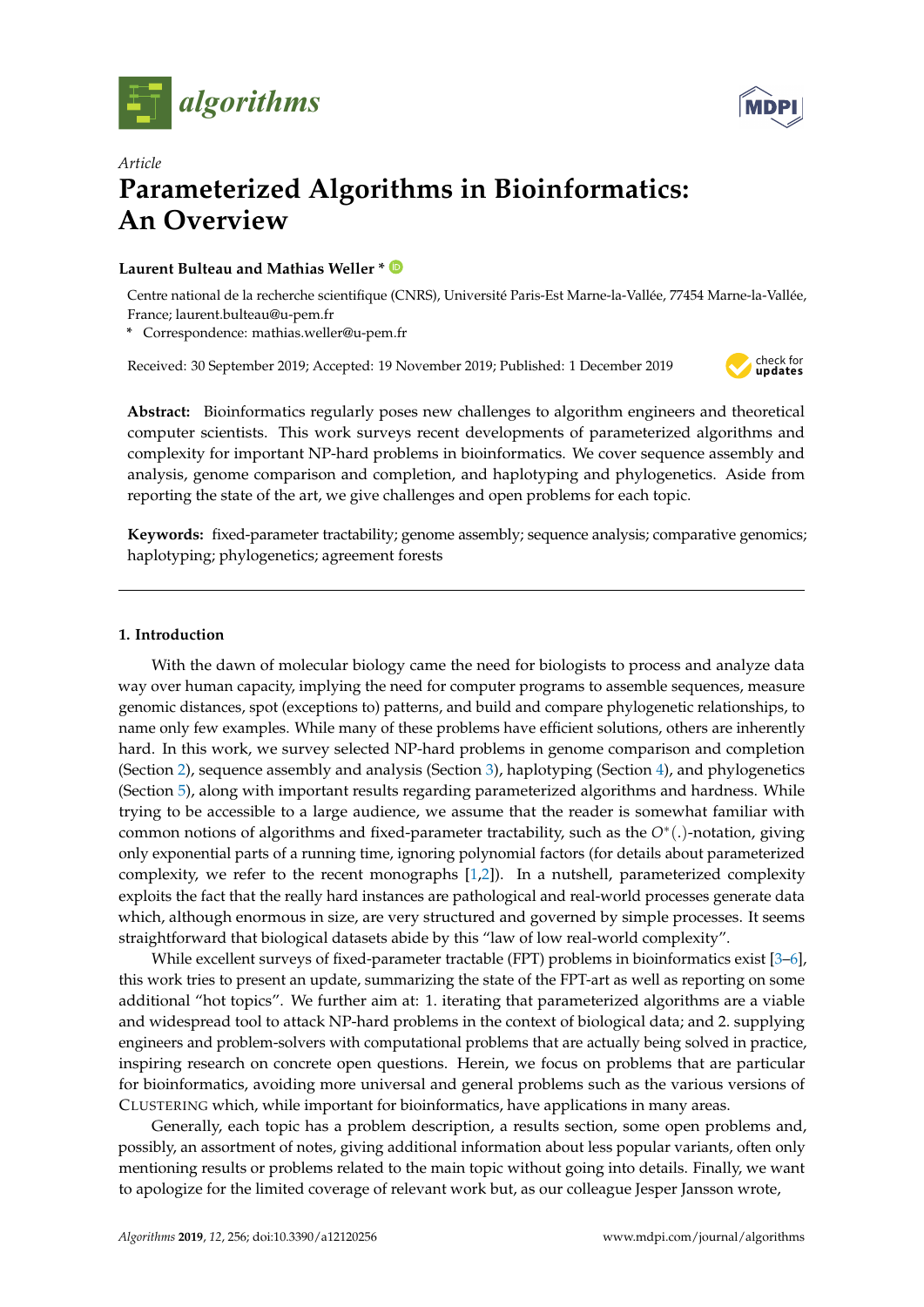"Writing a survey about bioinformatics-related FPT results sounds like a monumental task!"

#### <span id="page-1-0"></span>**2. Genome Comparison and Completion**

This section considers genetic data at its largest scale, i.e. as a sequence of genes, independent of their underlying DNA sequences. At this scale, long-range evolutionary events occur, cutting and pasting whole segments of chromosomes ("chromosomal rearrangement") [\[7\]](#page-22-1). The number of such rearrangements between the genomes of two species can be used to estimate their "genetic distance" which, in turn, allows for phylogenetic reconstruction. Further, we consider the problems of identifying genes with a common ancestor after duplications, and filling the gaps in an incomplete genome.

In the most general setting, a genome *G* may be represented as a collection of strings and circular strings, where each string represents a chromosome and each character represents a gene or gene family. However, for ease of representation, most models use a single-sequence representation of the genome (which generalizes easily to multi chromosomal inputs in most cases). There is however an important distinction between the *string model*, allowing gene repetitions (also called duplicates, or paralogs), and the *permutation model* enforcing that each gene appears exactly once. Many problems in the following sections can be formulated in both models. The string model is obviously the most general in practice, but often comes with a prohibitive algorithmic cost. Parameterized algorithms can offer a good solution, using the fact that most genes only have a small number of occurrences. Thus, the maximum number of occurrences of any character in an input string, denoted occ in this paper, is a ubiquitous parameter. In both models, a genome is *signed* if each gene is given a sign (+ or -) representing its orientation along the DNA strand.

In the following, a string  $s'$  is called *substring* of a string  $s$  if  $s' = s$  or  $s'$  is the result of removing the first or last character of some substring of *s*. Further, *s'* is called *subsequence* of *s* if  $s' = s$  or  $s'$  is the result of removing any character from a subsequence of *s*. We say that two strings are *balanced* if each character appears with the same number of occurrences in both.

### *2.1. Genomic Distances*

The problems in this section aim at computing a distance between genomes, reflecting the "amount of evolution" that occurred since the last common ancestor. Among the most basic distances for the permutation model is the *breakpoint distance*, counting the number of pairs of genes that occur consecutively in one genome but not in the other (a pair ab is considered to be identical to ba in the unsigned model, however +a+b is identical only to +a+b and -b-a in the signed model). Its complement is a measure of similarity, the *number of common adjacencies* (the number of pairs of consecutive genes that occur in both genomes). Common adjacencies can easily be generalized in the string model: adjacencies of each genome are seen as a multi-set, and the number of common adjacencies is the size of the intersection of these multi-sets.

More advanced genomic distances are rearrangement distances. A rearrangement acts on the genome by reordering some genes in a certain way, mimicking a large-scale evolutionary event. The core question in rearrangement distances is to compute the minimum number of rearrangements transforming a genome into another. These distances are more precise—in the sense that they directly describe parsimonious evolutionary scenarios—but in most cases significantly more difficult to compute than the breakpoint distance. Note that *balanced* genomes are usually considered, i.e., any character appears with the same number of occurrences in every genome. See the work of Fertin et al. [\[8\]](#page-22-2) for an extensive survey on rearrangement distances.

### 2.1.1. Double-Cut and Join Distance

**Problem Description.** The double-cut and join distance needs the most general genome model as intermediary steps, that is, a multi-set of strings and circular strings. A *double-cut and join* operation splits the genome in two positions and joins the four created endpoints in any way (see Figure [1\)](#page-2-0). For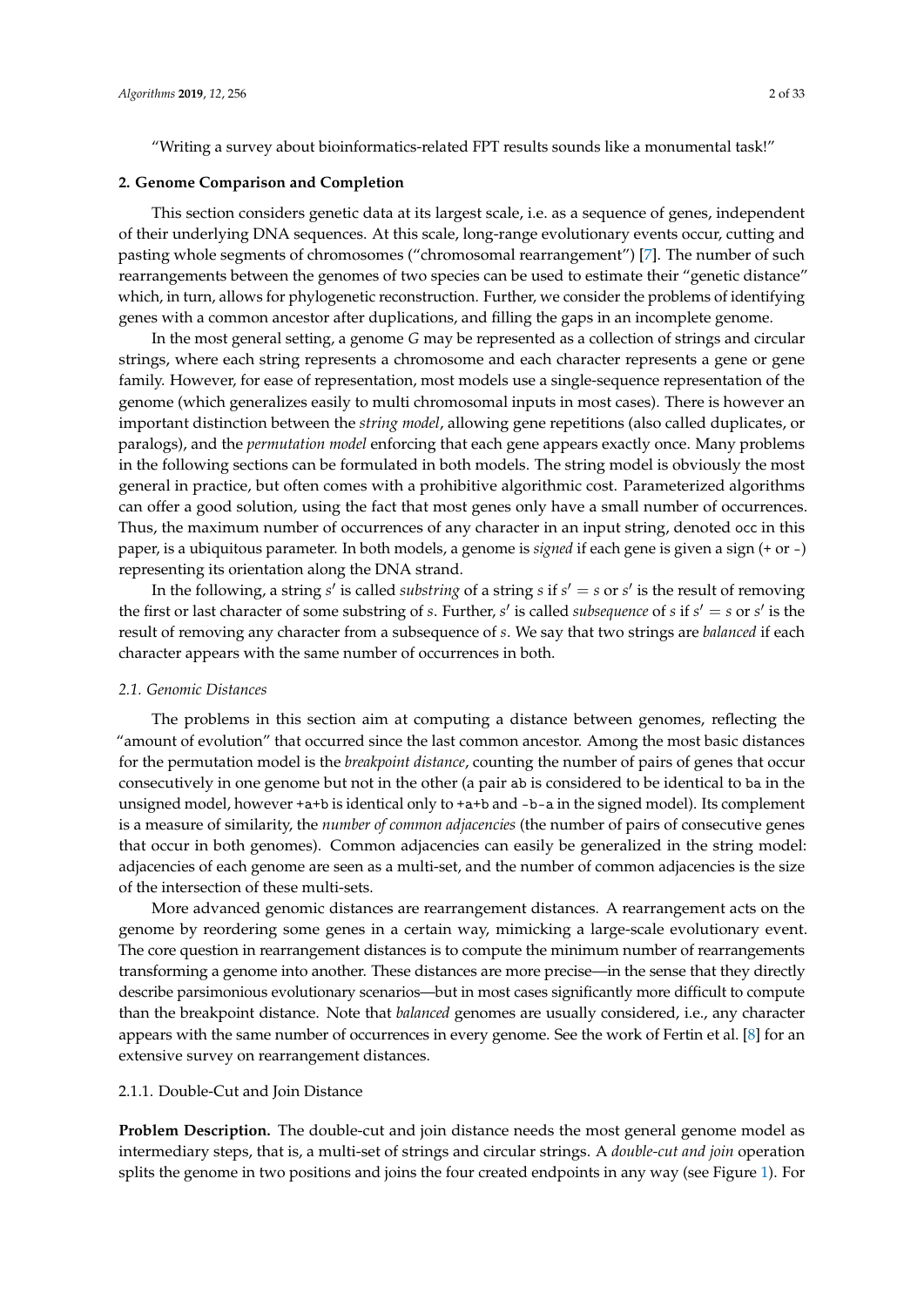signed genomes, this operation is required to maintain consistent orientation of each gene. We focus on the case where the source and target genomes have a single chromosome (i.e. strings or permutations).

<span id="page-2-0"></span>

**Figure 1.** Two DCJ operations turn abcdefghxyz into abcxyzghdef (breakpoints are gray arcs): 1. split cd and hx and join cx and dh, and 2. split fg and join zg.

**Input:** genomes  $G_1$ ,  $G_2$  (balanced strings or permutations), and some  $k \in \mathbb{N}$ **Question:** Can  $G_1$  be transformed into  $G_2$  with a series of  $\leq k$  double-cut and join operations? - DOUBLE CUT AND JOIN DISTANCE (DCJ) -

**Results.** The DCJ distance can be computed in linear time in the signed permutations model [\[9,](#page-22-3)[10\]](#page-22-4). However, it is NP-hard in the unsigned permutation or string models [\[11\]](#page-22-5). On the positive side, it admits an *O*(2 <sup>2</sup>*kn*)-time algorithm for unsigned permutations [\[12\]](#page-22-6).

An issue with the DCJ distance is that the solution space might be very large, as many different scenarios may yield the same distance. Thus, more precise models have been designed to "focus" the solution towards the most realistic scenarios. Fertin et al. [\[13\]](#page-22-7) introduced the *wDCJ* distance, where intergene distances are added to the genome model and must be accounted for in the DCJ scenario (when breaking between consecutive genes, the number of intergenomic bases must be shared among both sides). This variant makes the problem NP-hard for signed permutations, but fixed-parameter tractable for the parameter *k*. Another constraint focuses on common intervals, which are segments of the genomes that have exactly the same gene content, but in different orders. A DCJ scenario is *perfect* if it never breaks a common interval. Bérard et al. [\[14\]](#page-22-8) showed that finding a perfect scenario with a minimum number of operations is FPT for a parameter given by the common interval structure.

## 2.1.2. Reversal Distance

<span id="page-2-1"></span>**Problem Description.** A *reversal* [\[15\]](#page-22-9) is a rearrangement reversing the order of the characters in any substring of the genome. When considering signed genomes, a reversal additionally switches all the signs in the reversed substring (see Figure [2\)](#page-2-1).



**Figure 2.** A signed genome +a-b+c+d-e+f turned into +a+e+c+d+b+f by a signed reversals on +c+d followed by one on -b-d-c-e.

**Input:** genomes  $G_1$ ,  $G_2$  (balanced strings or permutations), and some  $k \in \mathbb{N}$ **Question:** Can  $G_1$  be transformed into  $G_2$  with a series of at most *k* reversals? - SORTING BY REVERSALS (SBR) -

**Results.** SORTING BY REVERSALS is polynomial-time solvable in the signed-permutations model [\[16\]](#page-22-10). However, it is NP-hard for unsigned permutations [\[17\]](#page-22-11) and for strings, even when  $\text{occ} = 2$  [\[18\]](#page-22-12) and for binary signed strings [\[19\]](#page-22-13). For unsigned permutations, SORTING BY REVERSALS is easily FPT for *k*, using the fact that reversals never need to cut at positions that are not breakpoints [\[20\]](#page-22-14). For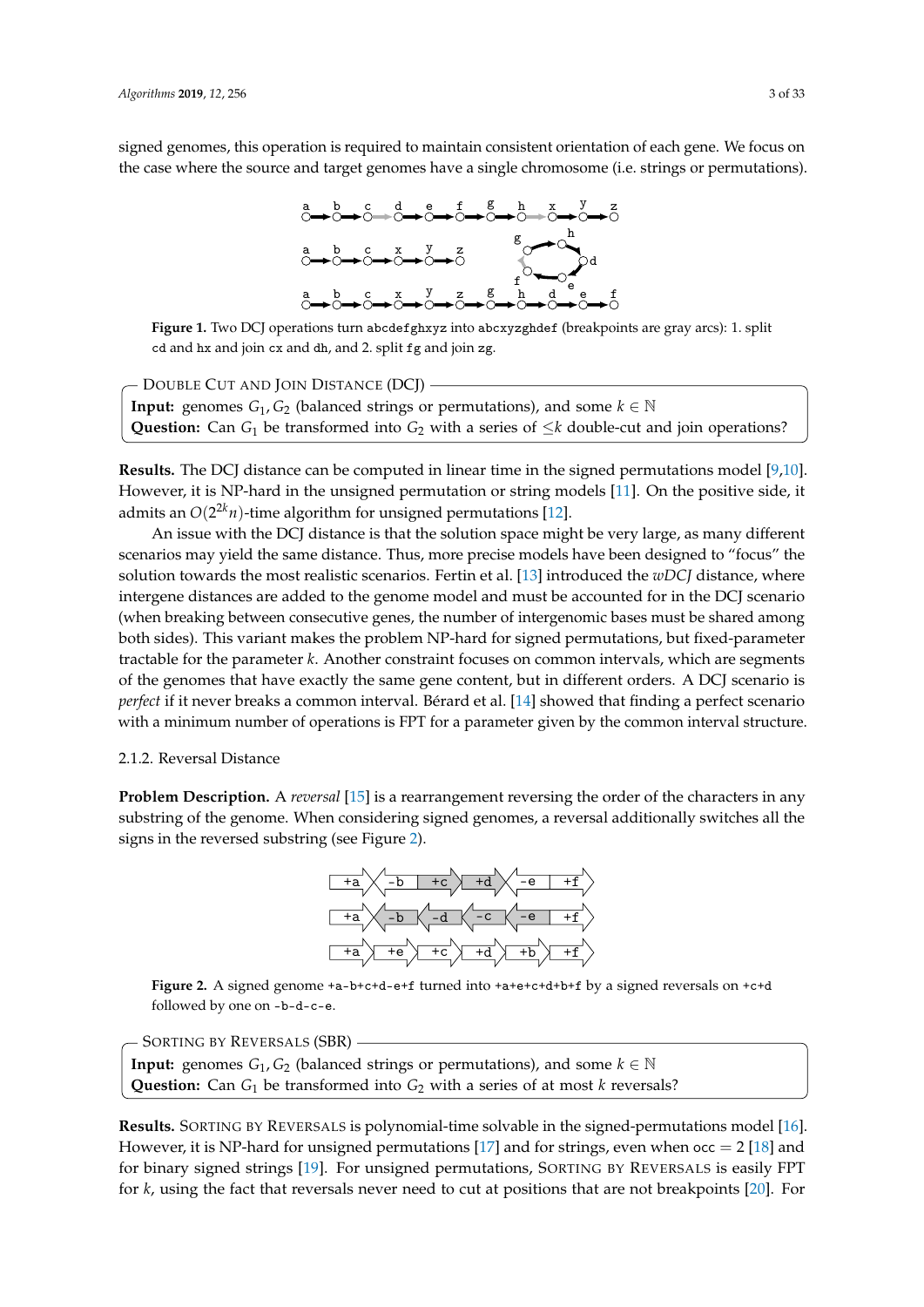balanced strings, a possible parameter, *b*max, is the number of blocks of the input strings, where a *block* is a maximal factor of the form a<sup>n</sup> for some character a. SORTING BY REVERSALS can be solved in  $O^*\left(b_{\max}^{O(b_{\max})}\right)$  time in both the signed and unsigned variants. [\[21\]](#page-22-15). As for DCJ, the variant restricting scenarios to reversals preserving common intervals is also NP-hard, and FPT for a parameter given by the common interval structure [\[22\]](#page-22-16).

**Notes.** Other rearrangements can be considered, such as *transpositions* (two consecutive factors are swapped), and the *prefix* and/or *suffix* variants of reversals and transpositions (that is, reversals and transpositions affecting the first or last character of the sequence, respectively) (see, e.g., [\[23\]](#page-22-17)).

No polynomial-time algorithm is known for computing these rearrangement distances, although NP-completeness is still open, notably on permutations for signed prefix reversals and prefix transpositions. Fixed-parameter tractability results may be achieved in the permutation model using the relationship between these rearrangements and breakpoints [\[24\]](#page-22-18), and in the string model using the number of blocks  $b_{\text{max}}$  as a parameter [\[21,](#page-22-15)[25\]](#page-22-19).

# *2.2. Common Partitions*

Two strings *S*<sup>1</sup> and *S*<sup>2</sup> have a *common string partition S* if *S* is a (multi-)set of strings called *blocks* such that both *S*<sup>1</sup> and *S*<sup>2</sup> can be seen as the concatenation of the blocks of *S*. Furthermore, *S* is a *common strip partition* if each of its blocks has length at least two. Note that any two balanced strings have a common string partition, but may not have a common strip partition. Common strings or common strips may be used to identify syntenic regions between two genomes. Intuitively, most genes from the genomes of two close species should have a simple common string partition.

# 2.2.1. Minimum Common String Partition

**Problem Description.** The most natural partition problem is MINIMUM COMMON STRING PARTITION [\[18\]](#page-22-12) (see Figure [3\)](#page-3-0), which admits slightly different formulations [\[26,](#page-22-20)[27\]](#page-22-21). It can be seen as a generalization of the breakpoint distance on balanced strings. Indeed, a common string partition may be seen as a mapping between the characters of both strings, i.e. a permutation, whose breakpoints correspond to the limits between consecutive blocks. Rather than a genomic distance, it can also be seen as a method for assigning orthologs across two genomes, assuming that all duplication events happened before their last common ancestor. For example, depending on how orthologs are matched, genomes abacd and acdab may be seen as permutations 12345 and 34512 (i.e., matching two blocks ab and acd), or 12345 and 14532 (matching four blocks a, b, a, and cd). Gene sequences alone may not be sufficient to distinguish both cases: in such a situation, the first option presumably reflects better the evolutionary history of these species, since it involves fewer large-scale events in the genome.



<span id="page-3-0"></span>**Figure 3.** A minimum common string partition for the strings abcdabcaed and daedbcabca.

**Input:** genomes  $G_1$ ,  $G_2$  (balanced strings), and some  $k \in \mathbb{N}$ **Question:** Do *G*<sup>1</sup> and *G*<sup>2</sup> admit a common string partition of size at most *k*? - Minimum Common String Partition (MCSP) –

**Results.** MCSP is FPT for several combinations of parameters, depending on the relative size of the blocks, the size *k* of the partition and/or the maximum number occ of occurrences of a character [\[28](#page-22-22)[,29\]](#page-22-23). It can also be solved in  $k^{O(k^2)}$  time [\[30\]](#page-22-24), although this is too slow to be of practical interest. Finally, MCSP admits a more practical algorithm for the parameter  $k + \mathsf{occ}$ , running in  $O(\mathsf{occ}^{2k}kn)$  time [\[31\]](#page-23-0).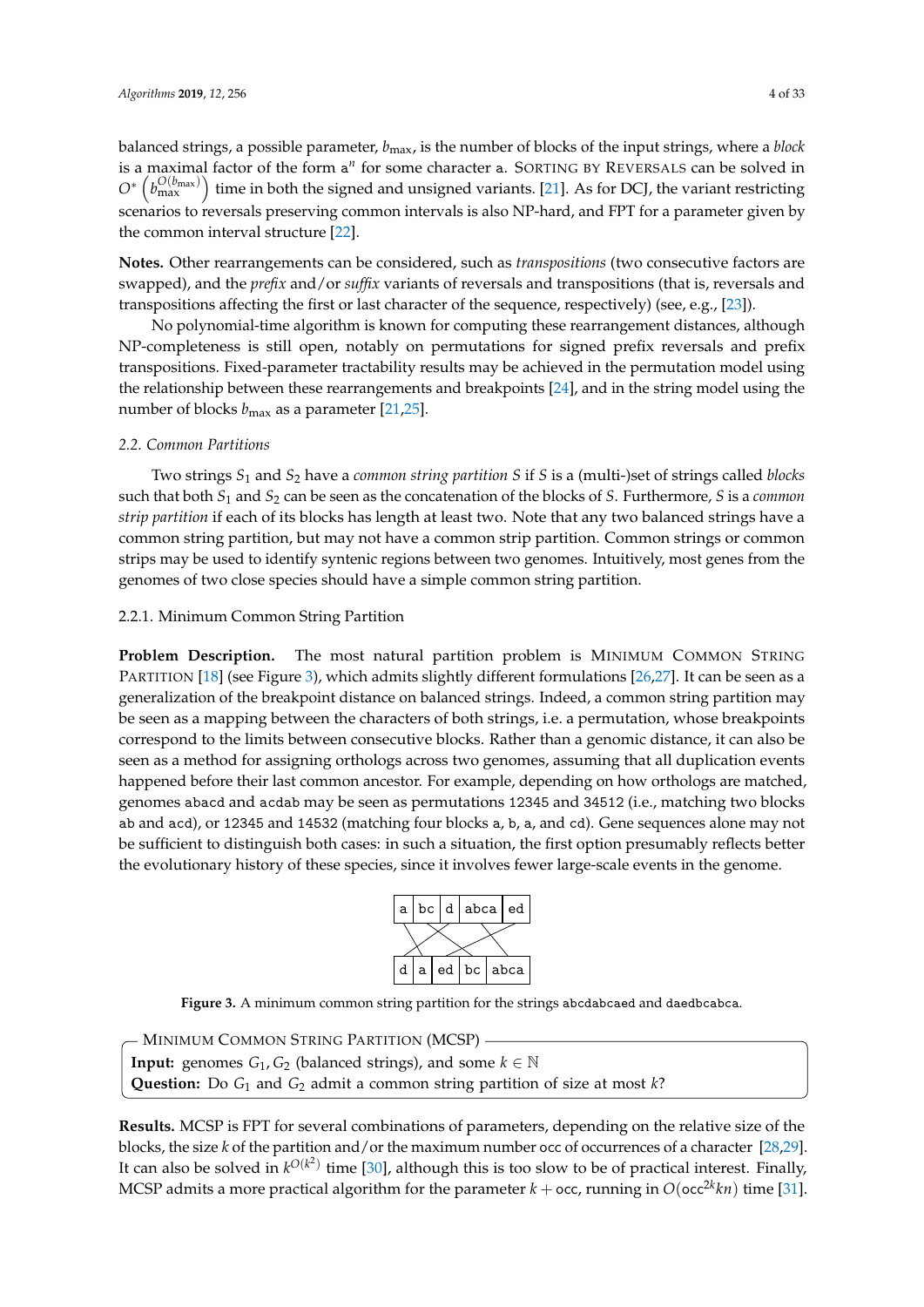This last algorithm also applies to unbalanced strings where the problem is extended as follows: excessive characters may be removed from their respective input strings, but only between consecutive blocks.

Another possible parameter is the number of *preserved duos*,  $k' = |G_1| - k$ . Note that MCSP is denoted *Maximum-Duo Preserving String Mapping* in the context of approximations and parameterized algorithms maximizing  $k'$ . This version is FPT as well, and admits a kernel of size  $O(k'^8)$  [\[32\]](#page-23-1).

2.2.2. Maximal Strip Recovery

<span id="page-4-0"></span>**Problem Description.** In the MAXIMAL STRIP RECOVERY problem [\[33\]](#page-23-2) (see Figure [4\)](#page-4-0), the goal is again to identify common blocks between two genomes. But here, we may remove characters (genes) from the input strings so that the resulting subsequences can be partitioned into common strips. Only the number of deleted genes is counted in the objective function, rather than the number of strips.



**Figure 4.** Illustration of the CMSR problem, recovering the strips bd, ef, hij, mpr, and yz by deleting  $k = 4$  characters in the strings abcdefghijmprxyz and hijbdgyzefamcprx.

- COMPLEMENTARY MAXIMAL STRIP RECOVERY (CMSR) -

**Input:** genomes  $G_1$ ,  $G_2$  (balanced strings or permutations), and some  $k \in \mathbb{N}$ **Question:** Are there subsequences  $G_1'$  of  $G_1$  and  $G_2'$  of  $G_2$  that admit a common strip partition  $\text{with } |G_1| - |G'_1| \leq k$ ?

**Results.** In the permutation model, this problem admits a linear kernel [\[34\]](#page-23-3) and an *O*<sup>∗</sup> (2.36*<sup>k</sup>* ) FPT algorithm [\[35\]](#page-23-4). The picture is less simple for parameter  $|G_1'|$  (i.e., the MAXIMAL STRIP RECOVERY problem) in the permutation model. The generalization to four strings instead of two is W[1]-hard [\[36\]](#page-23-5). On the other hand, it is FPT for parameter  $|G_1'| + \delta$ , where  $\delta$  is the maximum number of consecutive characters deleted within any strip [\[35\]](#page-23-4). The main case (MSR with two strings and parameter  $|G_1'|$ only) is still open.

**Open Problems.** Very little is known about MSR and CMSR in the string model. Both are NP-hard, and MSR is polynomially solvable for constant parameter values (by enumerating all possible subsequences of a given size and their strip partitions), but no other parameterized result is known. In particular, is CMSR NP-hard on strings for  $k = 0$ ? In other words, is there a polynomial-time algorithm finding *any* common strip partition of two balanced strings?

### *2.3. Genome Completion*

In both problems in this section, the goal is no longer to compare two genomes (either by building a rearrangement scenario or identifying conserved regions), but to generate a complete genome, based on incomplete data and/or genomic sequences of close species.

### 2.3.1. Scaffold Filling

**Problem Description.** A scaffold is a partial representation of the genome, obtained after creating and ordering contigs from reads. Errors during DNA sequencing, low coverage, or sequence repetitions yield unavoidable gaps in the genome assembly (see Section [3\)](#page-5-0). One solution to obtain an approximation of the original genome is to use a better-known genome to infer the missing genes. A *completion* of genome  $G_1$  with respect to  $G_2$  is a supersequence  $G'_1$  of  $G_1$  such that  $G'_1$  and  $G_2$  are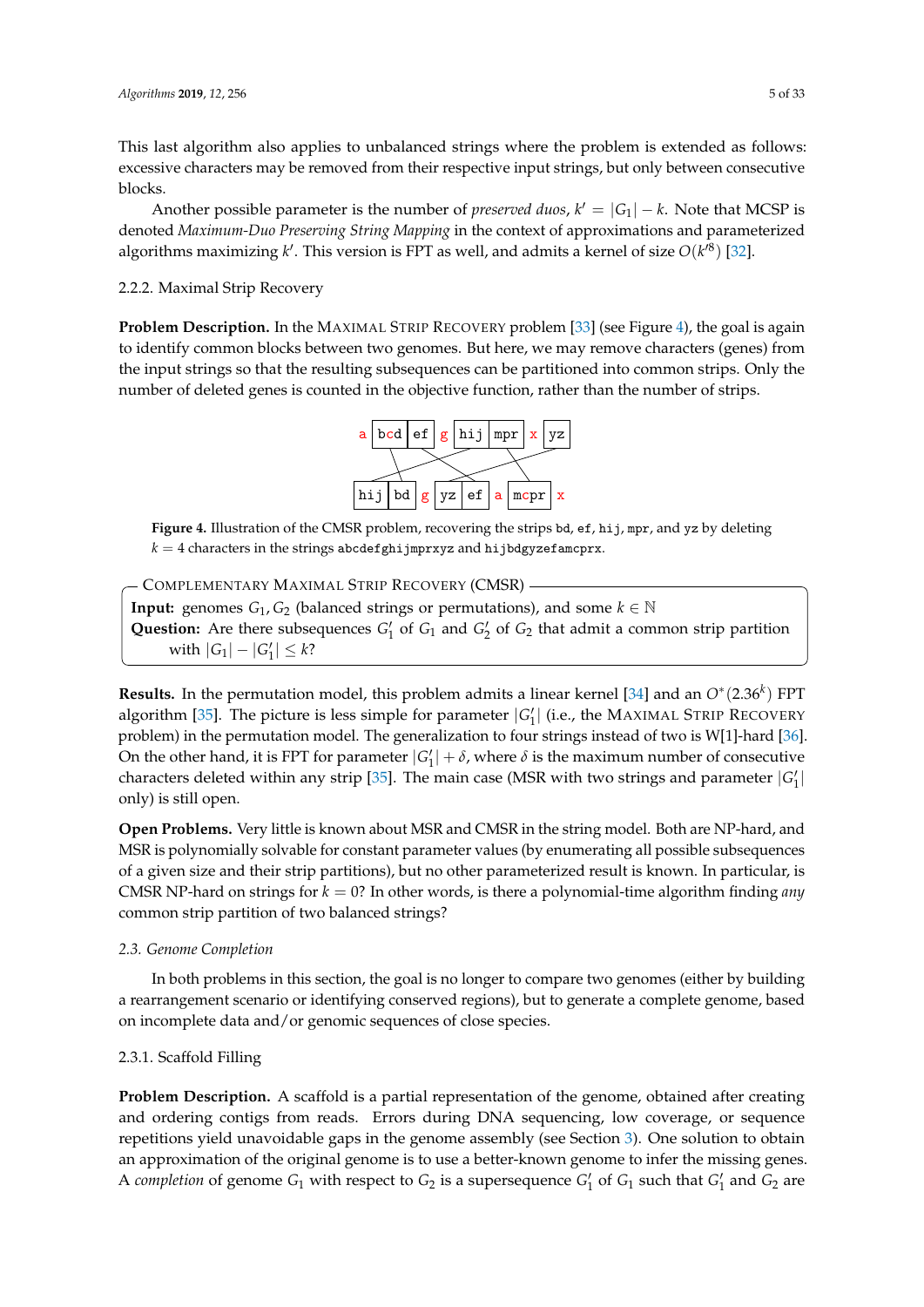balanced. The quality of the completion is evaluated by a genomic distance (DCJ, breakpoints, etc.) denoted by *d* in the following.

**Input:** genomes  $G_1$ ,  $G_2$  (strings or permutations), and some  $k \in \mathbb{N}$ **Question:** Is there a completion  $G'_1$  of  $G_1$  wrt.  $G_2$ , such that  $d(G'_1, G_2) \leq k$ ? *d*-SCAFFOLD FILLING (*d*-SF)

**Results.** In the signed permutations model, *d*-SF can be solved in polynomial time when the considered distance *d* is the DCJ distance [\[37\]](#page-23-6). On the other hand, for the string model, only weaker distances have been considered: the problem turns out to be NP-hard even for the common adjacencies measure, but is FPT for this measure as parameter [\[38\]](#page-23-7). The string algorithms can be generalized to the variant where one seeks extensions of both input genomes at the same time (the "two-sided" case).

**Open Problems.** What is the parameterized complexity of MCSP-SF on strings? As MCSP is NP-hard, this problem must be too, but it may admit efficient algorithms parameterized by the MCSP distance and/or the parameter occ. Another open question is the DCJ algorithm can be fully generalized to the two-sided case.

# 2.3.2. Breakpoint Median

**Problem Description.** In the BREAKPOINT MEDIAN problem, the goal is to build a most-likely common ancestor from three genomes, which can in turn be used to recreate all ancestral genomes in a phylogenetic tree [\[39\]](#page-23-8).

**Input:** genomes *G*<sub>1</sub>, *G*<sub>2</sub>, *G*<sub>3</sub> (signed permutations), some  $d \in \mathbb{N}$ **Question:** Is there a genome *G* with  $\sum_{i=1}^{3} d_{bp}(G, G_i) \leq d$ ? - BREAKPOINT MEDIAN (BM) -

**Results.** The problem can be seen as a special case of TRAVELING SALESMAN [\[39\]](#page-23-8) and can be solved in  $O(2.15<sup>d</sup>n)$  time.

# <span id="page-5-0"></span>**3. Genome Assembly and Sequence Analysis**

Producing the genetic code (sequence of bases A, C, G, and T) present in a sample lies at the core of almost all research in molecular biology. This, however, requires solving an intricate puzzle with millions of pieces ("reads"), involving many computational problems on sequences, such as the SCAFFOLDING problem [\[40\]](#page-23-9).

Moreover, to draw conclusions from sequences, they have to be analyzed and compared. Such comparisons are made difficult, at the most basic level, by the amount of genetic variation and errors that can appear all along the sequences. A central task is to detect character insertions, deletions, and substitutions within a set of strings representing "similar" DNA or peptide sequences, thereby identifying a common structure [\[41\]](#page-23-10).

# *3.1. Multiple Sequence Alignment*

**Problem Description.** MULTIPLE SEQUENCE ALIGNMENT is the central alignment problem in bioinformatics, used to align DNA sequences along one another, taking insertions, deletions, and substitutions into account (see Figure [5\)](#page-6-0). An *extension* of a string *s* is a string obtained from *s* by inserting any number of *gap* characters, denoted -. An *alignment* of strings *s*1, . . . ,*s<sup>k</sup>* is obtained by creating an extension  $s'_1, \ldots, s'_k$  of each input string, all of the same size. *Column i* of an alignment is the tuple  $(s'_1[i], \ldots, s'_k[i])$ . A *cost function* is any function assigning a positive cost to a column. The *unit*  $cost$  function counts the total number of mismatches in a column, i.e. the number of pairs  $(j, j')$  such that  $s_j[i] \neq s_{j'}[i]$ .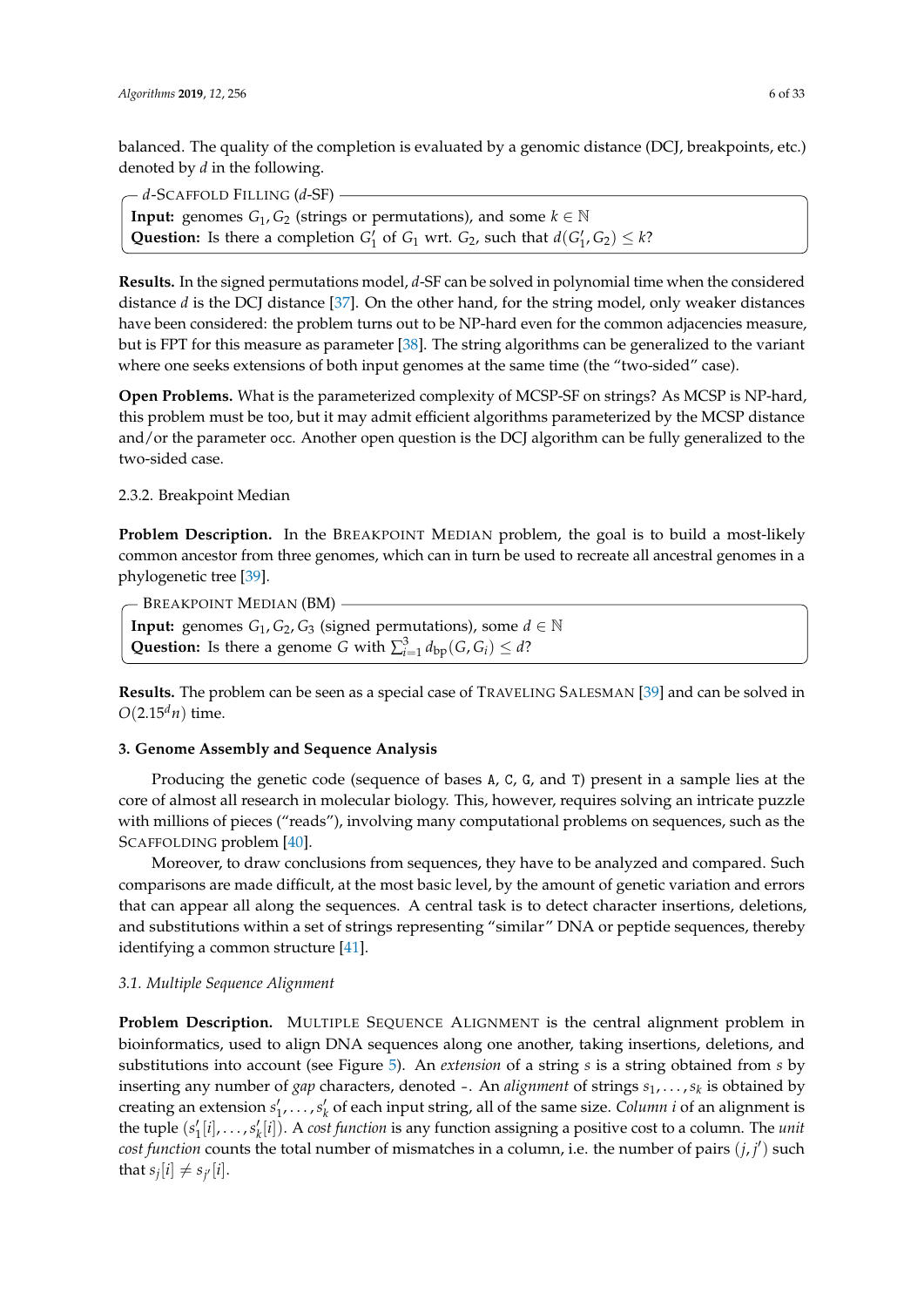<span id="page-6-0"></span>

|              | A T T C -    |    |  | $G$ T A A C T $G$ -         |  |         |         |       |     | A | $\overline{G}$ |
|--------------|--------------|----|--|-----------------------------|--|---------|---------|-------|-----|---|----------------|
|              |              |    |  |                             |  |         |         |       |     |   |                |
| A            | $\mathbf{A}$ | T. |  | $G =$                       |  |         | CACTCTA |       |     |   | G              |
|              |              |    |  |                             |  |         |         |       |     |   |                |
| A            |              |    |  | $T$ $T$ $C$ $G$ $G$ $T$ $-$ |  | $A$ $-$ | $T -$   |       | T   |   | G              |
|              |              |    |  |                             |  |         |         |       |     |   |                |
| $\mathbf{A}$ |              | T. |  | G T G A C T C               |  |         |         |       | T A |   |                |
| $\mathbf 0$  |              |    |  | 5 0 4 3 0 3 6 0 3 0         |  |         |         | 5 3 3 |     |   | - 3            |

**Figure 5.** A multiple sequence alignment for  $k = 4$  strings with unit costs (shown below each column).

**Input:** Strings  $s_1, \ldots, s_k$ , and some  $m \in \mathbb{N}$ Question:  $\exists$  an alignment *s*<sup>1</sup><sub>1</sub>, . . . , *s*<sup> $\prime$ </sup><sub>*k*</sub> such that the sum of the cost of each column is  $\leq$  *m*? MULTIPLE SEQUENCE ALIGNMENT with cost function *φ* (MSA)

**Results.** MULTIPLE SEQUENCE ALIGNMENT can be solved by a straightforward dynamic programming in time  $\ell^{O(k)}$  for any cost function (where  $\ell$  is an upper-bound on the input string length). It is NP-hard for a wide range of cost functions, including all metric cost functions (even on binary strings), and in particular the unit cost function [\[42](#page-23-11)[–44\]](#page-23-12). Due to its central position in DNA analysis, this problem has been the subject of over 100 heuristics over the last decades (this was already said in 2009 [\[45\]](#page-23-13)), but there does not seem to be any success so far in terms of exact parameterized algorithms.

**Open Problems.** Does MULTIPLE SEQUENCE ALIGNMENT admit an FPT algorithm for parameter *k*? If not, can  $\ell^{o(k)}$  be achieved?

### *3.2. Identifying Common Patterns*

### 3.2.1. Closest String (and variants)

**Problem Description.** In CLOSEST STRING, the goal is to find, given a set of strings, a center string that is close enough to all others (counting the number of mismatches, i.e. the Hamming distance, denoted by Ham). This problem and many variants have been widely studied under the point of view of parameterized algorithms: we only highlight some prominent results, and refer the reader to the work of Bulteau et al. [\[46\]](#page-23-14) for a more exhaustive review.

**Input:** strings *s*<sub>1</sub>, . . . , *s*<sub>*k*</sub>, all of length  $\ell$ , and some  $d_r \in \mathbb{N}$ **Question:** Is there a string *s*<sup>\*</sup> such that  $\forall$ *i* Ham(*s*<sup>\*</sup>, *si*</sup>)  $\leq d$ <sup>*r*</sup>? - CLOSEST STRING (CS) -

**Results.** CLOSEST STRING is NP-hard, even for binary alphabets [\[47\]](#page-23-15). On the other hand, it is FPT for *any* of the following parameters:  $d_r$ ,  $k$ , and  $\ell$  [\[48\]](#page-23-16). However, the algorithm for  $k$  makes use of an integer linear program with at most 2<sup>k</sup> variables, implying a mostly impractical combinatorial explosion. An easier (actually trivial) variant, denoted CONSENSUS STRING, aims at minimizing the sum (or average) of the hamming distances to the center, rather than the worst-case distance.

- **Closest Substring.** A common generalization of CS called CLOSEST SUBSTRING asks for a common pattern in all input strings, i.e. it allows trimming input strings until they reach a desired given length *m*. In this case, the *consensus* variant, optimizing the sum of distances, is no longer trivial and is denoted CONSENSUS PATTERN. Although these problems become much harder than CLOSEST STRING and are W[1]-hard for any single parameter among  $\ell$ ,  $k$ ,  $d$ , and  $m$ , they still admit FPT algorithms for several combinations of these parameters [\[49](#page-23-17)[–52\]](#page-23-18).
- **Closest String with Outliers.** Another noteworthy variant allows ignoring a small number *t* of *outliers* from the input set of strings [\[53\]](#page-23-19). Interestingly, all parameterized algorithms for CLOSEST STRING extend to this variant when *t* is considered as an additional parameter.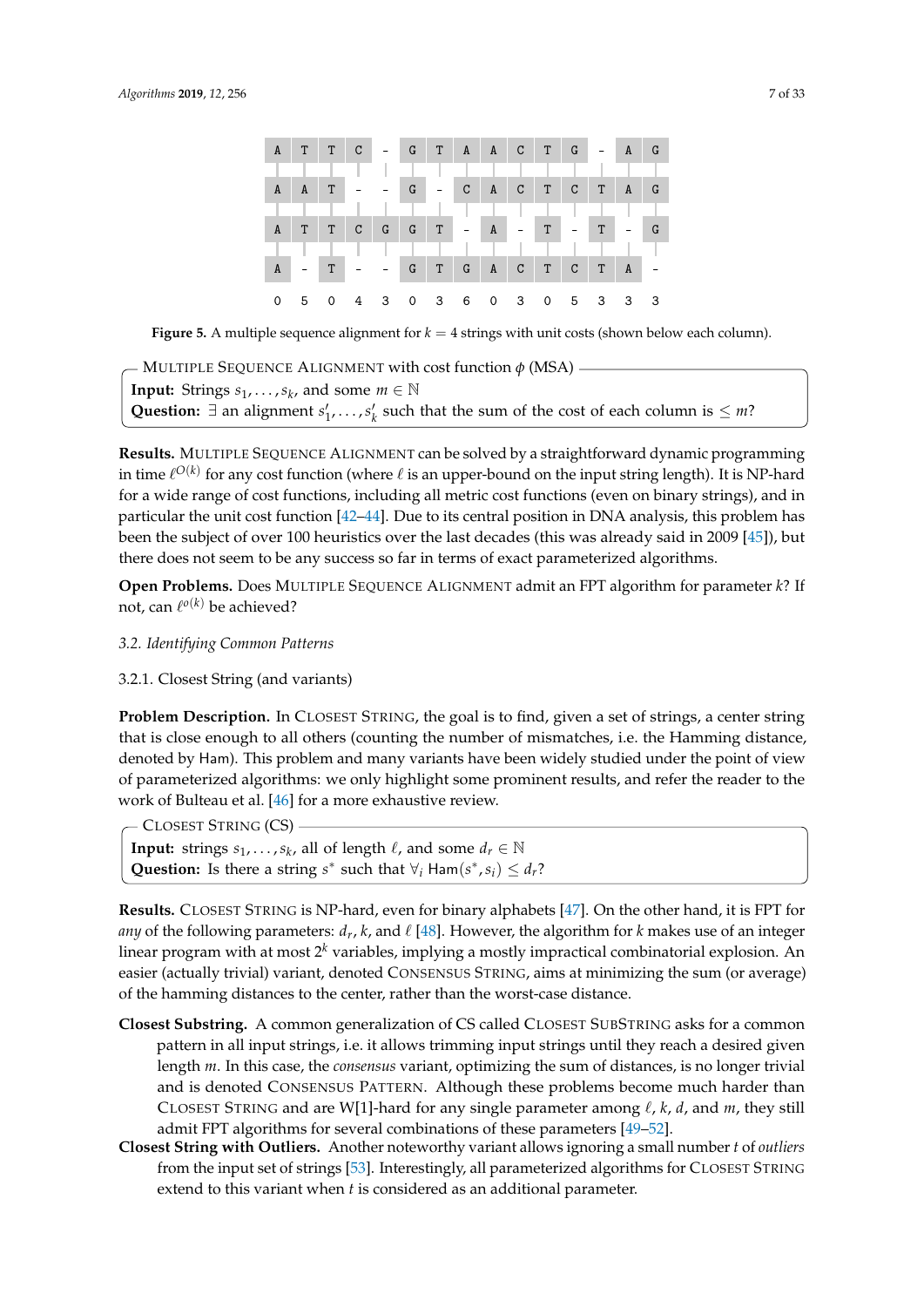- **Radius or sum.** A generalization for CLOSEST STRING (that also applies to the variants above) considers both a constraint on the maximum hamming distance (the *radius*,  $d<sub>r</sub>$ ) and on the sum of hamming distances (denoted *ds*). Indeed, the radius constraint only focuses on worst-case
	- strings, and the sum constraint tends to overfit large sets of clustered strings, so taking both constraints can help reduce those problems. All algorithms mentioned for the radius-only version can be extended, in one way or another, to take both constraints into account without additional parameters [\[54\]](#page-23-20).

Another point of view consists in seeing the radius and sum measures as the  $L_1$  and  $L_\infty$  norms, respectively, of the vector  $(d(s^*, s_1), \ldots, d(s^*, s_k))$ . Thus, a possible compromise consists in optimizing the  $L_p$  norm of this vector for any rational  $p$ ,  $1 < p < \infty$ . Chen et al. [\[55\]](#page-24-0) studied CLOSEST STRING under these norms on binary alphabets, proved its NP-hardness, and gave an FPT algorithm for parameter *k*.

### 3.2.2. Longest Common Subsequence

**Problem Description.** The LONGEST COMMON SUBSESQUENCE problem in its simplest version asks for a string of maximal length that is a subsequence of two input strings (see Figure [6\(](#page-7-0)left)). It admits a classical dynamic programming algorithm, with complexity  $O(n^2)$ . However, the problem becomes NP-hard when we increase the number of strings, as follows.

<span id="page-7-0"></span>

**Figure 6.** Illustration of a longest common subsequence of length *m* = 8 (**left**) and of a shortest common supersequence of length  $m = 12$  (right), each on a set of  $k = 4$  strings.

| $\sim$ Longest Common Subsesquence (LCS) $\cdot$                                                                               |  |
|--------------------------------------------------------------------------------------------------------------------------------|--|
| <b>Input:</b> Strings $s_1, \ldots, s_k$ , all of length at most $\ell$ , and some $m \in \mathbb{N}$                          |  |
| Question: $\exists$ string s <sup>*</sup> of length at least m such that for all i, s <sup>*</sup> is a subsequence of $s_i$ ? |  |

**Results.** The foremost parameters for LONGEST COMMON SUBSESQUENCE are  $k$ ,  $\ell$ ,  $m$ , and the alphabet size denoted  $|\Sigma|$ . However, it is W[1]-hard (or worse) for all combinations of these parameters that do not yield a simple brute-force enumeration algorithm, i.e. *k* + *m* with any |Σ|, and *k* with |Σ| = 2 [\[56](#page-24-1)[,57\]](#page-24-2).

- **Omitted letters.** Another possible parameter is the number of *omitted* letters,  $\ell m$ : LONGEST COMMON SUBSESQUENCE is FPT for parameters  $\ell - m$  and  $k$  [\[58\]](#page-24-3), and the complexity is open for parameter  $\ell - m$  only.
- **Sub-quadratic time?**  $(k = 2)$  For two strings, there is no sub-quadratic algorithm unless the strong exponential time hypothesis fails [\[59\]](#page-24-4). However, parameterized algorithms can help subdue this lower bound to some extent: Bringmann and Künnemann [\[60\]](#page-24-5) proposed an extensive study of the possible combinations of parameters yielding "FPT in P" algorithms (also sometimes referred to as "fully polynomial FPT", see [\[61–](#page-24-6)[63\]](#page-24-7)), with matching lower-bounds in each case.
- **Constrained LCS. (***k* = 2**)** In this variant, the solution must contain each of a given set of *f restriction* strings as subsequences. The problem is in P for  $f = 1$  [\[64\]](#page-24-8), NP-hard in general, and W[1]-hard for parameter *f* [\[65\]](#page-24-9). Finally, it is FPT for the total size of the restriction strings [\[66\]](#page-24-10).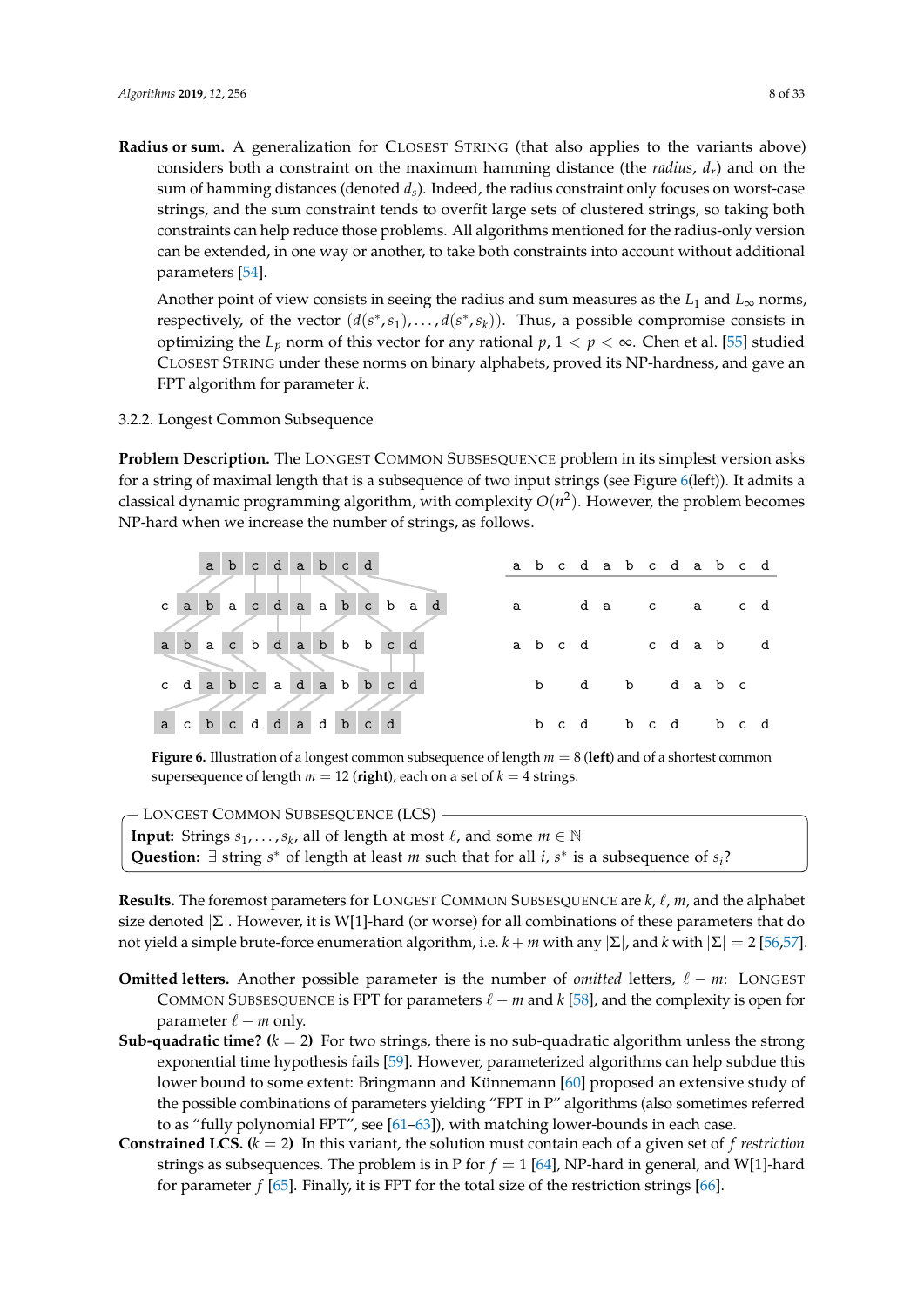**Restricted LCS.** Here, the restriction strings are *forbidden* subsequences (rather than mandatory). The problem is FPT for the parameter  $\ell + k + f$  [\[67\]](#page-24-11), as well as for the total size of restriction strings (with  $k = 2$ ) [\[66\]](#page-24-10).

**Open Problems.** What is the complexity of LONGEST COMMON SUBSESQUENCE parameterized by  $\ell - m$ , i.e., the maximal number of letters deleted in any string?

3.2.3. Shortest Common Supersequence

**Problem Description.** In SHORTEST COMMON SUPERSEQUENCE, we now want to find a larger string of which every input string is a subsequence (see Figure [6\(](#page-7-0)right)).

**Input:** Strings  $s_1, \ldots, s_k$ , all of length at most  $\ell$ , and some  $m \in \mathbb{N}$ Question:  $\exists$  string  $s^*$  of length at most *m* such that each  $s_i$  is a subsequence of  $s^*$ ? - Shortest Common Supersequence (SCS) -

**Results.** As for LCS, SHORTEST COMMON SUPERSEQUENCE is W[1]-hard for parameter *k* even on binary alphabets [\[56\]](#page-24-1), and does not admit an  $\ell^{o(k)}$  algorithm [\[68\]](#page-24-12). It does admit an FPT algorithm for the number of *repetitions*,  $m - |\Sigma|$  when  $\text{occ} = 1$  (each character appears at most once in any string) [\[69\]](#page-24-13).

**Open Problems.** Can the FPT algorithm for  $occ = 1$  be extended to more general strings?

3.2.4. Center and Median Strings

**Problem Description.** In the problems described so far in this section, the goal is to find a string minimizing the distance to all input strings, where the distance counts the number of substitutions (CLOSEST STRING and CONSENSUS STRING), deletions (LONGEST COMMON SUBSESQUENCE) or insertions (SHORTEST COMMON SUPERSEQUENCE). Each problem has its own applications, depending on the input data and allowed operations. A more generic variant allows for all three operations, i.e., uses the edit distance (also referred to as the Levenshtein distance, denoted Lev) to measure the similarity to the solution string.

**Input:** Strings  $s_1, \ldots, s_k$ , and some  $d \in \mathbb{N}$ Question: ∃ string *s*<sup>\*</sup> with the following property?  $(\text{CENTER STRING}) \ \forall_i \ \text{Lev}(s^*, s_i) \leq d$  $(\text{MEDIAN STRING}) \sum_{i=1}^{k}$ , Lev $(s^*, s_i) \leq d$ CENTER STRING and MEDIAN STRING

**Results.** Both problems are NP-hard and W[1]-hard for *k*, even on binary strings [\[70\]](#page-24-14). On the other hand, CENTER STRING is FPT for parameter  $d + k$  [\[71\]](#page-24-15).

**Open Problems.** Are these problems FPT when parameterized by *d* only, or by the string length?

# *3.3. Scaffolding*

**Problem Description.** As mentioned previously, overlapping reads usually does not lead to a fully reconstructed (that is, one sequence per chromosome) genome. Instead, assembly algorithms usually produce fairly long and correct substrings called *contigs* that cannot be extended by overlapping reads. However, current sequencing techniques ("Next-Generation Sequencing" (NGS)) yield additional information about reads. Indeed, NGS-produced reads come in pairs ("mate pairs") and a rough estimate about the number of base-pairs between the two reads of a pair is known. Thus, it is possible that a read  $r$  of a pair  $(r, r')$  aligns well with parts of some contig  $c$  while  $r'$  aligns well with parts of contig  $c'$ . This presents evidence that, in the target genome, contig  $c$  is followed by contig  $c'$  and gives us an approximation of the distance between them (see Hunt et al. [\[72\]](#page-24-16) for more details). To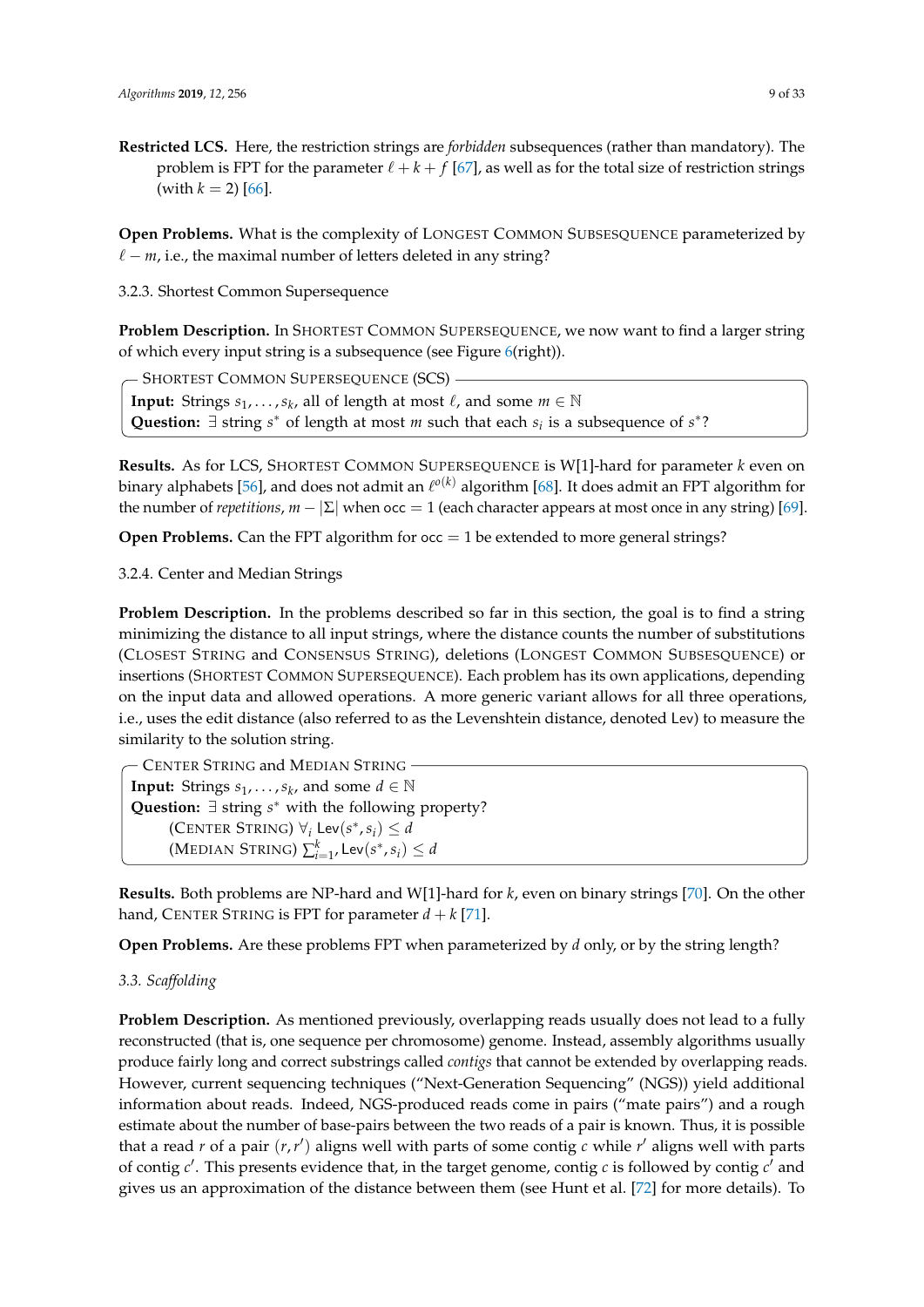represent this information, we can construct a *scaffold graph* by representing contigs as pairs of vertices connected by a perfect matching, and connecting contig extremities *u* and *v* with an edge weighted by the number of mate-pairs indicating that *u* is followed by *v* in the chromosome. In this graph, we are looking for a cover of all matching edges using a small number of paths and cycles (corresponding to linear and circular chromosomes in the genome).

- SCAFFOLDING (SCA) -

**Input:** graph *G* with edge-weights *ω*, perfect matching *M* in *G*, some  $\sigma_p$ ,  $\sigma_c$ ,  $k \in \mathbb{N}$ **Question:** Is there a collection  $C$  of  $\leq \sigma_p$  paths and  $\leq \sigma_c$  cycles covering M in *G* of total weight  $\geq k$ ?

Huson et al. [\[73\]](#page-24-17) considered *G* as multigraph in which each non-contig edge has an approximate length. This makes for more realistic modeling since two hypotheses involving different gap-sizes between contigs should be incompatible. The authors showed NP-completeness for this problem.

To better support repetitions, (Chateau et al. [\[74\]](#page-24-18) unpublished) added multiplicities to the contig edges, which can be roughly estimated from coverage numbers. Then, a solution is a set of  $\leq \sigma_p$  open and  $\leq \sigma_c$  closed walks in *G*. They presented an ILP solving a slight generalization of this problem, but no parameterized algorithms are known in this case. However, the multiplicity-supporting version of SCAFFOLDING gives rise to another problem: optimal solutions are much less likely to be unique and each individual optimal solution is thus likely to correspond to chimeric sequences (a genomic sequence is called *chimeric* if it contains material from different chromosomes or from unrelated parts of one chromosome). This gives rise to the problem of removing inter-contig edges such as to extract the sub-walks that are shared by all decompositions of a solution into walks [\[75\]](#page-24-19).

- SCAFFOLD LINEARIZATION (LIN) -

**Input:** graph *G* with edge-weights  $\omega$  and multiplicities  $m$ , perfect matching  $\mathcal{M}$  in  $G$ ,  $k \in \mathbb{N}$ **Question:** Is there a set  $X \subseteq E(G) \setminus M$  of total cost  $\leq k$  s.t.  $G - E$  can be uniquely decomposed into walks?

**Results.** Gao et al. [\[76\]](#page-24-20) presented an  $O(|V(G)|^w |E(G)|)$ -time algorithm for SCA where *w* is the maximum number of contigs spanned by any inter-contig edge in the solution ordering. SCA is known to be W[1]-hard for *k* [\[75\]](#page-24-19) but solvable in  $O<sup>*</sup>((tw!)<sup>2</sup>)$  time [\[77\]](#page-24-21), where *tw* denotes the treewidth of *G*. A simple reduction from HAMILTONIAN PATH proves SCA NP-hard even on bipartite planar graphs with constant edge weights and  $\sigma_p + \sigma_c = 1$  [\[75\]](#page-24-19). For a variation of this problem, they proved a kernel for a parameter involving the feedback edge set number of *G*. Finally, SCAFFOLD LINEARIZATION has been shown to be NP-hard under multiple cost-measures for the solution *X* [\[78\]](#page-25-0), but can be solved in  $O^*(c^{tw})$  time for different  $c \leq 5$ , depending on the cost-measure [\[79\]](#page-25-1).

**Notes.** Donmez and Brudno [\[80\]](#page-25-2) approached scaffolding by first computing an orientation of the contigs, formulated as ODD CYCLE TRANSVERSAL (the problem of removing few vertices from a graph such that the result is bipartite), and then ordering them in the scaffold graph using a formulation as FEEDBACK ARC SET. Note further that advances in engineering resulted in so-called "third-generation sequencing" techniques that allow researchers to read large chunks of DNA from a single chromosome [\[81\]](#page-25-3). Since these "long reads" have an elevated error rate, focus has recently shifted to detecting and correcting these errors with short reads instead of scaffolding paired reads.

**Open Questions.** Dallard et al. [\[82\]](#page-25-4) observed that a simple, fast greedy heuristic often produces good scaffolds. It would be interesting to know if those scaffolds are generally similar to optimal scaffolds and, if so, consider parameters measuring this distance.

# <span id="page-9-0"></span>**4. Haplotyping**

Cells of *diploid* (or, more generally, *polyploid*) species have two (multiple) copies of each chromosome. These copies are imperfect in that they can differ in a tiny percentage of their positions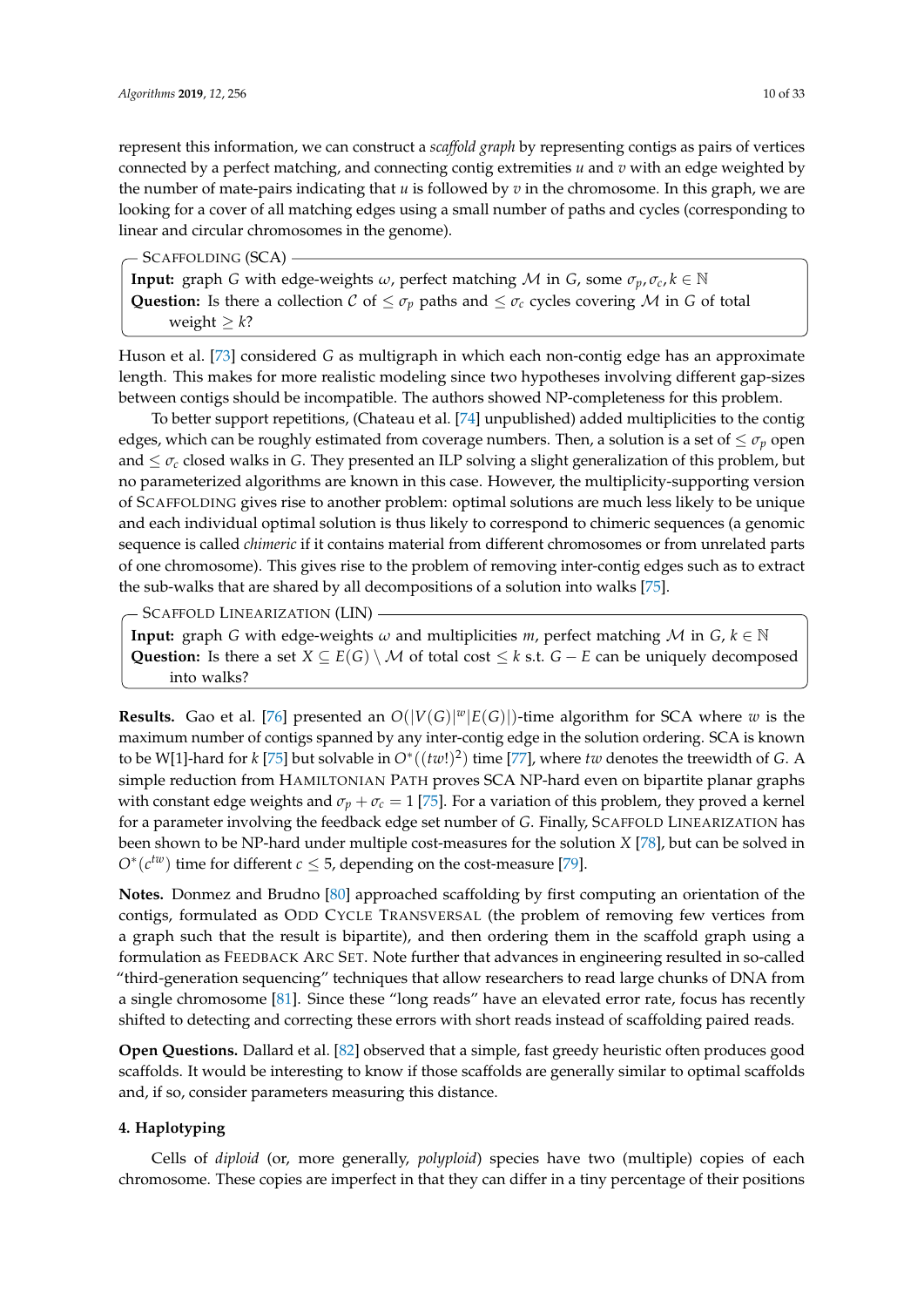("sites") and such positions are called *Single-nucleotide polymorphisms* (SNPs). When sequencing a diploid genome (see Section [3](#page-5-0) for more on sequencing), each read comes from one of the copies of some chromosome but, a priori, there is no way of knowing whether two reads came from the same copy or not. Thus, an assembled diploid genome of an individual contains SNPs where both chromosomes agree ("homozygous sites") and SNPs where they disagree ("heterozygous sites"). Since the vast majority of SNPs exist in only two states ("biallelic SNPs") [\[83](#page-25-5)[,84\]](#page-25-6), the SNPs of a chromosome can be represented as a string over the alphabet {0, 1} called a *haplotype* and the SNPs of a diploid individual can be represented as a string over the alphabet {0, 1, 2} called the *genotype*, where 0 and 1 mean that the two chromosomes agree on one of the biallelic states, whereas 2 means that the chromosomes disagree. Now, experimentally determining the genotype of an individual is (relatively) cheap and easy while experimentally determining the haplotypes of the chromosomes is expensive [\[85](#page-25-7)[,86\]](#page-25-8). For many applications, however, knowledge of the haplotypes is required and, thus, computational methods have been developed to infer haplotype data ("haplotyping" or "phasing"). In Section [4.1,](#page-10-0) we consider the problem of inferring the haplotypes by overlapping reads from a diploid genome, similar to the reconstruction of DNA sequences (see Figure [7\)](#page-10-1). In Section [4.2,](#page-12-0) we consider the problem of inferring the haplotypes of a population, given its genotypes (see Figure [8\)](#page-12-1). This requires assuming that the distribution of haplotypes follows a parsimony criterion. Although most parsimonious solutions often do not reflect the truth [\[87\]](#page-25-9), they can form the basis for more precise algorithms in the future.

For surveys on both variants of haplotyping, refer to the works in [\[88–](#page-25-10)[95\]](#page-25-11).

#### <span id="page-10-0"></span>*4.1. Haplotype Assembly*

<span id="page-10-1"></span>**Problem Description.** A matrix *M* with *m* length-*n* rows ("fragments") over  $\{0, 1, -\}$  is called *in conflict* if there are rows *r* and *r'* and a position  $i < n$  such that *r*[*i*], *r'*[*i*] and - are pairwise distinct (that is,  $-\neq r[i] \neq r'[i] \neq -$ ) and *conflict-free* (or 1-*conflict-free*), otherwise. For all  $p \geq 1$ , *M* is called *p*-*conflict-free* if its rows can be partitioned into *p* conflict-free sets of rows. While we prefer stating the general ("polyploid") version of this problem, the special case that  $p = 2$  ("diploid" genome) is by far the most commonly considered.

| $01101--00101--$         |
|--------------------------|
| $010001 - -1101001$      |
| $-11010---0101--$        |
| $-001$ ----001---        |
| $-101000 - 111 - -$      |
| $---111-110---$          |
| -----11111 <b>1</b> 1001 |

**Figure 7.** A matrix of reads from two chromosomes, condensed to known SNPs of the species. Flipping the underlined (red) entries allows a bipartition into two conflict-free sets (gray and black). Note that not all SNPs exhibit both possible states.

```
Input: matrix M, integer k
Question: can M be turned p-conflict-free with k operations?
p-(SINGLE) INDIVIDUAL HAPLOTYPING (also referred to as HAPLOTYPE ASSEMBLY) (p-IH)
```
*p*-IH can be interpreted as a clustering problem that finds *p* consensus strings such as to minimize the sum of the radii needed to capture all input strings (rows), where the distance function depends on the nature of allowed "operations". Most of the results are for diploid genomes, that is, for the 2-IH problem. In the following, a row  $r$  is called *active* in position  $j$  if there are  $i$  and  $\ell$  such that  $i \leq j \leq \ell$  and  $r[i] \neq -\neq r[\ell]$ , the set of positions in which *r* is active is called  $\alpha(r)$  and a *gap* in a row *r* is any position  $i \in \alpha(r)$  with  $r[i] = -$ . We let *g* denote the maximum number of gaps in any row of *M,* we let  $\ell := \max_r |\alpha(r)|$  denote the maximum number of active positions of any row, and we let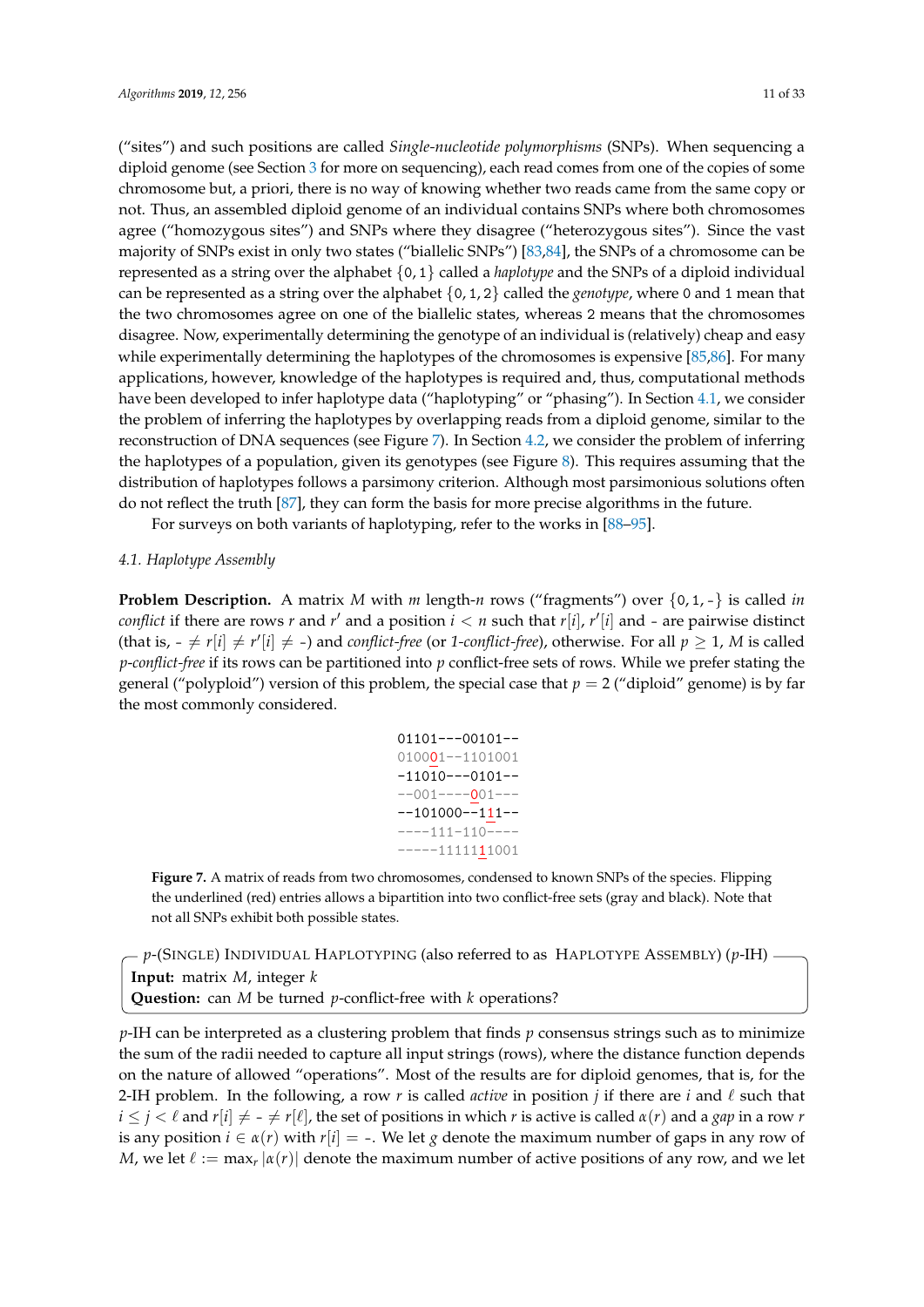$c := \max_j \alpha^{-1}(j)$  denote the "coverage", that is, the maximum over all positions  $j$  of the number of rows *r* that are active in *j*. Note that gapless rows can still contain chains of -at the beginning and end.

**Results.** The complexity of 2-IH depends on the type of operations allowed on the matrix. Mainly, three operations have been considered in the literature:

- **Deleting rows.** The problem of turning *M* 2-conflict-free by row-deletions is known as MINIMUM FRAGMENT REMOVAL (MFR). It is equivalent to turning the "conflict graph" bipartite by removing vertices (this problem is called ODD CYCLE TRANSVERSAL or VERTEX BIPARTIZATION in the literature). Herein, the vertices of the conflict graph are the rows of *M* and rows *u* and *v* have an edge if they cannot be assigned to the same chromosome, that is,  $-\neq u[i] \neq v[i] \neq -v[i]$ for some position *i*. MFR is NP-hard even if each row has at most one gap [\[96\]](#page-25-12), but becomes polynomial-time solvable for gapless *M* [\[96](#page-25-12)[,97\]](#page-25-13). It can be solved in  $O(2^{2g}m^2n + 2^{3g}m^3)$  time [\[97\]](#page-25-13) and in  $O(nc3<sup>c</sup> + m \log m + m\ell)$  time [\[98\]](#page-25-14). Of course, results for ODD CYCLE TRANSVERSAL apply to MFR: it admits  $O^*(3^k)$ -time [\[99](#page-25-15)[,100\]](#page-25-16) and  $O(2.32^k)$ -time [\[101\]](#page-25-17) algorithms as well as a randomized kernel of size  $O(k^{4.5})$  [\[102\]](#page-26-0).
- **Deleting columns.** The problem of turning *M* 2-conflict-free by column-deletions is known as MINIMUM SNP REMOVAL (MSR). It has been shown to be NP-hard even if each row has at most two gaps [\[96\]](#page-25-12), but polynomial-time solvable for gapless *M* [\[96](#page-25-12)[,103\]](#page-26-1). Bafna et al. [\[97\]](#page-25-13) showed an  $O(2^g m n^2)$ -time algorithm.
- **Flipping values.** By far the most studied approach is turning *M* 2-conflict-free by flipping values, that is, turning a 1 into a 0 or vice versa. This problem is known as MINIMUM ERROR CORRECTION (MEC) or MINIMUM LETTER FLIP in the literature and it is has been shown to be NP-hard, even on gapless inputs [\[104\]](#page-26-2). A simple reduction from EDGE BIPARTIZATION [\[105\]](#page-26-3) further shows that MEC is still NP-hard if each row contains at most three non-(-) characters and each column contains at most two non-(-) characters, thus excluding parameterized algorithms, even for the combined parameter. A parameterized algorithm with running time *O*<sup>∗</sup> (2 *<sup>m</sup>*) is trivial (assign each row to one of the two partitions/chromosomes) and an  $O<sup>*</sup>(2<sup>n</sup>)$ -time algorithm was presented by Wang et al. [\[106\]](#page-26-4). Further research focused on the coverage *c*, which is very small in practice. O<sup>\*</sup>(2<sup>c</sup>)-time algorithms with various polynomial factors were presented by Xie et al. [\[107\]](#page-26-5), Deng et al. [\[108\]](#page-26-6), Patterson et al. [\[109\]](#page-26-7), Pirola et al. [\[110\]](#page-26-8), and Garg et al. [\[111\]](#page-26-9). MEC can be linearly reduced to ODD CYCLE TRANSVERSAL [\[105\]](#page-26-3), implying that results for ODD CYCLE TRANSVERSAL carry over to MEC as well  $(O^*(3^k)$  time  $[99,100]$  $[99,100]$ ,  $O^*(2.32^k)$  time  $[101]$ , and  $O(k^{4.5})$ -size randomized kernel [\[102\]](#page-26-0)).

On gapless inputs, MEC can be solved in  $O(2^{\ell}mn)$  time [\[112\]](#page-26-10) (assuming that all positions in the corrected matrix are "heterozygous", that is, contain both 0 and 1) or in  $O(3^{\ell}\ell m)$  time [\[105\]](#page-26-3).

**Notes.** A variant of MFR in which rows are to be removed such as to make *M* 2-conflict-free *and* to maximize the number of SNPs covered by the solution, called LONGEST HAPLOTYPE RECONSTRUCTION, has been shown to be NP-hard but solvable in  $O(n^2(n+m))$  time [\[104\]](#page-26-2) for gapless *M*. A more practical variant of MEC, incorporating the aspect of sequencing that each position in a read is given as four probabilities (probability for C, G, A, and T (or U)) instead of a single character was considered by Xie et al. [\[107\]](#page-26-5), who included a "GenoSpectrum" in the input and give an algorithm running in  $O(nc2^c + m \log m + m\ell)$  time. Another version of MEC, constraining output matrices by a "guide-genotype" was considered by Zhang et al. [\[113\]](#page-26-11), showing that this version can be solved in  $O(4^{\ell}m)$  time. A slight modification of the MEC problem, asking for two haplotypes  $h_1$  and  $h_2$  and a bipartition  $(R_1,R_2)$  of the rows such that  $h_i$  is at most  $k$  flips away from the reads in  $R_i$  for  $i\in\{1,2\}$ , was considered by Hermelin and Rozenberg [\[114\]](#page-26-12). Their algorithm solves this problem in  $O(2^{g}k^{k}mn)$  time.

Since diploid species usually inherit one chromosome from each of their parents, it seems plausible that knowledge of the pedigree of a group of species helps infer their haplotypes. In this context, Garg et al. [\[115\]](#page-26-13) considered a set *I* of individuals and a set *T* of mother–father–child relations, given in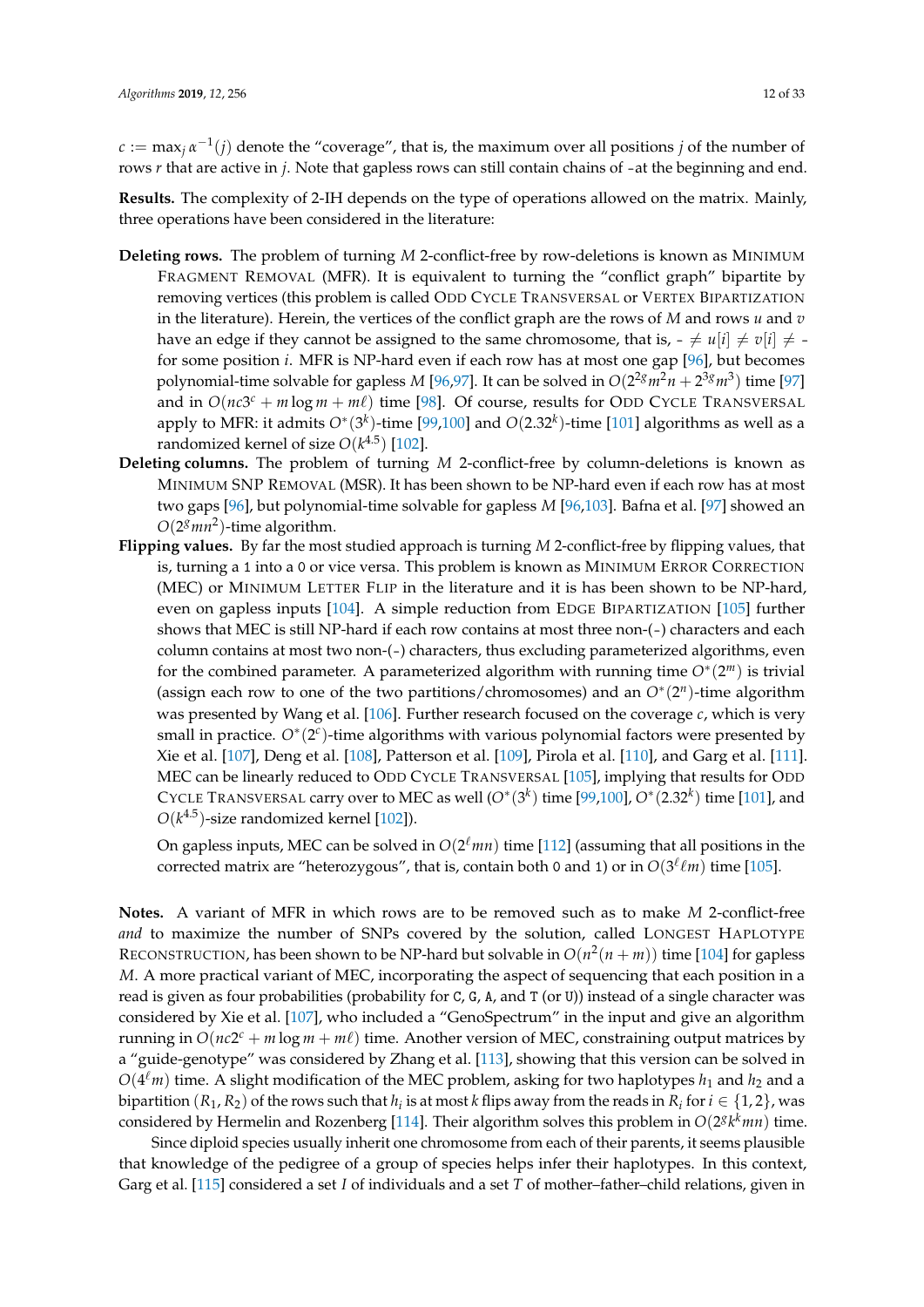Finally, regarding polyploidy (that is, *p* > 2), Li et al. [\[116\]](#page-26-14) showed that *p*-ploid MFR can be solved in  $O(2^{2g}nm^2 + 2^t(2m)^{p+1})$  time and in  $O(nm^2 + m^{p+1})$  time if the input matrix *M* is gapless. Further, *p*-ploid MEC can be solved in  $O^*(2^{p(\ell+1)})$  time and in  $O^*(p^c)$  time [\[105\]](#page-26-3).

**Open Questions.** Parameterizations for the IH problem focus mainly around the number *g* of gaps per row and the coverage *c*. While the coverage *c* was reasonably estimated with 10–30 for past sequencing projects, future technology is expected to increase this number. Even today, whole-exome-sequencing uses coverages of at least 100 [\[117\]](#page-26-15). Quoting Garg [\[118\]](#page-26-16),

"developing a parameterized algorithm for this integrative framework and deciding parameters that work well in practice is very important."

Thus, a future challenge will be to find more relevant parameters and exploit them to design parameterized algorithms. We suspect that graph-measures of the conflict graph might come to the rescue here, using the known reductions to bipartization problems [\[105\]](#page-26-3). Indeed, a more thorough investigation into the multivariate complexity of ODD CYCLE TRANSVERSAL would certainly yield important consequences for the presented variants of (SINGLE) INDIVIDUAL HAPLOTYPING.

A second challenge for (SINGLE) INDIVIDUAL HAPLOTYPING is the development of efficient preprocessing strategies. While some effective reduction rules for variants of IH are known [\[119](#page-26-17)[–121\]](#page-26-18), many of them are formulated and tuned for ILP formulations—kernelization results, whether positive or negative, have been amiss.

Finally, an obvious open question is to extend the results for the polyploid case, where only little is known in terms of parameterized complexity. Indeed, algorithms deciding the vertex-deletion distance into *p*-colorable graphs would be a good starting point to attack this problem.

# <span id="page-12-0"></span>*4.2. Haplotype Inference*

<span id="page-12-1"></span>**Problem Description.** A *genotype g* is a string over the alphabet  $\{0, 1, 2\}$  and a *haplotype* is a string over the alphabet  $\{0, 1\}$ . Two haplotypes *h* and *h'* resolve a genotype *g* if, for each position *i*,  $g[i] = h[i]$ if  $h[i] = h'[i]$  and  $g[i] = 2$ , otherwise. Then, a list of haplotypes *resolves* a list of genotypes if, for each genotype on the list, there are two haplotypes on the list that resolve it.

| $g_0$ 02202122 $\longrightarrow$ 00000110 $h_0$ |
|-------------------------------------------------|
| $>$ 01101101 $h_1$                              |
| $>$ 11001011 $h_2$                              |
| $>$ 11011001 $h_3$                              |
| $\lessgtr$ 10101100 $h_4$                       |
|                                                 |
|                                                 |

**Figure 8.** Six genotypes  $g_j$  resolved by five haplotypes  $h_i$ .

```
Input: n length-m genotypes gj
, integer k
Question: find 2n length-m haplotypes resolving the g_i whose total cost is \leq kHAPLOTYPE INFERENCE (alias HAPLOTYPE PHASING, POPULATION HAPLOTYPING) (HI)
```
**Results.** The literature considers two major variants of the HI problem.

**Pure Parsimony.** In the PURE PARSIMONY HAPLOTYPING problem, the cost is the number *k* of *different* haplotypes needed to explain the given genotypes. This problem is NP-hard [\[122](#page-26-19)[–126\]](#page-27-0), even for three letters 2 per genotype and three letters 2 per position in the genotypes, but becomes polynomial-time solvable if each genotype has at most two letters 2 [\[104](#page-26-2)[,127\]](#page-27-1) or each position has at most one letter 2 [\[126](#page-27-0)[,128\]](#page-27-2). Further special cases were considered by Sharan et al. [\[125\]](#page-26-20) who also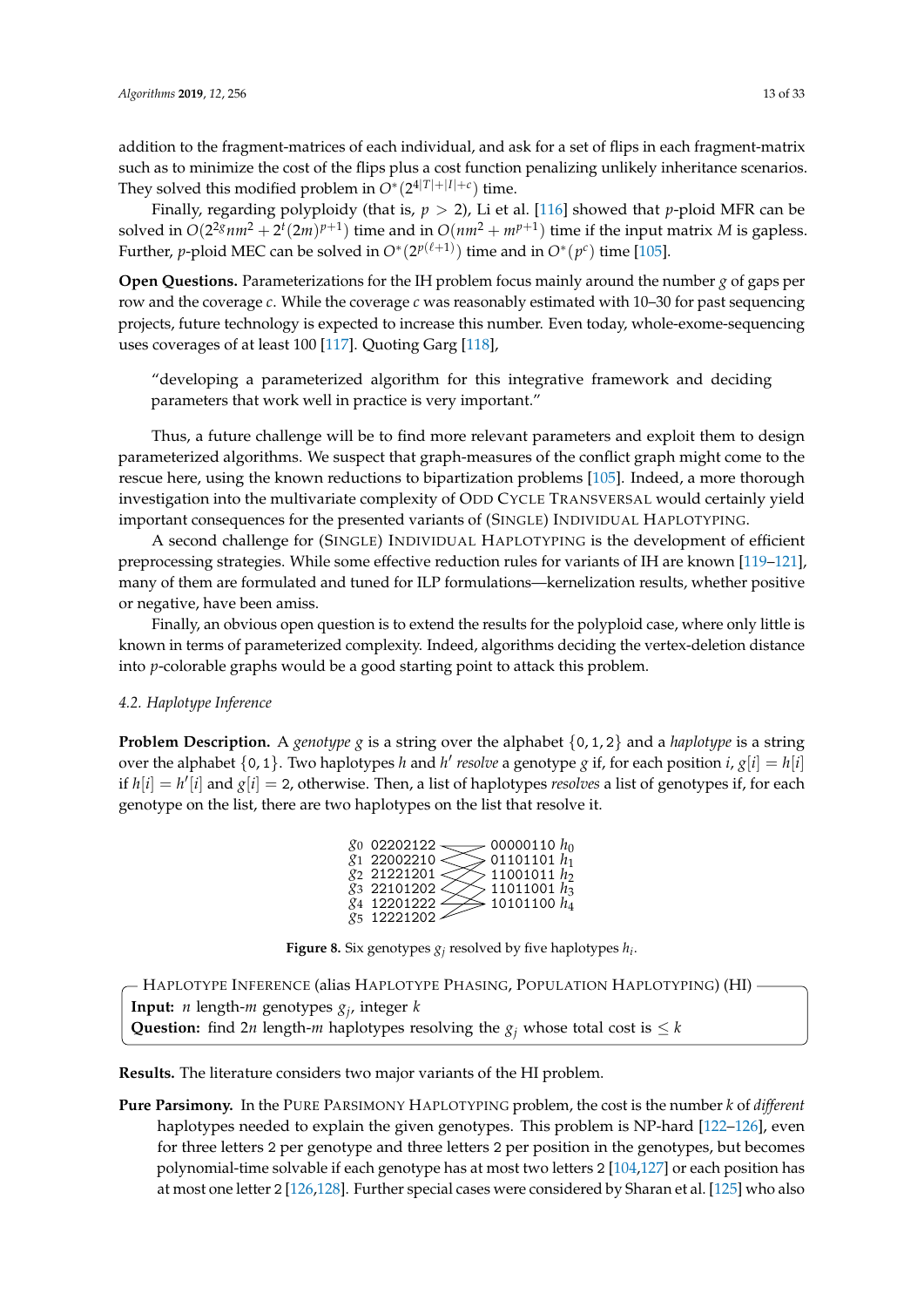presented an  $O(k^{k^2+k}m)$ -time algorithm for the general case [\[125\]](#page-26-20). A variant where haplotypes can only be picked from a prescribed pool *H'* was considered by Fellows et al. [\[129\]](#page-27-3) who showed a  $O(k^{O(k^2)}n^2m)$ -time algorithm. Fleischer et al. [\[130\]](#page-27-4) later presented an  $O(k^{4k+3}m)$ -time algorithm for the unconstrained version that can also solve the constraint version in  $O(k^{4k+3}m|H'|^2)$  time (indeed, these running times can be decreased to  $O(k^{4k+2}m)$  and  $O(k^{4k+2}m|H'|)$  on average using perfect hashing) as well as a size-O $(2^k k^2)$  kernel. Their algorithm can also output all optimal solutions.

**Perfect Phylogeny.** In the HAPLOTYPING BY PERFECT PHYLOGENY problem, haplotypes are required to fit a "perfect phylogeny", that is, a tree whose leaves are labeled by the haplotypes resolving the input genotypes such that, for each position *i*, the subtrees induced by the leaves with 0 and 1 at position *i* do not intersect. Gusfield [\[131\]](#page-27-5) introduced this problem for  $k = \infty$  and showed an almost-linear-time algorithm, which was later improved to linear time [\[132](#page-27-6)[,133\]](#page-27-7). Otherwise, the problem is NP-hard [\[126\]](#page-27-0) but admits some polynomial-time solvable special cases based on the number of 2s in the genotypes [\[126\]](#page-27-0).

**Notes.** A variant of PURE PARSIMONY HAPLOTYPING is XOR-HAPLOTYPING, where genotypes do not contain the letter 2 and two haplotypes resolve a genotype if it is the result of the bitwise XOR of the haplotypes. While not known to be NP-hard, this variant can be solved in  $O(m(2^{k^2}k+n))$  time [\[120\]](#page-26-21). Note that the *O*<sup>∗</sup> (*k* 4*k* )-time algorithm of Fleischer et al. [\[130\]](#page-27-4) can be adapted for this problem.

Another problem called SHARED CENTER that aims at identifying SNPs that correlate with certain diseases was considered from the viewpoint of parameterized complexity by Chen et al. [\[134\]](#page-27-8) who showed hardness and tractability for it.

**Open Questions.** A prominent open question is whether PURE PARSIMONY HAPLOTYPING can be solved in polynomial time when the number of 2s per position is bounded by two [\[125,](#page-26-20)[135,](#page-27-9)[136\]](#page-27-10). For parameterized complexity, one of the most important questions is whether PURE PARSIMONY HAPLOTYPING admits a single-exponential-time algorithm or a polynomial-size kernel when parameterized by *k*. Further, parameterizations for this problem have mostly focused on the "natural parameter" *k* but, in practice, other parameters may be more relevant and promising. Some measure of how convoluted the given genotypes are may be a promising avenue for future research. From a biological point of view, a parameter related to the number of 2s may be promising, but the known results suggest that such a parameter can only lead to FPT-results if combined with others. Finally, from a practical point of view, it may be interesting to combine the HAPLOTYPE INFERENCE and (SINGLE) INDIVIDUAL HAPLOTYPING problems. For example, it would be interesting to find a set of few haplotypes that explain the given genotypes modulo few errors or to infer few haplotypes given a set of genotypes along with a pedigree indicating their inheritance.

### <span id="page-13-0"></span>**5. Phylogenetics**

To put sequences of different species in perspective and to understand historical evolution, as well as try to predict future directions of the development of life on Earth, a "phylogeny" [\[137\]](#page-27-11) (evolutionary tree or network) needs to be constructed. Indeed, some see the reconstruction and interpretation of a species phylogeny as the pinnacle of biological research [\[138\]](#page-27-12). A likely evolutionary scenario can be constructed from a multiple alignment, a character-state matrix, or a collection of sub-phylogenies, and methods for this are plentiful [\[139](#page-27-13)[,140\]](#page-27-14). In the scope of this survey, however, we focus on recent results for NP-hard problems surrounding phylogenetic trees and networks.

### *5.1. Preliminaries*

An evolutionary (or phylogenetic) network *N* is a graph whose degree-one nodes  $\mathcal{L}(T)$  ("leaves") are labeled (by "taxa"). A *rooted* phylogenetic network *N* is a rooted acyclic directed graph whose non-root nodes either have in-degree one or out-degree one and whose out-degree-zero nodes  $\mathcal{L}(T)$ ("leaves") are labeled (by "taxa"). A (rooted) phylogenetic tree is a (rooted) phylogenetic network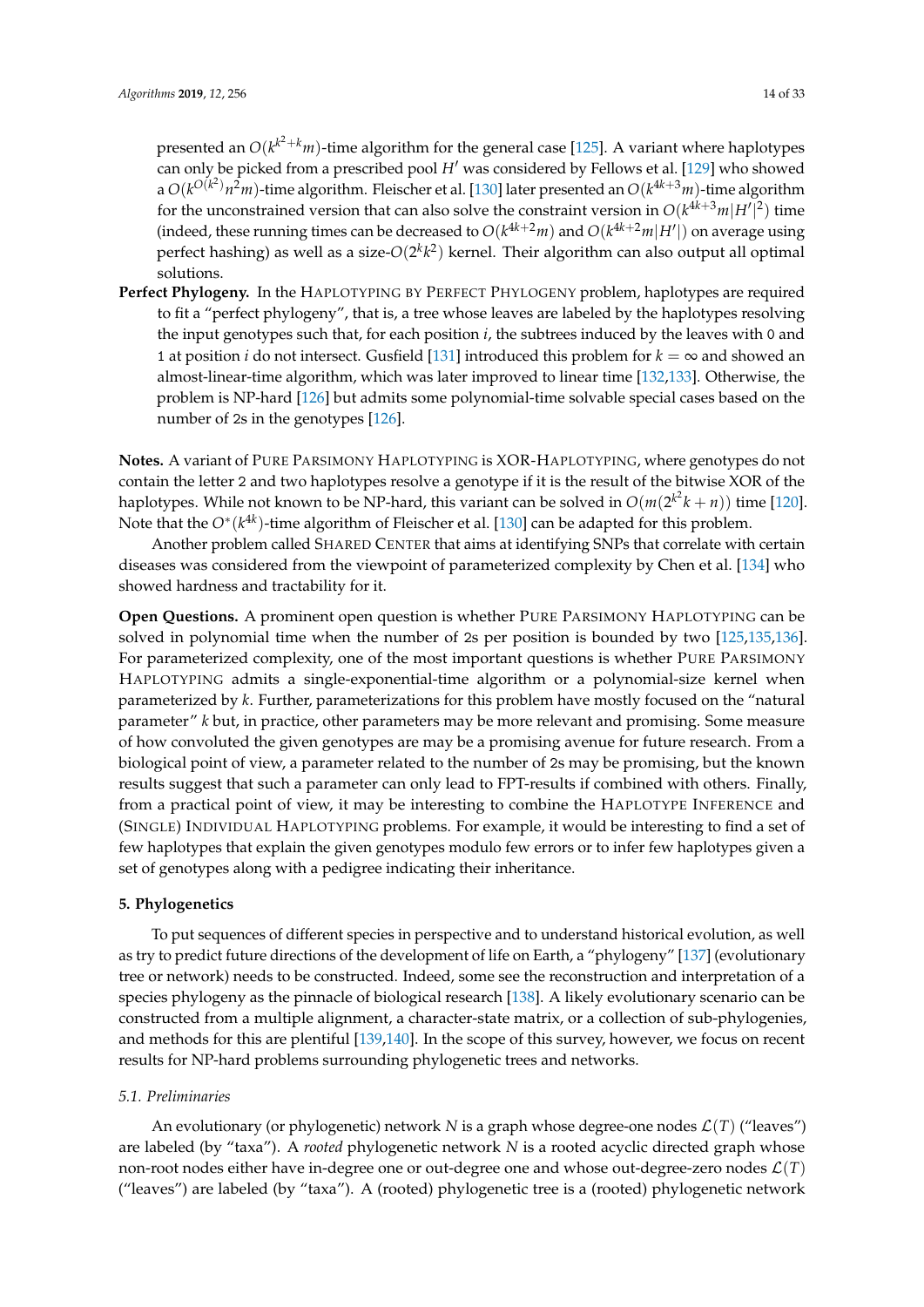whose underlying undirected graph is acyclic. In the context of this section, we drop the prefix "phylogenetic" for brevity and sometimes refer to networks as "phylogenies". Some works consider trees in which each leaf-label may occur more than once. These objects are called *multi-labeled* trees (or MUL trees). For a set  $\mathcal T$  of networks, we abbreviate  $\bigcup_{T\in\mathcal T}\mathcal L(T)=:\mathcal L(\mathcal T).$  An important parameter of networks is their *level*, referring to the largest number of reticulations in any biconnected component of the underlying undirected graph (see [\[141\]](#page-27-15)). The *restriction* of *T* to *L*, denoted by  $T|_L$  is the result of removing all leaves not in *L* from *T* and repeatedly removing unlabeled leaves and suppressing (that is, contracting any one of its incident edges/arcs) degree-two nodes. A network *N displays* a network *T* if *T* is a topological minor of *N*, respecting leaf-labels, that is, *N* contains a subdivision of *T* as a subgraph. Herein, a directed edge can only be subdivided in accordance to its direction, that is, the subdivision of an arc *uv* creates a new node *w* and replaces *uv* by the arcs *uw* and *wv*. This notion can be generalized to the case that *N* is the disjoint union of some networks (see Section [5.2.3\)](#page-16-0). For non-binary networks, there are two different notions of display: the "hard"-version is defined analogously to the binary case, while we say that a network *N* "soft"-displays a network *T* if any binary resolution of *N* displays any binary resolution of *T*, where a *binary resolution* of a network *N* is any binary network that can be turned into *N* by contracting edges/arcs. "Soft" and "hard" versions of display are derived from the concept of "soft" and "hard" polytomies, meaning high degree nodes that represent either a lack of knowledge of the correct evolutionary history leading to the children taxa ("soft") or a large fan-out of species due to high evolutionary pressure ("hard").

Note that many kernelization results in phylogenetics bound only on the number of labels in a reduced instance. If the input contains many trees or an intricate network, kernelization results should more fittingly be described as "partial kernel" (see [\[142\]](#page-27-16)). We thus usually refer to such results as "kernel with ... taxa".

### *5.2. Combining and Comparing Phylogenies*

**Problem Description.** An approach to reconstruct a phylogeny from the genomes of a set of species is to first reconstruct the phylogenies of the genes (using multiple alignments and after clustering them together into families) into so-called "gene trees" and then to combine these trees into a tree representing the evolutionary history of the set of species called the "species tree" (see also Section [5.3](#page-18-0) for more on the divergence between gene trees and species trees). In general, given trees  $T_i$  each on the taxon-set *X<sup>i</sup>* , we want to "amalgamate" the trees into a single tree *T*, which, since it agrees with and contains all the *T<sup>i</sup>* , is called an *agreement supertree*. This problem is known as TREE CONSISTENCY (and, sometimes TREE COMPATIBILITY).

- TREE CONSISTENCY (TCY) -

**Input:** trees  $T_1, T_2, \ldots, T_t$  on  $\mathcal{X}_1, \mathcal{X}_2, \ldots$ , respectively **Question:** Is there a tree  $T^*$  on  $\mathcal{X} := \bigcup_i \mathcal{X}_i$  with  $\forall i$   $T^*|_{\mathcal{X}_i} = T_i$ ?

For surveys about the combination of phylogenies ("consensus methods") we refer to Bryant [\[143\]](#page-27-17) and Degnan [\[144\]](#page-27-18).

**Results.** For unrooted trees, TCY can be solved in polynomial time if all  $T_i$  share a common taxon [\[145\]](#page-27-19) but is NP-complete in general, even if all input trees contain four taxa [\[145\]](#page-27-19) (such a "quartet" is the smallest meaningful unrooted tree since unrooted trees with at most three taxa do not carry any phylogenetic information). This restricted problem is also known as QUARTET INCONSISTENCY. TCY can be solved in polynomial-time for two unrooted (non-binary) trees [\[146\]](#page-27-20). More generally, using powerful meta-theorems [\[147,](#page-27-21)[148\]](#page-27-22) (problems formulatable in "Monadic Second Order Logic" (MSOL) are FPT for the treewidth of the input structure), TCY is fixed-parameter tractable for the treewidth of the display graph [\[149,](#page-27-23)[150\]](#page-28-0) (that is, the result of identifying all leaves of the same label in the disjoint union of the input trees), which is smaller than the number *t* of trees. Baste et al. [\[151\]](#page-28-1)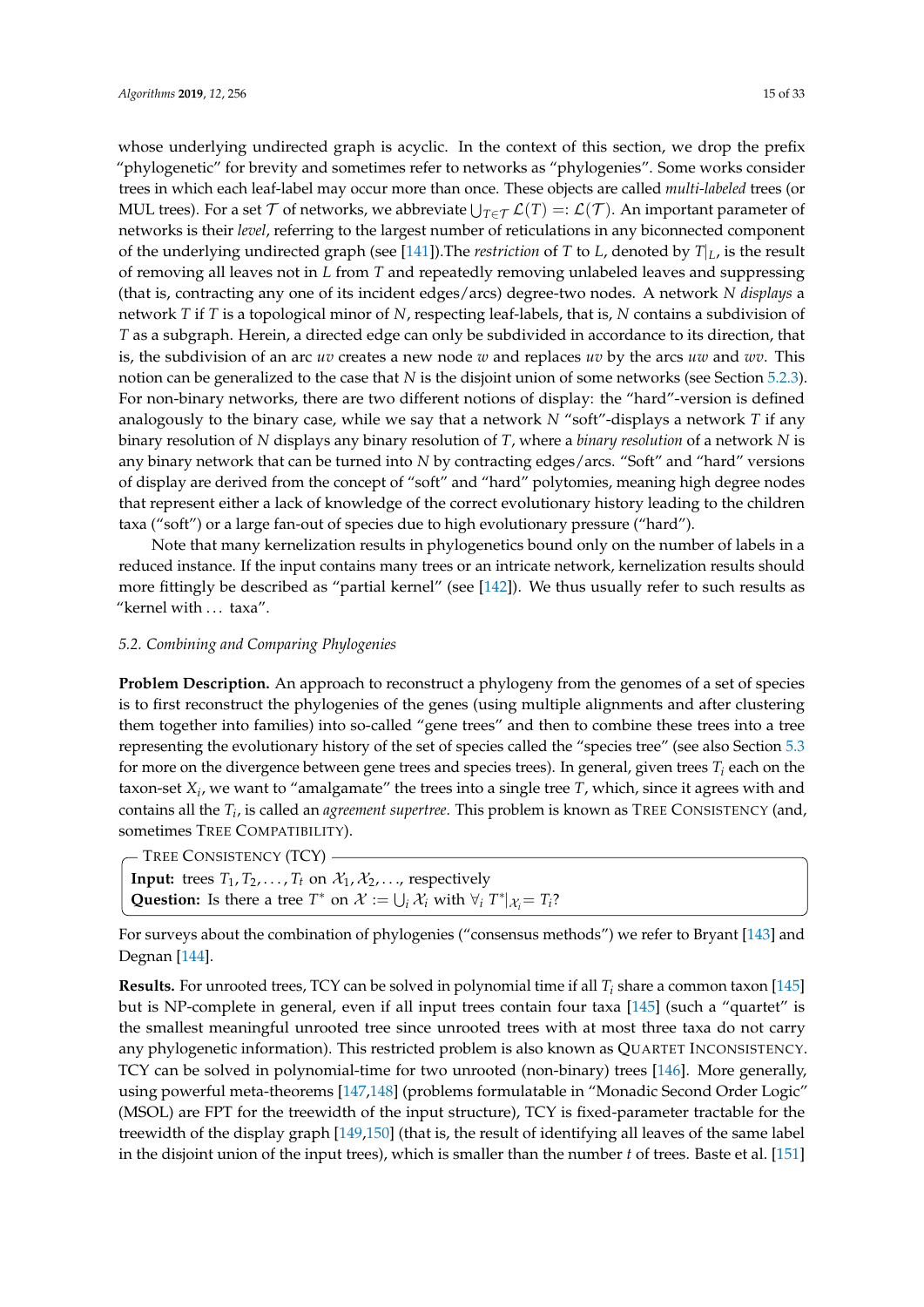improved the impractical running time resulting from the application of the meta-theorems, showing an  $O^*(2^{O(t^2)})$ -time algorithm.

For rooted trees, TREE CONSISTENCY can be solved in polynomial time [\[152,](#page-28-2)[153\]](#page-28-3) (even for non-binary trees) but, due to noisy data and more complicated evolutionary processes, practically relevant instances are not expected to have an agreement supertree [\[154](#page-28-4)[,155\]](#page-28-5). Thus, derivations of the problem arose, asking for a smallest amount of modification to the input such that an agreement supertree exists. The most prominent modification types are removing trees (ROOTED TRIPLET INCONSISTENCY), removing taxa (MAXIMUM AGREEMENT SUPERTREE), and removing edges (MAXIMUM AGREEMENT FOREST), which we discuss in the following.

### 5.2.1. Consensus by Removing Trees

When reconstructing a species tree from gene trees, we may hope that the gene trees of most of the sampled gene families actually agree with the species phylogeny and only few such families describe outliers that developed nonconformingly. In this case, we can hope to recover the true phylogeny by removing a small number of gene trees.

**Input:** triplets *T*<sub>1</sub>, *T*<sub>2</sub>, . . . on  $X_1, X_2, \ldots$ , respectively, and some  $k \in \mathbb{N}$ Question: Is there a tree  $T^*$  on  $\mathcal{X} := \bigcup_i \mathcal{X}_i$  such that  $T^*|_{\mathcal{X}_i} \neq T_i$  for at most *k* of the  $T_i$ ? - ROOTED TRIPLET INCONSISTENCY (RTI) -

**Results.** ROOTED TRIPLET INCONSISTENCY is NP-hard [\[156–](#page-28-6)[158\]](#page-28-7), even on "dense" triplet sets [\[159\]](#page-28-8) (a triplet set  $\mathcal T$  is called *dense* or *complete* if for each leaf-triple  $\{a, b, c\}$ ,  $\mathcal T$  contains exactly one of  $ab|c$ ,  $ac|b$ and *bc*|*a*). While the general problem is W[2]-hard for *k* [\[159\]](#page-28-8), the dense version admits parameterized algorithms. Indeed, Guillemot and Mnich [\[160\]](#page-28-9) showed parameterized algorithms running in  $O(4^k n^3)$ and in *O*<sup>∗</sup> (2 *O*(*k* 1/3 log *k*) ) time, as well as an *O*(*n* 4 )-time computable, sunflower-based kernel containing  $O(k^2)$  taxa (see [\[161\]](#page-28-10) for details on the sunflower kernelization technique). Their result has recently been improved to linear size by Paul et al. [\[162\]](#page-28-11).

Notes. Generalizing RTI to ask for a level- $\ell$  *network* displaying the input trees yields a somewhat harder problem, which can be solved for dense inputs in  $O(|T|^{\ell+1}n^{4\ell/3+1})$  time [\[163\]](#page-28-12) and in  $O(|T|^{\ell+1})$ time for a particular class of networks [\[164\]](#page-28-13).

The unrooted-tree version of dense RTI (where the input consists of quartets) is known to be solvable in  $O(4^k n + n^4)$  time [\[165\]](#page-28-14).

### 5.2.2. Consensus by Removing Taxa

In many sciences, the most interesting knowledge can be gained by looking more closely to the non-conforming data points. In this spirit, biologists are particularly interested in taxa causing non-compatibility, that is, whose removal allows for an agreement supertree. In the spirit of parsimony, we are thus tempted to ask for a smallest number of taxa to remove from the input trees such that an agreement supertree exists.

**Input:** trees  $T_1, T_2, \ldots, T_t$  on  $\mathcal{X}_1, \mathcal{X}_2, \ldots$ , respectively, and some  $k \in \mathbb{N}$ Question: Is there a tree  $T^*$  on  $\mathcal X$  such that  $|\bigcup_i \mathcal X_i \setminus \mathcal X| \leq k$  and  $\forall_i T^*|_{\mathcal X_i} = T_i|_{\mathcal X}$ ? - MAXIMUM AGREEMENT SUPERTREE (MASP (also SMAST or MLI in the literature)) -

**Results.** While MASP can be solved in  $O(n^{1.5})$  time for two rooted trees [\[166](#page-28-15)[–168\]](#page-28-16) (*n* denoting the total number of labels in the input), it is NP-hard for  $t > 2$ , even if all  $T_i$  are triplets [\[166,](#page-28-15)[169\]](#page-28-17), and the NP-hardness persists for fixed *t* [\[166\]](#page-28-15) (but large trees). Guillemot and Berry [\[170\]](#page-28-18) showed that, on dense, binary, rooted inputs, MASP can be solved in  $O(4^k n^3)$  and  $O(3.12^k + n^4)$  time by reduction to 4-HITTING SET. They further improved an  $O(t(2n^2)^{3t^2})$ -time algorithm of Jansson et al. [\[166\]](#page-28-15) for binary  $T_i$  to  $O((8n)^t)$  time [\[170\]](#page-28-18), which was subsequently improved to  $O((6n)^t)$  time by Hoang and Sung [\[171\]](#page-28-19). The latter also gave an  $O((t\Delta)^{t\Delta+3}(2n)^t)$ -time algorithm for general rooted inputs ( $\Delta$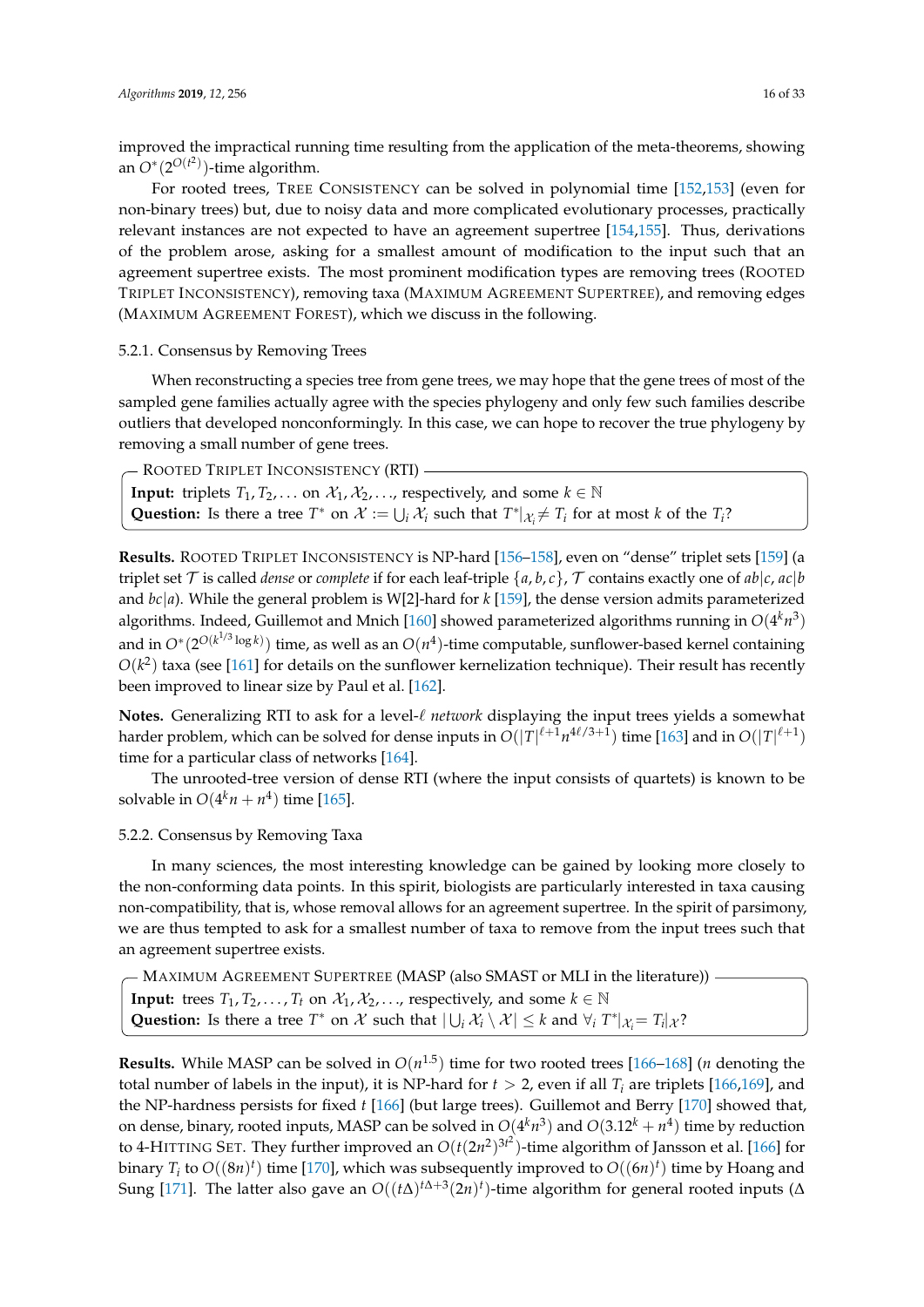denoting the maximum out-degree among the input trees). MASP is W[2]-hard for *k*, even if the input consists of rooted triplets [\[169\]](#page-28-17), and W[1]-complete in the rooted case for the dual parameter  $n - k$ , even if we add *t* to it [\[170\]](#page-28-18). On the positive side, the problem can be solved in  $O((2t)^k tn^2)$  time for binary trees [\[170\]](#page-28-18) which has been generalized to arbitrary trees by Fernández-Baca et al. [\[172\]](#page-28-20). For completeness, we want to point out that many of the results for MASP also hold for MASP's sister problem MAXIMUM COMPATIBLE SUPERTREE (MCSP), in which equality with the restricted agreement supertree *T*<sup>∗</sup> is relaxed to being a contraction of *T*<sup>∗</sup> (with the notable exception that MCSP can be solved in  $O(2^{2t\Delta}n^t)$  time in both the rooted and unrooted case [\[171\]](#page-28-19)).

**Notes.** The special case of MASP in which  $\mathcal{X}_1 = \mathcal{X}_2 = \dots$  is called MAXIMUM AGREEMENT SUBTREE (MAST) and has been studied extensively. While still NP-hard for  $t = 3$  non-binary trees [\[173\]](#page-28-21), MAST can be solved in  $O(kn^3 + n^{\Delta})$  [\[157](#page-28-22)[,174\]](#page-28-23), in which time we can also compute a "kernel agreement subtree", denoting the intersection of all leaf-sets of all optimal maximum agreement subtrees [\[175\]](#page-28-24). MAST is fixed-parameter tractable for *k* with parameterized algorithms running in time  $O(\min\{3^ktn, 2.18^k + tn^3\})$  [\[176–](#page-29-0)[178\]](#page-29-1) (by reduction to 3-HITTING SET).

More fine-grained versions of MAST that allow removal of different taxa from each  $T_i$  were introduced by Chauve et al. [\[179\]](#page-29-2). In AGREEMENT SUBTREE BY LEAF-REMOVAL (AST-LR), the objective is to minimize *the total number q* of removed leaves and, in AST-LR-*d*, the objective is to minimize *the maximum number d* of leaves that have to be removed from any of the trees. Both versions are NP-hard [\[179\]](#page-29-2) but can be solved in  $O((4q-2)^q t^2 n^2)$  (AST-LR) and  $O(c^d d^{3d}(n^3 + tn \log n))$  time for some constant *c* (AST-LR-*d*) [\[179,](#page-29-2)[180\]](#page-29-3).

Lafond et al. [\[181\]](#page-29-4) considered MAST for multi-labeled trees showing that it remains NP-hard and can be solved in  $O^*((2n)^t k^{kt})$  time.

Finally, Choy et al. [\[141\]](#page-27-15) showed that a "maximum agreement sub*network*" for two binary networks of level  $\ell_1$  and  $\ell_2$ , respectively, can be computed in  $O^*(2^{\ell_1+\ell_2})$  time.

### <span id="page-16-0"></span>5.2.3. Consensus by Removing Edges—Agreement Forests and Tree Distances

An important biological phenomenon that governs the discordance of gene trees are non-tree-like processes such as hybridization and horizontal gene transfer (HGT) (see also Section [5.3\)](#page-18-0). If a branch in a gene tree corresponds to a horizontal transfer, then we expect that deleting this branch results in a forest, which is in agreement with the other gene trees. This gives rise to the idea of "agreement forests", resulting from the deletion of branches in the input phylogenies.

**Input:** rooted or unrooted trees  $T_1, T_2, \ldots$  on  $\mathcal{X}$  and some  $k \in \mathbb{N}$ **Question:** Is there a forest *F* with  $\mathcal{L}(F) = \bigcup_i \mathcal{L}(T_i)$ , *F* has  $\leq k$  trees and each  $T_i$  displays *F*? - MAXIMUM AGREEMENT FOREST (MAF) -

Maximum agreement forests come in three major flavors: *unrooted* maximum agreement forests (uMAFs), *rooted* maximum agreement forests (rMAFs), and maximum *acyclic* agreement forests (MAAFs). Herein, "acyclic" makes reference to the constraint that the "inheritance graph is acyclic" (see Figure [9\)](#page-17-0). Formally, the *inheritance graph* of an agreement forest  $F$  for two trees  $T_1$  and  $T_2$  has the trees of *F* as nodes and an arc *uv* if and only if the root of *u* is an ancestor of the root of *v* in  $T_1$  or in *T*2. Demanding acyclicity of this graph forbids, for example, that a tree *u* of *F* is "above" another tree  $v$  in  $T_1$  but "below"  $v$  in  $T_2$ . This definition generalizes straightforwardly to more than two trees  $T_i$ . In the following, the *size* of an agreement forest *F* is the number of trees in *F* and it is equal to the number of branches to remove in each input tree to form (a subdivision of) *F* and *F* is called *maximum* if it minimizes this number. For surveys about tree distances and agreement forests, we refer to Shi et al. [\[182\]](#page-29-5) and Whidden [\[183\]](#page-29-6).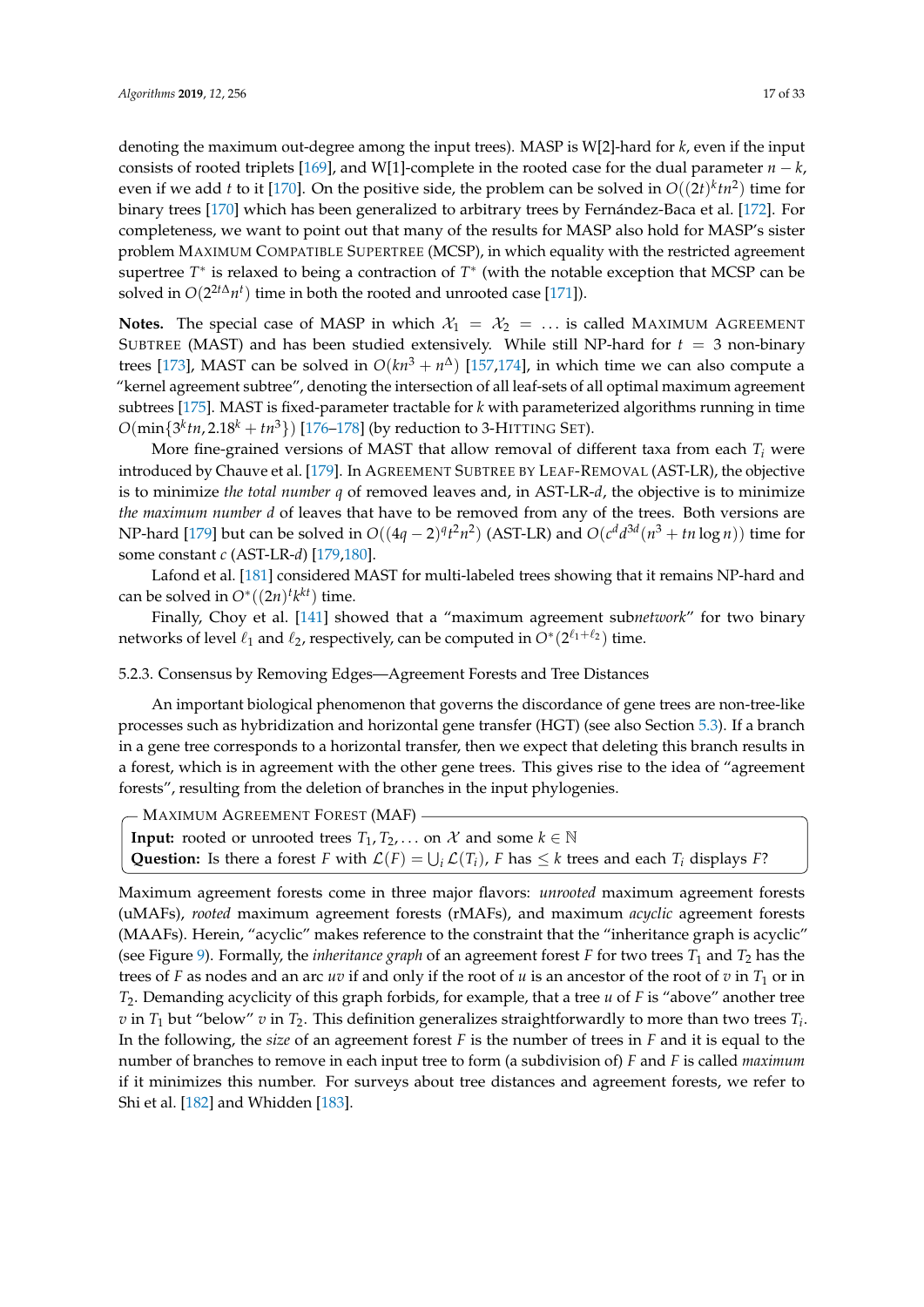taxon set  $\{a, b, c, d, e\}.$ 

<span id="page-17-0"></span>

induced by  $T_1$   $(T_2)$ . **Figure 9.** Illustration of (acyclic) agreement forests.

agreement forest *F*

graph of *F*. Solid (dashed) arcs are

for  $T_1$  and  $T_2$ .

**Results.** Evidently, results heavily depend on the type of agreement forest we are looking for. Interestingly, each of the three versions corresponds to a known and well-studied distance measure between trees and we thus also include results stated for the corresponding distance-measure.

**Unrooted Agreement Forest.** The size of a uMAF of two binary trees  $T_1$  and  $T_2$  is exactly equal to the minimum number of "TBR moves" necessary to turn  $T_1$  into  $T_2$  [\[184,](#page-29-7)[185\]](#page-29-8) (and vice versa; indeed, this defines a metric and it is called the "TBR distance" between  $T_1$  and  $T_2$ ). Herein, a TBR (tree bisection and reconnection) *move* consists of removing an edge *uv* from a tree ("bisecting" the tree) and inserting a new edge between any two edges of the resulting subtrees ("reconnecting" the trees), that is, subdividing an edge in each of the subtrees and adding a new edge between the two new nodes.

For two trees, deciding uMAF is NP-hard [\[184\]](#page-29-7), but fixed-parameter tractable in *k*. More precisely, the problem can be solved in  $O^*(k^O(k))$  time [\[185\]](#page-29-8),  $O(4^k k^5 + n^{O(1)})$  time [\[186\]](#page-29-9), and  $O(4^k k + n^{O(1)})$  time [\[187\]](#page-29-10). These results make use of the known kernelizations with 15*k* [\[185,](#page-29-8)[188\]](#page-29-11) and 11*k* taxa [\[189\]](#page-29-12). For *t* > 2 binary trees, Shi et al. [\[190\]](#page-29-13) presented an *O*(4 *<sup>k</sup>nt*)-time algorithm. Chen et al. [\[191\]](#page-29-14) considered the uMAF problem on multifurcating trees, showing that it still corresponds to the TBR problem and can be solved in  $O(3^k n)$  time.

**Rooted Agreement Forest.** The size of an rMAF of two rooted binary trees  $T_1$  and  $T_2$  is exactly one more than the minimum number of "rSPR moves" necessary to turn  $T_1$  into  $T_2$  [\[192,](#page-29-15)[193\]](#page-29-16) (and vice versa; indeed, this defines a metric and it is called the "rSPR distance" between  $T_1$  and  $T_2$ ). Herein, an *rSPR* (rooted subtree prune and regraft) *move* consists of removing ("pruning") an arc *uv* from a tree and "regrafting" it onto another arc *xy*, that is, subdividing *xy* with a new node *z* and inserting the arc *zv*.

The problem is known to be NP-hard and algorithms parameterized by *k* have been extensively studied and improved. An initial  $O(4^k n^4)$ -time algorithm [\[187](#page-29-10)[,194\]](#page-29-17) was improved to  $O(3^k n)$ time [\[187\]](#page-29-10),  $O(2.42<sup>k</sup>n)$  time [\[195\]](#page-29-18),  $O(2.344<sup>k</sup>n)$  time [\[196\]](#page-29-19), and the current best  $O(2<sup>k</sup>n)$ -time algorithm by Whidden [\[183\]](#page-29-6). In contrast, a kernel with 28*k* taxa [\[193\]](#page-29-16) has stood since 2005. For  $t > 2$  trees, rMAF can be decided in  $O^*(6^k)$  time [\[197\]](#page-29-20) and  $O(3^k nt)$  time [\[190\]](#page-29-13).

Collins [\[198\]](#page-29-21) showed that using "soft"-display, rMAFs still correspond to computing the rSPR distance between two *multifurcating* trees. This problem can be solved in *O*<sup>∗</sup> (4 *k* ) time [\[199\]](#page-29-22) and in  $O(2.42<sup>k</sup> n)$  time [\[183,](#page-29-6)[200\]](#page-29-23) and admits a kernel with 64*k* taxa [\[198](#page-29-21)[,201\]](#page-29-24). For  $t > 2$  trees, the multifurcating rMAF problem is solvable in *O*(2.74*<sup>k</sup> t* 3*n* 5 ) time [\[202\]](#page-30-0). Notably, Shi et al. [\[202\]](#page-30-0) also considered the "hard" version of the problem and presented an  $O(2.42^k t^3 n^4)$ -time algorithm for it.

**Acyclic Agreement Forest.** The size of a MAAF of two rooted binary trees  $T_1$  and  $T_2$  is exactly one more than the minimum number of reticulations found in any phylogenetic network displaying both  $T_1$  and  $T_2$  [\[192\]](#page-29-15) and this relation holds also if  $T_1$  and  $T_2$  are *non-binary* [\[203\]](#page-30-1).

Deciding this number is known as the HYBRIDIZATION NUMBER (HN) problem and it has been shown to be NP-hard by Bordewich and Semple [\[204\]](#page-30-2). The problem can be solved in *O*(3 *<sup>n</sup>n*) time

agreement forest for

 $T_1$  and  $T_2$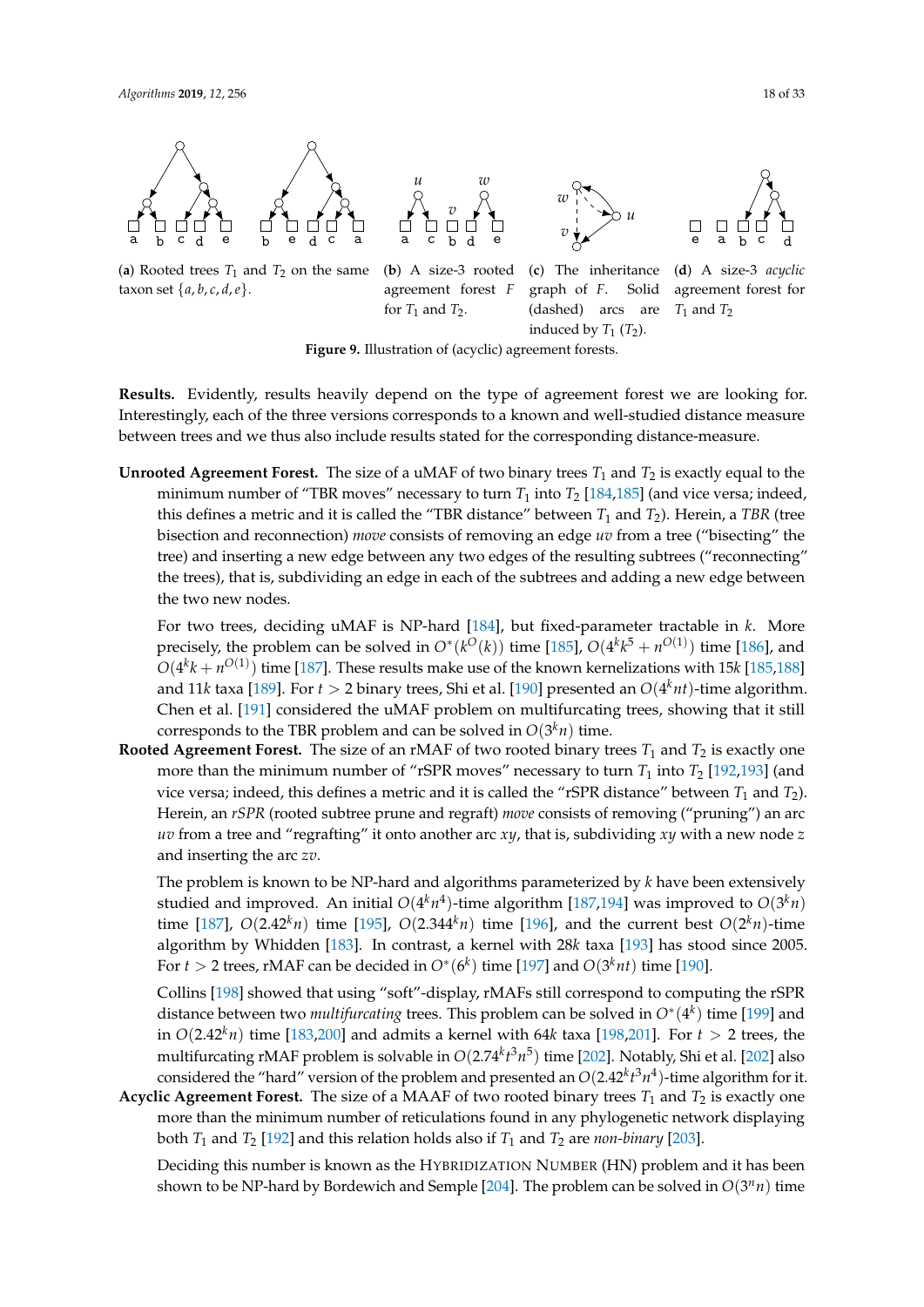by crawling a bounded search-tree [\[205\]](#page-30-3). In 2009, Whidden and Zeh claimed an *O*(3 *<sup>k</sup>n* log *n*)-time algorithm, which they later retracted and replaced by an *O*(3.18*kn*)-time algorithm [\[183,](#page-29-6)[195\]](#page-29-18). For  $t = 3$  binary trees, HN can be decided in  $O^*(c^k)$  time, where  $c$  is an "astronomical constant"[\[206\]](#page-30-4). Concerning preprocessing, a kernel with at most 9*k* taxa is known [\[188,](#page-29-11)[201\]](#page-29-24) and this kernelization result has been generalized to the case of deciding HN for *t* > 2 binary trees (in which case HN and MAAF no longer coincide) by van Iersel and Linz [\[207\]](#page-30-5), showing a kernel with 20 $k^2$  taxa for this case, which has again been generalized to *t* > 2 non-binary trees by van Iersel et al. [\[208\]](#page-30-6), showing a kernel with at most 20*k* 2 (∆ − 1) (and at most 4*k*(5*k*) *t* ) taxa [\[208\]](#page-30-6). For MAAF with  $t = 2$  non-binary trees, Linz and Semple [\[203\]](#page-30-1) showed a linear bikernel (that is, a kernelization into a different problem, see [\[209\]](#page-30-7)) with 89*k* taxa, which implies a quadratic-size classical kernel. For this setting, algorithms running in  $O^*(6^k k!)$  [\[210\]](#page-30-8) and  $O^*(4.83^k)$  [\[211\]](#page-30-9) time are also known.

**Notes.** Any algorithm for binary uMAF, rMAF, and MAAF with running time  $f(k)n^{O(1)}$  can be turned into an algorithm running in  $f(\ell)n^{O(1)}$ , where  $\ell$  is the level of any binary network displaying the two input trees [\[212\]](#page-30-10). Furthermore, all three agreement forest variants are fixed-parameter tractable for the treewidth of the display graph of the input trees [\[213\]](#page-30-11) (see corresponding results for unrooted TREE CONSISTENCY [\[149,](#page-27-23)[150\]](#page-28-0)). The rSPR distance has been generalized to a distance measure for phylogenetic networks called SNPR and its computation is fixed-parameter tractable [\[214\]](#page-30-12) parameterized by the distance. Variations of the discussed distance measures include: (1) the uSPR distance, which does not have an agreement-forest formulation, is NP-hard to decide [\[215\]](#page-30-13), admits a kernel with 76k<sup>2</sup> taxa [\[216\]](#page-30-14) (in a preprint, Whidden and Matsen [\[217\]](#page-30-15) claimed an improvement to 28*k* taxa), and can be calculated in *O*<sup>∗</sup> ((28*k*)!!16*<sup>k</sup>* ) time [\[218\]](#page-30-16) (using the mentioned preprint-kernel); (2) its close sibling, the replug distance, which admits a formulation as "maximum endpoint agreement forest", is conjectured to be NP-hard to decide but admits an *O*<sup>∗</sup> (16*<sup>k</sup>* )-time algorithm [\[218\]](#page-30-16); (3) the "temporal hybridization number", denoting the smallest amount of reticulation required to explain trees with a temporal network, which was shown to be NP-hard for two trees [\[219\]](#page-30-17) but admits an *O*<sup>∗</sup>((9*k*)<sup>9*k*</sup>)-time algorithm [\[220\]](#page-30-18); and (4) the parsimony distance, which is NP-hard [\[221](#page-30-19)[,222\]](#page-30-20) but can be solved in  $O^*(1.618^{38d} \text{dB})$  time [\[223\]](#page-30-21), where  $d_{\text{TBR}}$  is the TBR distance between the input trees.

**Open Questions.** Consensus methods in phylogenetics can profit from a wide range of parameters, describing the particularities of likely set of inputs. While we would indeed expect that the consensus has a small distance to the input trees, a lot depends on how we choose to measure this distance. More general distance measures make for stronger parameters and, while the HYBRIDIZATION NUMBER problem can be solved in single-exponential time for the "standard parameter" *k*, it would be interesting to parameterize by a stronger parameter, such as the rSPR radius in which the input trees lie.

Inspired by the groundbreaking results of Bryant and Lagergren [\[149\]](#page-27-23), research into the display graph and its treewidth has been conducted with some success [\[150,](#page-28-0)[224\]](#page-30-22). However, we have yet to design concrete, practical algorithms for consensus problems parameterized by the treewidth of the display graph. As this would potentially yield very fast, practical algorithms, we suspect that this would be a fruitful topic in the coming years. Another interesting parameter is the "book thickness" of the display graph, that is, the minimum number of edge-colors needed to color the display graph such that each color class permits an outerplanar drawing. For obvious reasons, this parameter is smaller than the number *t* of input trees. Can the results for *t* be strengthened to work with the book thickness instead?

### <span id="page-18-0"></span>*5.3. Reconciliation*

**Problem Description.** In practice, trees depicting the evolutionary history of families of genes sampled from a set of species do not agree with the evolutionary history of the species themselves; hybridization, horizontal gene transfer, and incomplete lineage sorting being only few known causes for such discrepancies. In theory, even gene duplication and gene loss are enough to explain gene trees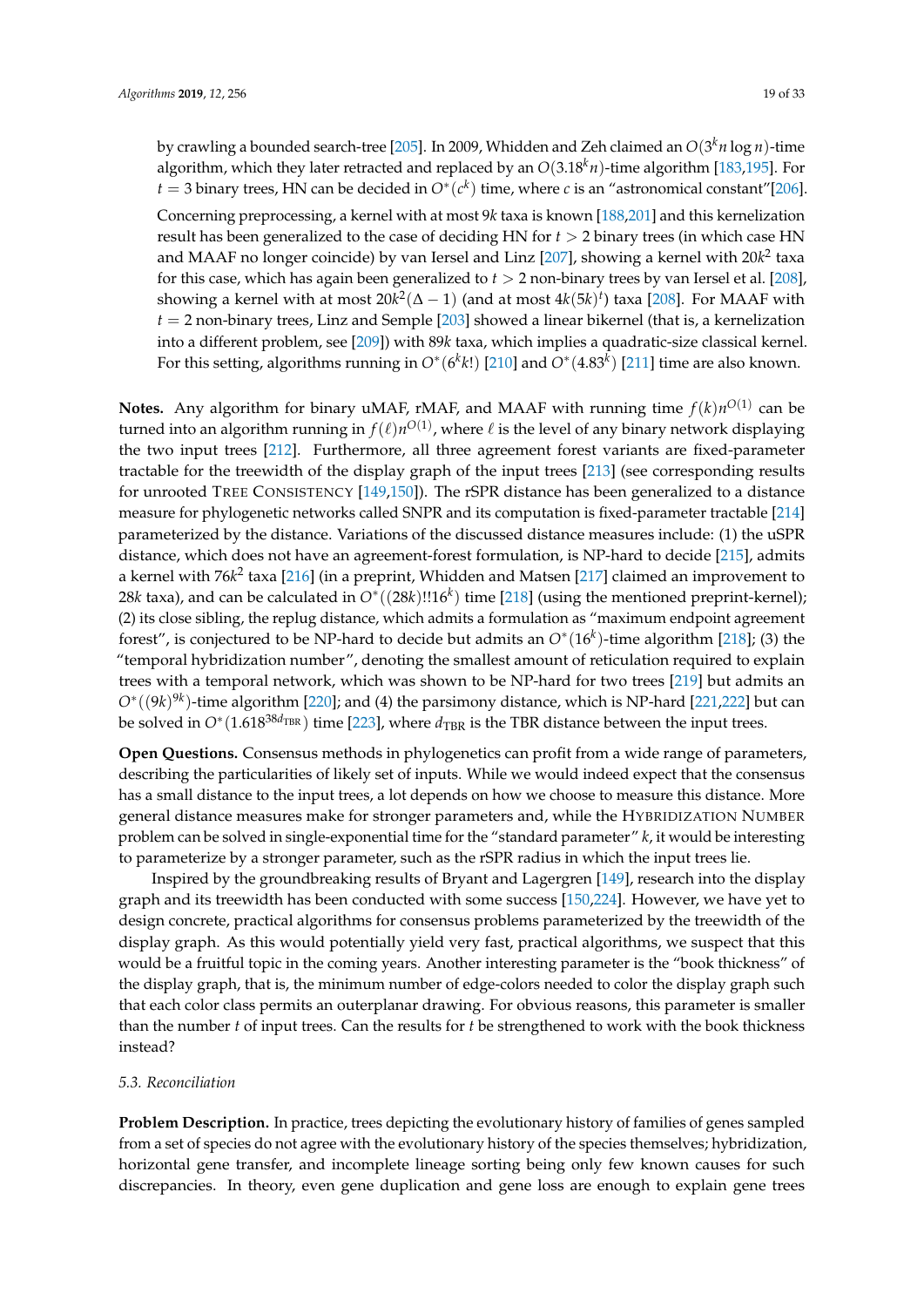differing arbitrarily from the corresponding species tree. To better understand how a family of genes developed in the genome of a concurrently developing set of species, we can compute an "embedding" of the gene tree nodes to the edges of the species phylogeny called a *reconciliation* (see Figure [10\)](#page-19-0). Reconciliations also allow drawing conclusions when comparing phylogenies of co-evolving species such as hosts/parasites or flowers/pollinators. More formally, a *DL-reconciliation* of a (gene-)phylogeny *G* with a (species-)phylogeny *S* is a pair  $(G', r)$  where *G'* is a subdivision of *G* and  $r : V(G) \to V(S)$  is a mapping such that:

- <span id="page-19-1"></span>(a) for all arcs *uv* of *G*, either  $r(u) = r(v)$  (in which case *u* is called "duplication") or  $r(v)$  is a child of  $r(u)$  (in which case *u* is called "speciation");
- <span id="page-19-2"></span>(b) for arcs *uv* and *uw* in *G*, we have  $r(u) = r(v) \iff r(u) = r(w)$  (that is, no node of *G* can be a speciation and a duplication at the same time); and
- (c) if *u* is a leaf in *G*, then  $r(u)$  is a leaf labeled with the contemporary species that  $r(u)$  was sampled in.

We can then define the number of losses in  $(G', r)$  as the sum over all speciations *u* of the outdegree of

<span id="page-19-3"></span> $r(u)$  in *S* minus the outdegree of  $u$  in  $G'$ . If horizontal transfers are allowed, Condition [\(a\)](#page-19-1) is replaced by

(a') for all arcs *uv* of *G*, either  $r(u) = r(v)$  (in which case *u* is called "duplication") or  $r(v)$  is a child of  $r(u)$  (in which case *u* is called "speciation"), **or**  $r(v)$  **is incomparable to**  $r(u)$  (**in which case** *u* **is called a "transfer" and** *uv* **is called a "transfer arc")**,

and Condition [\(b\)](#page-19-2) is restricted to non-transfer arcs, and each transfer with out-degree one causes an additional loss. In this case, we call *r* a *DTL-reconciliation*. Since, in reality, transfers occur only between species existing at the same time, Condition [\(a'](#page-19-3)) introduces further restrictions. In particular, a reconciliation *r* is called *time-consistent* if *G* can be "dated", that is, there is a mapping  $t: V(G) \to \mathbb{N}$ such that, for all arcs *uv* of *G*, we have 1.  $t(u) \le t(v)$ ; and 2.  $t(u) = t(v)$  if and only if *uv* is a transfer arc of *G* under *r*.

A DTL-reconciliation may be time-inconsistent if, for example, there are transfer arcs *uv* and *xy* such that *u* and *x* are ancestors of *y* and *v*, respectively, in *G*.

Now, the parsimonious principle is used to define an optimization criterion. To this end, each evolutionary event is given a cost such as to reflect how unlikely it is to see a certain event. By the biological setup, it is usually assumed that speciations have cost zero.

<span id="page-19-0"></span>

**Figure 10.** Two different reconciliations of the same gene tree with the same species tree. A small node *u* drawn in an edge *xy* of the species tree (large outer tree) indicates that the reconciliation maps *u* to *y*. Boxes, triangles, circles, and hexagons represent leaves, duplications, speciations, and transfers, respectively, while crosses are losses. The left reconciliation has three duplications and four losses, while the right has two duplications, two losses, and one transfer.

### RECONCILIATION (REC)

**Input:** species tree *S*, gene tree *G*, mapping  $\sigma$  :  $\mathcal{L}(G) \to \mathcal{L}(S)$ , costs  $\lambda, \delta, \tau \in \mathbb{N}$ , some  $k \in \mathbb{N}$ **Question:** Is there an embedding of *G* in *S* with cost at most *k*?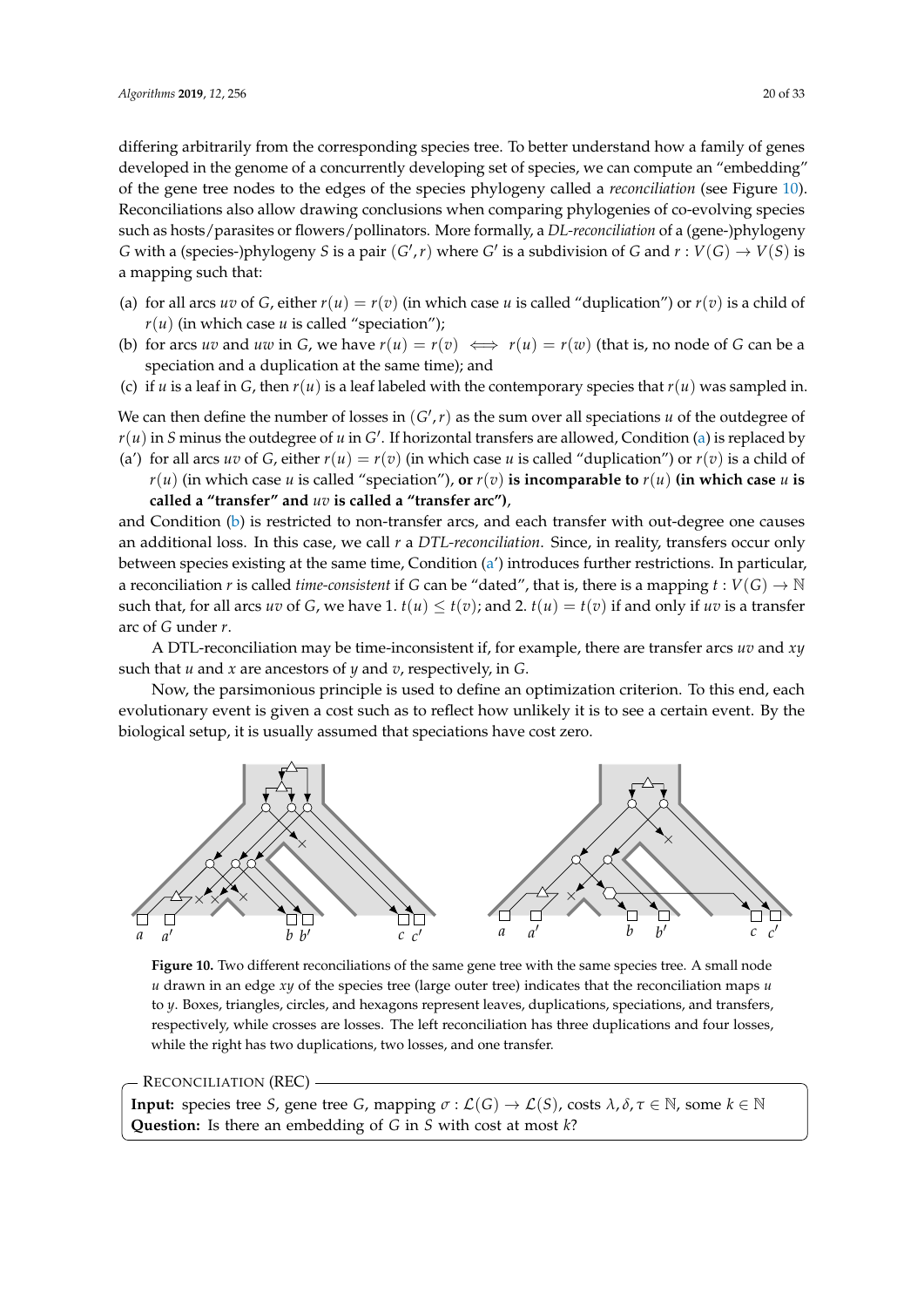We specify the allowed type of embedding by prepending "DL", "DTL", etc. to the problem name. The study of the formal reconciliation problem was initiated by Ma et al. [\[225\]](#page-30-23) and Bonizzoni et al. [\[226\]](#page-30-24) and is surveyed in [\[227](#page-30-25)[–230\]](#page-31-0).

**Results.** Optimal binary DL-reconciliations can be computed—independently of the costs—by the *LCA-mapping*, which maps each node of *G* to the LCA of the nodes that its children are mapped to [\[231\]](#page-31-1). Thus, this problem can be solved in linear time [\[232,](#page-31-2)[233\]](#page-31-3) using *O*(1)-time LCA queries [\[234](#page-31-4)[,235\]](#page-31-5). The non-binary variant, while not quite as straightforward, can still be solved in polynomial time [\[236](#page-31-6)[,237\]](#page-31-7).

The complexity of computing DTL-reconciliations depends heavily on their time-consistency. If we allow producing time-inconsistent reconciliations or the given species tree already comes with a dating function, then optimal DTL-reconciliations can be computed in polynomial time [\[238–](#page-31-8)[240\]](#page-31-9). In general, however, the problem is NP-hard [\[238,](#page-31-8)[241\]](#page-31-10), but can be solved in  $O(3^k|G|+|S|)$  time [\[238\]](#page-31-8). Hallett and Lagergren [\[242\]](#page-31-11) showed that DTL-reconciliations with at most *α* speciations mapped to any one node in the species tree is FPT in  $\alpha + \tau$ .

Duplication, transfer, and loss are not the only evolutionary events shaping a gene tree. Hasić and Tannier [\[243](#page-31-12)[,244\]](#page-31-13) recently introduced "replacing transfers"  $(T_R)$  and "gene conversion" (C) which model important evolutionary events and showed that DLC-reconciliations can be decided in polynomial time [\[243\]](#page-31-12) while deciding TR-reconciliations is NP-hard and FPT for *k* [\[244\]](#page-31-13). Finally, the concept of "incomplete lineage sorting" (ILS) is an important factor influencing discrepancies between gene and species phylogenies, especially when speciation occurs in rapid succession [\[245\]](#page-31-14). Roughly, ILS refers to the possibility that an earlier duplication or transfer does not pervade a population at the time a speciation occurs. Thus, one branch of a speciation may carry a gene lineage while the other does not (see Figure [11](#page-20-0) for an illustration). In DL-reconciliation, this scenario requires a loss, but this would not reflect the true evolutionary history. Unfortunately, no particular mathematical model of ILS is widely accepted, so the following results might be incomparable. In 2017, Bork et al. [\[246\]](#page-31-15) showed that incorporating ILS into DL-reconciliation makes the problem NP-hard, even for dated species trees. Furthermore, DTL-reconciliation for dated, non-binary species trees allows ILS to be computed in  $O^*(4^{\Delta})$  time [\[247,](#page-31-16)[248\]](#page-31-17).

<span id="page-20-0"></span>To and Scornavacca [\[249\]](#page-31-18) started looking into the problem of reconciling rooted gene trees with a rooted species network, showing that, for the DL model, this problem is NP-hard, but solvable in  $O^*(2^k)$  time.



**Figure 11.** Illustration of incomplete lineage sorting (ILS). Each row of dots represents a generation and each dot stands for a number of individuals. The ancestral lineages of genes *a*, *b* and *c*, sampled in individuals of the respective extant species *A*, *B*, and *C* are drawn in black. When the speciation splits *A* from *C*, all three alleles *a*, *b*, and *c* exist in the population, but are not "fixated". This is necessary to observe ILS and gets more likely the shorter the branch to the ancestor species. The resulting gene phylogeny differs from the species phylogeny.

**Open Questions.** There are three major challenges for bioinformatics concerning reconciliation. The first and more obvious task is to include all known genomic players in the reconciliation game, meaning to establish a standard model incorporating duplication, transfer, loss, replacing transfers, conversion,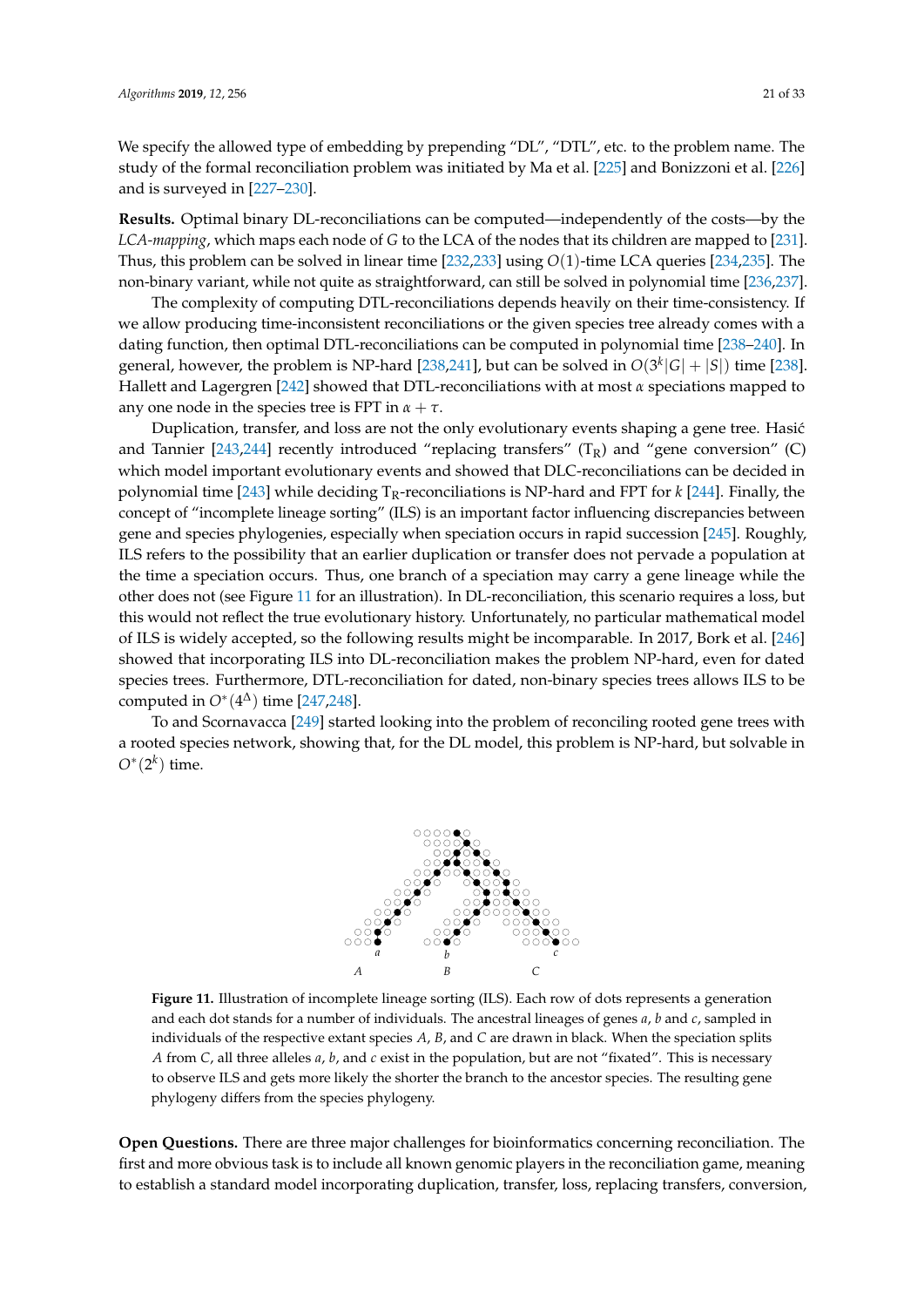and incomplete lineage sorting. While Hasić and Tannier [\[243,](#page-31-12)[244\]](#page-31-13) made good progress towards this goal, their model seems too clunky and lacks ILS support. The second challenge is to remove the need to provide *δ*, *τ*, etc. in the input for the RECONCILIATION problem. In practice, some biologists using implementations of algorithms for reconciliations just "play around" with these numbers until the results roughly fit their expectations, which is understandable since nobody knows the correct values. Indeed, in all likelihood, there are no "correct values" because the underlying assumption that the rates of genetic modification is constant throughout a phylogeny is invalid [\[250\]](#page-31-19). A more realistic approach might define expected frequencies of events for each branch and combine them with the length of this branch in order to dynamically price duplication, transfer, loss, etc. in this branch.

#### *5.4. Miscellaneous*

Given a phylogeny *T*, the *parsimony score* of *T* with respect to a labeling *c* of its nodes is the number of arcs in *T* whose extremities have a different label under *c*. In the SMALL PARSIMONY problem, we are given a phylogeny *T* and a leaf-labeling *c<sup>L</sup>* and have to extend *c<sup>L</sup>* to a labeling of all nodes of *T* such as to minimize the parsimony score. If *T* is a network, aside from the above definition ("hardwired"), the "softwired" version exists, asking for the minimum parsimony score of any tree *T*<sup>∗</sup> (on the same leaf-set as *T*) displayed by *T*. While SMALL PARSIMONY is polynomial for trees [\[251\]](#page-31-20), the problem is NP-hard in the softwired case, even for binary *T* and  $c<sub>L</sub>$ , as well as in the hardwired case, unless  $c<sub>L</sub>$  is binary [\[252](#page-31-21)[,253\]](#page-31-22). Fischer et al. [\[253\]](#page-31-22) also showed that hardwired SMALL PARSIMONY is FPT for the solution parsimony score and softwired SMALL PARSIMONY is FPT for the level of the input network.

The problem of deciding whether a phylogeny *T* is displayed by another phylogeny *N* is called TREE CONTAINMENT and it is NP-hard, even if *T* is a tree [\[254\]](#page-32-0). TREE CONTAINMENT has polynomial-time algorithms for many special cases of *N* [\[254](#page-32-0)[–261\]](#page-32-1) and can be solved in  $O^*(1.62^\ell)$ time  $[262]$  (where  $\ell$  denotes the level of *N*; the authors also showed an algorithm for the related CLUSTER CONTAINMENT problem) and in  $O^*(3^t)$  time [\[261\]](#page-32-1), where *t* is the number of "invisible tree components" (that is, the number of tree-nodes *u* whose parent *v* is a reticulation that is not "visible" in *N* (that is, for each leaf *a*, there is a root-*a*-path avoiding *v*)). TREE CONTAINMENT stays NP-hard even if the arcs of both *T* and *N* are annotated with "branch lengths", but admits an  $O^*(2^\ell)$ -time algorithm in this case [\[263\]](#page-32-3).

Recent research into the problem of rooting an unrooted network was conducted by Huber et al. [\[264\]](#page-32-4), showing that orienting an undirected binary network as a directed network of a certain class is FPT for the level  $\ell$  for some classes of *N*.

**Author Contributions:** Investigation, L.B. and M.W.; and Writing—original draft, L.B. and M.W.

**Funding:** This research received no external funding

**Acknowledgments:** The authors want to thank Fran Rosamond for suggesting the topic as well as everyone who helped collect interesting results for the manuscript, in particular Jesper Jansson, Steven Kelk, Fabio Pardi, Yann Ponty, Eric Rivals, Celine Scornavacca, Krister Swenson, and Norbert Zeh. Finally, we thank the anonymous reviewers for their helpful and productive comments.

**Conflicts of Interest:** The authors declare no conflict of interest.

#### **References**

- <span id="page-21-0"></span>1. Downey, R.G.; Fellows, M.R. *Fundamentals of Parameterized Complexity*; Texts in Computer Science; Springer: Berlin, Germany, 2013. [\[CrossRef\]](http://dx.doi.org/10.1007/978-1-4471-5559-1)
- <span id="page-21-1"></span>2. Cygan, M.; Fomin, F.V.; Kowalik, L.; Lokshtanov, D.; Marx, D.; Pilipczuk, M.; Pilipczuk, M.; Saurabh, S. *Parameterized Algorithms*; Springer: Berlin, Germany, 2015. [\[CrossRef\]](http://dx.doi.org/10.1007/978-3-319-21275-3)
- <span id="page-21-2"></span>3. Ávila, L.F.; García, A.; Serna, M.J.; Thilikos, D.M. Parameterized Problems in Bioinformatics. unpublished manuscript.
- 4. Cai, L.; Huang, X.; Liu, C.; Rosamond, F.; Song, Y. Parameterized Complexity and Biopolymer Sequence Comparison. *Comput. J.* **2008**, *51*, 270–291. [\[CrossRef\]](http://dx.doi.org/10.1093/comjnl/bxm035)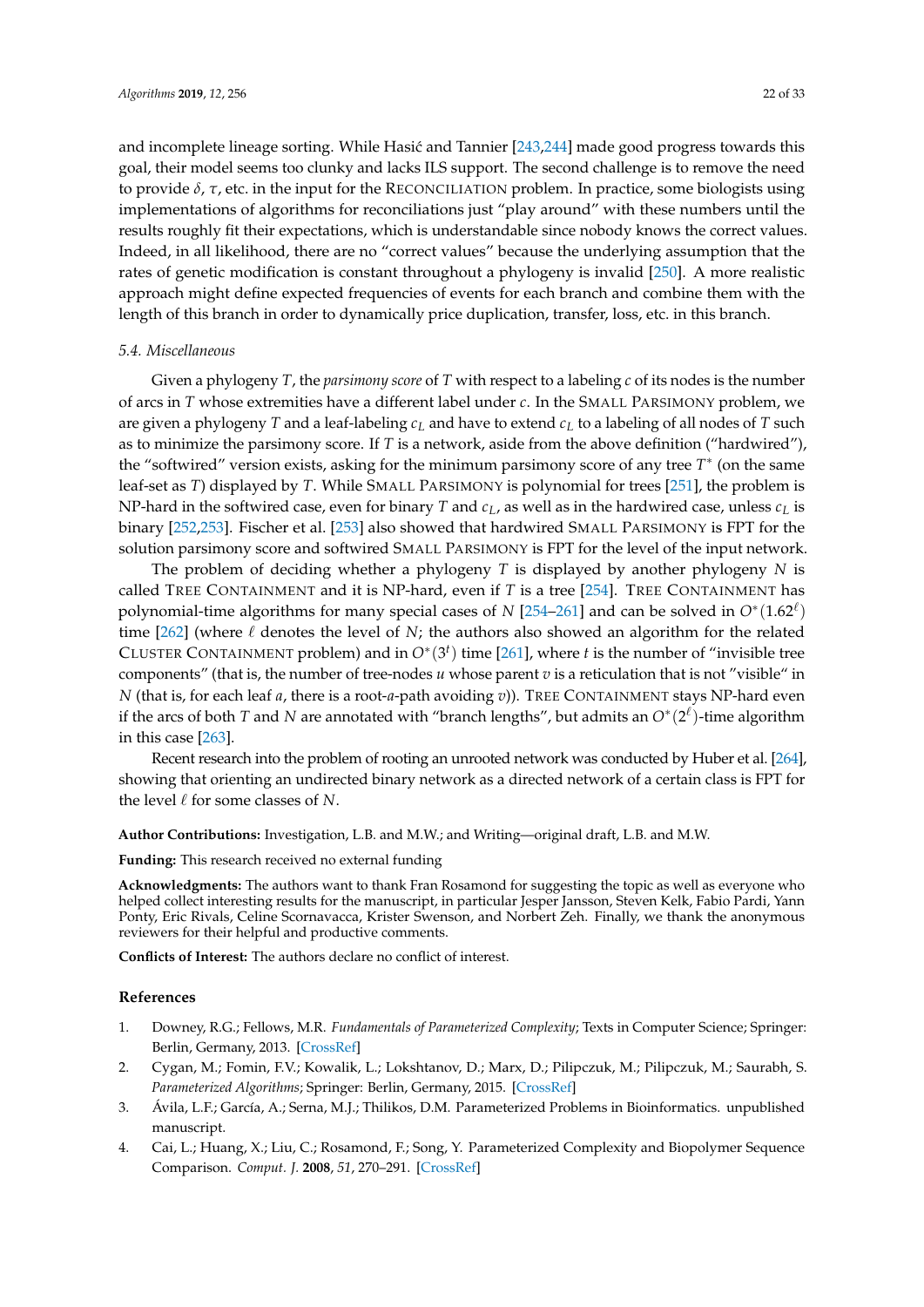- 5. Hüffner, F.; Komusiewicz, C.; Niedermeier, R.; Wernicke, S., Parameterized Algorithmics for Finding Exact Solutions of NP-Hard Biological Problems. In *Bioinformatics: Volume II: Structure, Function, and Applications*; Springer: New York, NY, USA, 2017; pp. 363–402. [\[CrossRef\]](http://dx.doi.org/10.1007/978-1-4939-6613-4_20)
- <span id="page-22-0"></span>6. Gramm, J.; Nickelsen, A.; Tantau, T. Fixed-Parameter Algorithms in Phylogenetics. *Comput. J.* **2007**, *51*, 79–101. [\[CrossRef\]](http://dx.doi.org/10.1093/comjnl/bxm049)
- <span id="page-22-1"></span>7. Griffiths, A.J.; Gelbart, W.M.; Miller, J.H.; Lewontin, R.C. Chromosomal Rearrangements. In *Modern Genetic Analysis*; W.H.Freeman: New York, NY, USA, 1999; Chapter 8.
- <span id="page-22-2"></span>8. Fertin, G.; Labarre, A.; Rusu, I.; Tannier, E.; Vialette, S. *Combinatorics of Genome Rearrangements*; Computational Molecular Biology; MIT Press: Cambridge, MA, USA, 2009; p. 312.
- <span id="page-22-3"></span>9. Yancopoulos, S.; Attie, O.; Friedberg, R. Efficient sorting of genomic permutations by translocation, inversion and block interchange. *Bioinformatics* **2005**, *21*, 3340–3346. [\[CrossRef\]](http://dx.doi.org/10.1093/bioinformatics/bti535)
- <span id="page-22-4"></span>10. Bergeron, A.; Mixtacki, J.; Stoye, J. A unifying view of genome rearrangements. In *International Workshop on Algorithms in Bioinformatics*; Springer: Berlin, Germany, 2006; pp. 163–173.
- <span id="page-22-5"></span>11. Chauve, C.; Fertin, G.; Rizzi, R.; Vialette, S. Genomes containing duplicates are hard to compare. In *International Conference on Computational Science*; Springer: Berlin, Germany, 2006; pp. 783–790.
- <span id="page-22-6"></span>12. Jiang, H.; Zhu, B.; Zhu, D. Algorithms for sorting unsigned linear genomes by the DCJ operations. *Bioinformatics* **2010**, *27*, 311–316. [\[CrossRef\]](http://dx.doi.org/10.1093/bioinformatics/btq674)
- <span id="page-22-7"></span>13. Fertin, G.; Jean, G.; Tannier, E. Algorithms for computing the double cut and join distance on both gene order and intergenic sizes. *Algorithms Mol. Biol.* **2017**, *12*, 16. [\[CrossRef\]](http://dx.doi.org/10.1186/s13015-017-0107-y)
- <span id="page-22-8"></span>14. Bérard, S.; Chateau, A.; Chauve, C.; Paul, C.; Tannier, E. Perfect DCJ rearrangement. In *RECOMB International Workshop on Comparative Genomics*; Springer: Berlin, Germany, 2008; pp. 158–169.
- <span id="page-22-9"></span>15. Watterson, G.; Ewens, W.; Hall, T.; Morgan, A. The chromosome inversion problem. *J. Theor. Biol.* **1982**, *99*, 1–7. [\[CrossRef\]](http://dx.doi.org/10.1016/0022-5193(82)90384-8)
- <span id="page-22-10"></span>16. Hannenhalli, S.; Pevzner, P.A. Transforming Cabbage into Turnip: Polynomial Algorithm for Sorting Signed Permutations by Reversals. *J. ACM* **1999**, *46*, 1–27. [\[CrossRef\]](http://dx.doi.org/10.1145/300515.300516)
- <span id="page-22-11"></span>17. Christie, D.A. Genome Rearrangement Problems. Ph.D. Thesis, University of Glasgow, Glasgow, UK, 1998.
- <span id="page-22-12"></span>18. Chen, X.; Zheng, J.; Fu, Z.; Nan, P.; Zhong, Y.; Lonardi, S.; Jiang, T. Assignment of Orthologous Genes via Genome Rearrangement. *IEEE/ACM Trans. Comput. Biol. Bioinform.* **2005**, *2*, 302–315. [\[CrossRef\]](http://dx.doi.org/10.1109/TCBB.2005.48)
- <span id="page-22-13"></span>19. Radcliffe, A.; Scott, A.; Wilmer, E. Reversals and transpositions over finite alphabets. *SIAM J. Discret. Math.* **2006**, *19*, 224. [\[CrossRef\]](http://dx.doi.org/10.1137/S0895480103433550)
- <span id="page-22-14"></span>20. Kececioglu, J.; Sankoff, D. Exact and approximation algorithms for sorting by reversals, with application to genome rearrangement. *Algorithmica* **1995**, *13*, 180. [\[CrossRef\]](http://dx.doi.org/10.1007/BF01188586)
- <span id="page-22-15"></span>21. Bulteau, L.; Fertin, G.; Komusiewicz, C. Reversal distances for strings with few blocks or small alphabets. In *Symposium on Combinatorial Pattern Matching*; Springer: Berlin, Germany, 2014; pp. 50–59.
- <span id="page-22-16"></span>22. Bérard, S.; Chauve, C.; Paul, C. A more efficient algorithm for perfect sorting by reversals. *Inf. Process. Lett.* **2008**, *106*, 90–95. [\[CrossRef\]](http://dx.doi.org/10.1016/j.ipl.2007.10.012)
- <span id="page-22-17"></span>23. Dias, Z.; Meidanis, J. Sorting by prefix transpositions. In *International Symposium on String Processing and Information Retrieval*; Springer: Berlin, Germany, 2002; pp. 65–76.
- <span id="page-22-18"></span>24. Whidden, C. Sorting by Transpositions: Fixed-Parameter Algorithms and Structural Properties. Bachelor's Thesis, Dalhousie University, Halifax, NS, Canada, 2007.
- <span id="page-22-19"></span>25. Fertin, G.; Jankowiak, L.; Jean, G. Prefix and suffix reversals on strings. *Discret. Appl. Math.* **2018**, *246*, 140–153. [\[CrossRef\]](http://dx.doi.org/10.1016/j.dam.2017.07.031)
- <span id="page-22-20"></span>26. Lopresti, D.; Tomkins, A. Block edit models for approximate string matching. *Theor. Comput. Sci.* **1997**, *181*, 159–179. [\[CrossRef\]](http://dx.doi.org/10.1016/S0304-3975(96)00268-X)
- <span id="page-22-21"></span>27. Swenson, K.M.; Marron, M.; Earnest-DeYoung, J.V.; Moret, B.M. Approximating the true evolutionary distance between two genomes. *J. Exp. Algorithmics (JEA)* **2008**, *12*, 3–5. [\[CrossRef\]](http://dx.doi.org/10.1145/1227161.1402297)
- <span id="page-22-22"></span>28. Damaschke, P. Minimum common string partition parameterized. In *International Workshop on Algorithms in Bioinformatics*; Springer: Berlin, Germany, 2008; pp. 87–98.
- <span id="page-22-23"></span>29. Jiang, H.; Zhu, B.; Zhu, D.; Zhu, H. Minimum common string partition revisited. *J. Comb. Optim.* **2012**, *23*, 519–527. [\[CrossRef\]](http://dx.doi.org/10.1007/s10878-010-9370-2)
- <span id="page-22-24"></span>30. Bulteau, L.; Komusiewicz, C. Minimum common string partition parameterized by partition size is fixed-parameter tractable. In Proceedings of the Twenty-Fifth Annual ACM-SIAM Symposium on Discrete Algorithms, SIAM, Portland, OR, USA, 5–7 January 2014; pp. 102–121.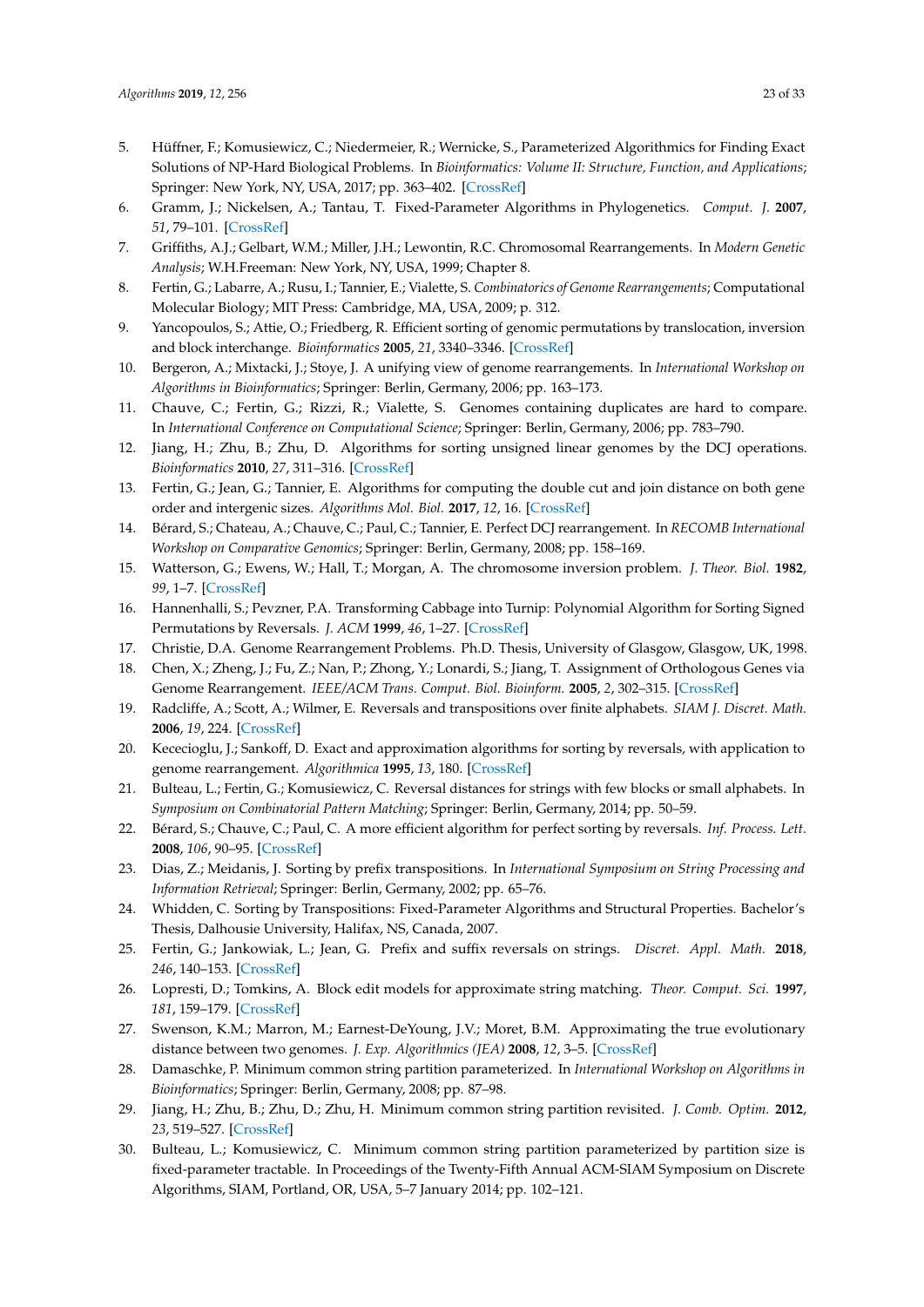- <span id="page-23-0"></span>31. Bulteau, L.; Fertin, G.; Komusiewicz, C.; Rusu, I. A fixed-parameter algorithm for minimum common string partition with few duplications. In *International Workshop on Algorithms in Bioinformatics*; Springer: Berlin, Germany, 2013; pp. 244–258.
- <span id="page-23-1"></span>32. Beretta, S.; Castelli, M.; Dondi, R. Parameterized tractability of the maximum-duo preservation string mapping problem. *Theor. Comput. Sci.* **2016**, *646*, 16–25. [\[CrossRef\]](http://dx.doi.org/10.1016/j.tcs.2016.07.011)
- <span id="page-23-2"></span>33. Zheng, C.; Zhu, Q.; Sankoff, D. Removing noise and ambiguities from comparative maps in rearrangement analysis. *IEEE/ACM Trans. Comput. Biol. Bioinform.* **2007**, *4*, 515–522. [\[CrossRef\]](http://dx.doi.org/10.1109/TCBB.2007.1075) [\[PubMed\]](http://www.ncbi.nlm.nih.gov/pubmed/17975263)
- <span id="page-23-3"></span>34. Li, W.; Liu, H.; Wang, J.; Xiang, L.; Yang, Y. An improved linear kernel for complementary maximal strip recovery: Simpler and smaller. *Theor. Comput. Sci.* **2019**, *786*, 55–66. [\[CrossRef\]](http://dx.doi.org/10.1016/j.tcs.2018.04.020)
- <span id="page-23-4"></span>35. Bulteau, L.; Fertin, G.; Jiang, M.; Rusu, I. Tractability and approximability of maximal strip recovery. *Theor. Comput. Sci.* **2012**, *440*, 14–28. [\[CrossRef\]](http://dx.doi.org/10.1016/j.tcs.2012.04.034)
- <span id="page-23-5"></span>36. Jiang, M. On the parameterized complexity of some optimization problems related to multiple-interval graphs. *Theor. Comput. Sci.* **2010**, *411*, 4253–4262. [\[CrossRef\]](http://dx.doi.org/10.1016/j.tcs.2010.09.001)
- <span id="page-23-6"></span>37. Muñoz, A.; Zheng, C.; Zhu, Q.; Albert, V.A.; Rounsley, S.; Sankoff, D. Scaffold filling, contig fusion and comparative gene order inference. *BMC Bioinform.* **2010**, *11*, 304. [\[CrossRef\]](http://dx.doi.org/10.1186/1471-2105-11-304) [\[PubMed\]](http://www.ncbi.nlm.nih.gov/pubmed/20525342)
- <span id="page-23-7"></span>38. Bulteau, L.; Carrieri, A.P.; Dondi, R. Fixed-parameter algorithms for scaffold filling. *Theor. Comput. Sci.* **2015**, *568*, 72–83. [\[CrossRef\]](http://dx.doi.org/10.1016/j.tcs.2014.12.005)
- <span id="page-23-8"></span>39. Sankoff, D.; Blanchette, M. Multiple genome rearrangement and breakpoint phylogeny. *J. Comput. Biol.* **1998**, *5*, 555–570. [\[CrossRef\]](http://dx.doi.org/10.1089/cmb.1998.5.555) [\[PubMed\]](http://www.ncbi.nlm.nih.gov/pubmed/9773350)
- <span id="page-23-9"></span>40. Waterston, R.H.; Lander, E.S.; Sulston, J.E. On the sequencing of the human genome. *Proc. Natl. Acad. Sci. USA* **2002**, *99*, 3712–3716. [\[CrossRef\]](http://dx.doi.org/10.1073/pnas.042692499)
- <span id="page-23-10"></span>41. Notredame, C. Recent Evolutions of Multiple Sequence Alignment Algorithms. *PLOS Comput. Biol.* **2007**, *3*, 1–4. [\[CrossRef\]](http://dx.doi.org/10.1371/journal.pcbi.0030123)
- <span id="page-23-11"></span>42. Bonizzoni, P.; Della Vedova, G. The complexity of multiple sequence alignment with SP-score that is a metric. *Theor. Comput. Sci.* **2001**, *259*, 63–79. [\[CrossRef\]](http://dx.doi.org/10.1016/S0304-3975(99)00324-2)
- 43. Just, W. Computational complexity of multiple sequence alignment with SP-score. *J. Comput. Biol.* **2001**, *8*, 615–623. [\[CrossRef\]](http://dx.doi.org/10.1089/106652701753307511)
- <span id="page-23-12"></span>44. Elias, I. Settling the intractability of multiple alignment. In *International Symposium on Algorithms and Computation*; Springer: Berlin, Germany, 2003; pp. 352–363.
- <span id="page-23-13"></span>45. Kemena, C.; Notredame, C. Upcoming challenges for multiple sequence alignment methods in the high-throughput era. *Bioinformatics* **2009**, *25*, 2455–2465. [\[CrossRef\]](http://dx.doi.org/10.1093/bioinformatics/btp452)
- <span id="page-23-14"></span>46. Bulteau, L.; Hüffner, F.; Komusiewicz, C.; Niedermeier, R. Multivariate Algorithmics for NP-Hard String Problems. *Bull. EATCS* **2014**, *114*, 1–43.
- <span id="page-23-15"></span>47. Frances, M.; Litman, A. On covering problems of codes. *Theory Comput. Syst.* **1997**, *30*, 113–119. [\[CrossRef\]](http://dx.doi.org/10.1007/BF02679443)
- <span id="page-23-16"></span>48. Gramm, J.; Niedermeier, R.; Rossmanith, P. Fixed-parameter algorithms for closest string and related problems. *Algorithmica* **2003**, *37*, 25–42. [\[CrossRef\]](http://dx.doi.org/10.1007/s00453-003-1028-3)
- <span id="page-23-17"></span>49. Evans, P.A.; Smith, A.D.; Wareham, H.T. On the complexity of finding common approximate substrings. *Theor. Comput. Sci.* **2003**, *306*, 407–430. [\[CrossRef\]](http://dx.doi.org/10.1016/S0304-3975(03)00320-7)
- 50. Fellows, M.R.; Gramm, J.; Niedermeier, R. On the parameterized intractability of motif search problems. *Combinatorica* **2006**, *26*, 141–167. [\[CrossRef\]](http://dx.doi.org/10.1007/s00493-006-0011-4)
- 51. Marx, D. Closest substring problems with small distances. *SIAM J. Comput.* **2008**, *38*, 1382–1410. [\[CrossRef\]](http://dx.doi.org/10.1137/060673898)
- <span id="page-23-18"></span>52. Schmid, M.L. Finding consensus strings with small length difference between input and solution strings. *ACM Trans. Comput. Theory (TOCT)* **2017**, *9*, 13. [\[CrossRef\]](http://dx.doi.org/10.1145/3110290)
- <span id="page-23-19"></span>53. Boucher, C.; Ma, B. Closest string with outliers. *BMC Bioinform.* **2011**, *12*, S55. [\[CrossRef\]](http://dx.doi.org/10.1186/1471-2105-12-S1-S55)
- <span id="page-23-20"></span>54. Bulteau, L.; Schmid, M. Consensus Strings with Small Maximum Distance and Small Distance Sum. In Proceedings of the 43rd International Symposium on Mathematical Foundations of Computer Science (MFCS 2018), Liverpool, UK, 27–31 August 2018.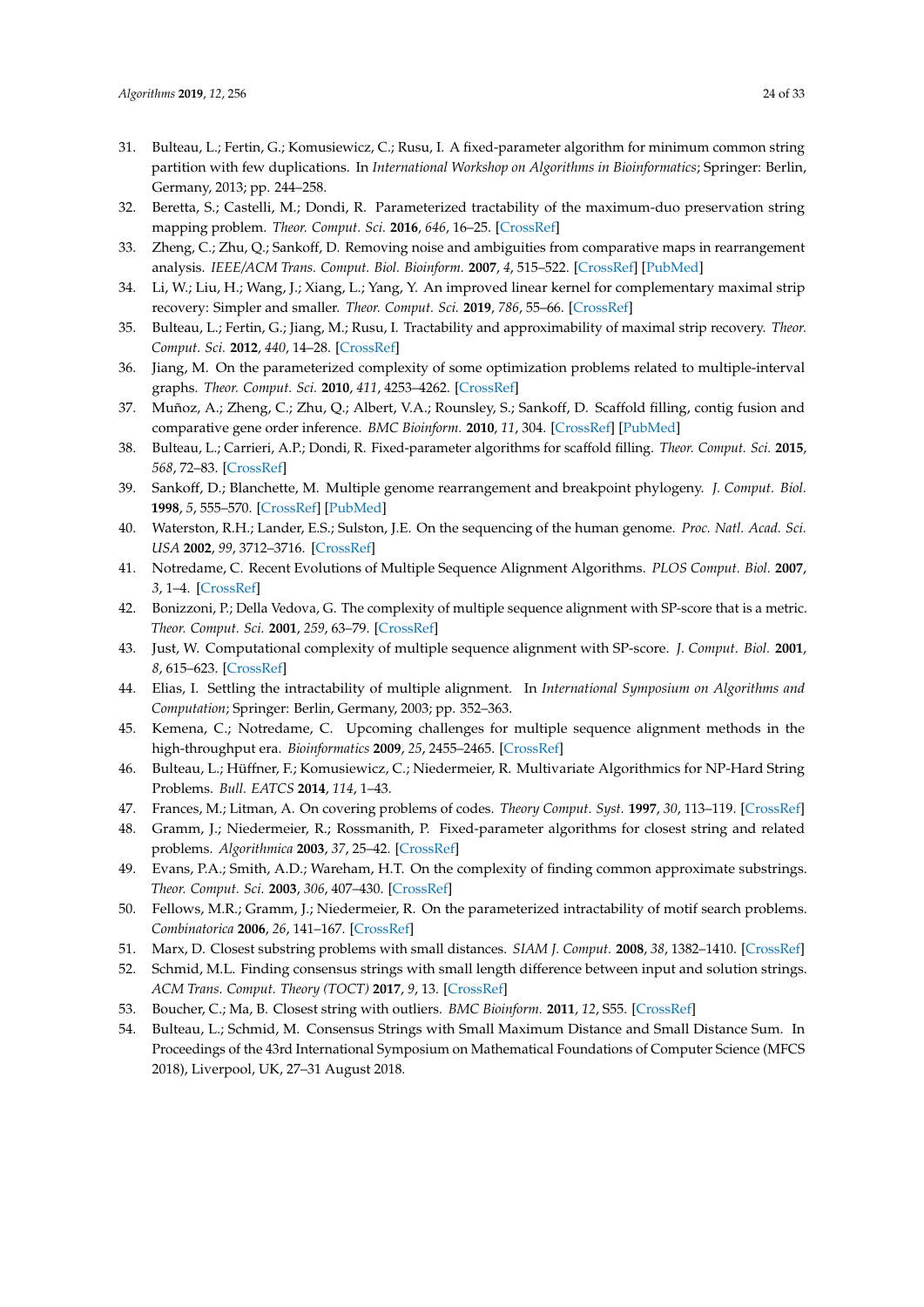- <span id="page-24-0"></span>55. Chen, J.; Hermelin, D.; Sorge, M. On Computing Centroids According to the p-Norms of Hamming Distance Vectors. In Proceedings of the 27th Annual European Symposium on Algorithms, ESA 2019, Schloss Dagstuhl—Leibniz-Zentrum für Informatik, Munich/Garching, Germany, 9–11 September 2019; Volume 144; pp. 28:1–28:16. [\[CrossRef\]](http://dx.doi.org/10.4230/LIPIcs.ESA.2019.28)
- <span id="page-24-1"></span>56. Pietrzak, K. On the parameterized complexity of the fixed alphabet shortest common supersequence and longest common subsequence problems. *J. Comput. Syst. Sci.* **2003**, *67*, 757–771. [\[CrossRef\]](http://dx.doi.org/10.1016/S0022-0000(03)00078-3)
- <span id="page-24-2"></span>57. Bodlaender, H.L.; Downey, R.G.; Fellows, M.R.; Wareham, H.T. The parameterized complexity of sequence alignment and consensus. *Theor. Comput. Sci.* **1995**, *147*, 31–54. [\[CrossRef\]](http://dx.doi.org/10.1016/0304-3975(94)00251-D)
- <span id="page-24-3"></span>58. Irving, R.W.; Fraser, C.B. Two algorithms for the longest common subsequence of three (or more) strings. In *Annual Symposium on Combinatorial Pattern Matching*; Springer: Berlin, Germany, 1992; pp. 214–229.
- <span id="page-24-4"></span>59. Abboud, A.; Backurs, A.; Williams, V.V. Tight hardness results for LCS and other sequence similarity measures. In Proceedings of the 2015 IEEE 56th Annual Symposium on Foundations of Computer Science, Berkeley, CA, USA, 17–20 October 2015; pp. 59–78.
- <span id="page-24-5"></span>60. Bringmann, K.; Künnemann, M. Multivariate fine-grained complexity of longest common subsequence. In Proceedings of the Twenty-Ninth Annual ACM-SIAM Symposium on Discrete Algorithms, Society for Industrial and Applied Mathematics, New Orleans, LA, USA, 7–10 January 2018; pp. 1216–1235.
- <span id="page-24-6"></span>61. Giannopoulou, A.C.; Mertzios, G.B.; Niedermeier, R. Polynomial fixed-parameter algorithms: A case study for longest path on interval graphs. *Theor. Comput. Sci.* **2017**, *689*, 67–95. [\[CrossRef\]](http://dx.doi.org/10.1016/j.tcs.2017.05.017)
- 62. Mertzios, G.B.; Nichterlein, A.; Niedermeier, R. The Power of Linear-Time Data Reduction for Maximum Matching. In Proceedings of the 42nd International Symposium on Mathematical Foundations of Computer Science (MFCS 2017), Aalborg, Denmark, 21–25 August 2017; Schloss Dagstuhl–Leibniz-Zentrum fuer Informatik: Dagstuhl, Germany, 2017; Volume 83, pp. 46:1–46:14. [\[CrossRef\]](http://dx.doi.org/10.4230/LIPIcs.MFCS.2017.46)
- <span id="page-24-7"></span>63. Coudert, D.; Ducoffe, G.; Popa, A. Fully Polynomial FPT Algorithms for Some Classes of Bounded Clique-width Graphs. *ACM Trans. Algorithms* **2019**, *15*, 33:1–33:57. [\[CrossRef\]](http://dx.doi.org/10.1145/3310228)
- <span id="page-24-8"></span>64. Tsai, Y.T. The constrained longest common subsequence problem. *Inf. Process. Lett.* **2003**, *88*, 173–176. [\[CrossRef\]](http://dx.doi.org/10.1016/j.ipl.2003.07.001)
- <span id="page-24-9"></span>65. Bonizzoni, P.; Della Vedova, G.; Dondi, R.; Pirola, Y. Variants of constrained longest common subsequence. *Inf. Process. Lett.* **2010**, *110*, 877–881. [\[CrossRef\]](http://dx.doi.org/10.1016/j.ipl.2010.07.015)
- <span id="page-24-10"></span>66. Chen, Y.C.; Chao, K.M. On the generalized constrained longest common subsequence problems. *J. Comb. Optim.* **2011**, *21*, 383–392. [\[CrossRef\]](http://dx.doi.org/10.1007/s10878-009-9262-5)
- <span id="page-24-11"></span>67. Gotthilf, Z.; Hermelin, D.; Landau, G.M.; Lewenstein, M. Restricted lcs. In *International Symposium on String Processing and Information Retrieval*; Springer: Berlin, Germany, 2010; pp. 250–257.
- <span id="page-24-12"></span>68. Chen, J.; Huang, X.; Kanj, I.A.; Xia, G. On the computational hardness based on linear FPT-reductions. *J. Comb. Optim.* **2006**, *11*, 231–247. [\[CrossRef\]](http://dx.doi.org/10.1007/s10878-006-7137-6)
- <span id="page-24-13"></span>69. Fellows, M.; Hallett, M.; Korostensky, C.; Stege, U. Analogs and Duals of the MAST Problem for Sequences and Trees. In *European Symposium on Algorithms*; Springer: Berlin, Germany, 1998; pp. 103–114.
- <span id="page-24-14"></span>70. Nicolas, F.; Rivals, E. Complexities of the centre and median string problems. In *Annual Symposium on Combinatorial Pattern Matching*; Springer: Berlin, Germany, 2003, pp. 315–327.
- <span id="page-24-15"></span>71. Maji, H.; Izumi, T. Listing center strings under the edit distance metric. In *Combinatorial Optimization and Applications*; Springer: Berlin, Germany, 2015; pp. 771–782.
- <span id="page-24-16"></span>72. Hunt, M.; Newbold, C.; Berriman, M.; Otto, T.D. A comprehensive evaluation of assembly scaffolding tools. *Genome Biol.* **2014**, *15*, R42. [\[CrossRef\]](http://dx.doi.org/10.1186/gb-2014-15-3-r42) [\[PubMed\]](http://www.ncbi.nlm.nih.gov/pubmed/24581555)
- <span id="page-24-17"></span>73. Huson, D.H.; Reinert, K.; Myers, E.W. The Greedy Path-merging Algorithm for Contig Scaffolding. *J. ACM* **2002**, *49*, 603–615. [\[CrossRef\]](http://dx.doi.org/10.1145/585265.585267)
- <span id="page-24-18"></span>74. Chateau, A.; Giroudeau, R.; Poss, M.; Weller, M. Scaffolding with repeated contigs using flow formulations. unpublished manuscript.
- <span id="page-24-19"></span>75. Weller, M.; Chateau, A.; Dallard, C.; Giroudeau, R. Scaffolding Problems Revisited: Complexity, Approximation and Fixed Parameter Tractable Algorithms, and Some Special Cases. *Algorithmica* **2018**, *80*, 1771–1803. [\[CrossRef\]](http://dx.doi.org/10.1007/s00453-018-0405-x)
- <span id="page-24-20"></span>76. Gao, S.; Sung, W.K.; Nagarajan, N. Opera: Reconstructing Optimal Genomic Scaffolds with High-Throughput Paired-End Sequences. *J. Comput. Biol.* **2011**, *18*, 1681–1691. [\[CrossRef\]](http://dx.doi.org/10.1089/cmb.2011.0170)
- <span id="page-24-21"></span>77. Weller, M.; Chateau, A.; Giroudeau, R. Exact approaches for scaffolding. *BMC Bioinform.* **2015**, *16*, S2. [\[CrossRef\]](http://dx.doi.org/10.1186/1471-2105-16-S14-S2)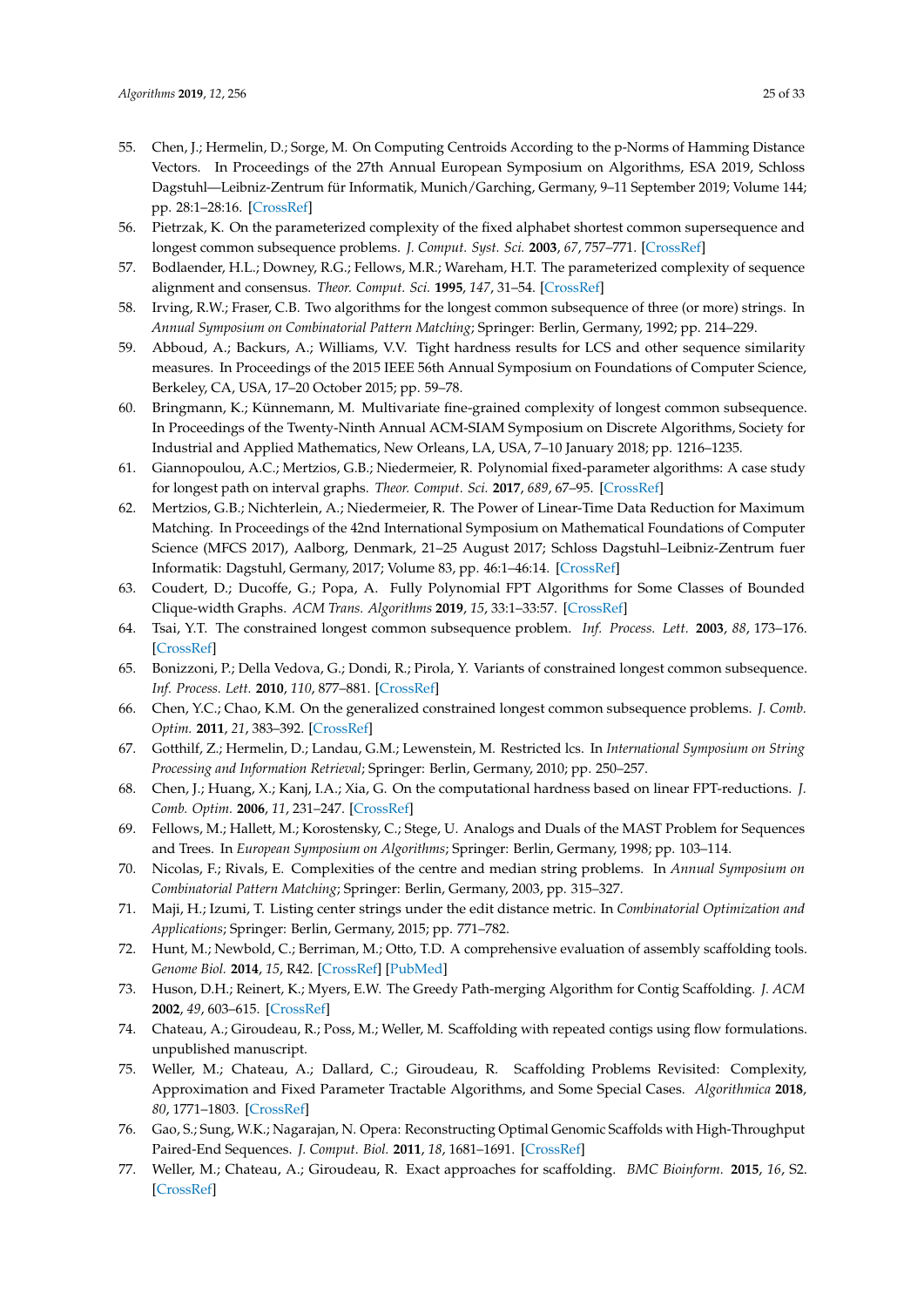- <span id="page-25-0"></span>78. Weller, M.; Chateau, A.; Giroudeau, R. On the Linearization of Scaffolds Sharing Repeated Contigs. In Proceedings of the 11th International Conference on Combinatorial Optimization and Applications (COCOA'17) Part II, Shanghai, China, 16–18 December 2017; pp. 509–517. [\[CrossRef\]](http://dx.doi.org/10.1007/978-3-319-71147-8_38)
- <span id="page-25-1"></span>79. Davot, T.; Chateau, A.; Giroudeau, R.; Weller, M. Linearizing Genomes: Exact Methods and Local Search. In Proceedings of the SOFSEM'20, Nový Smokovec, Slovakia, 27–30 January 2019.
- <span id="page-25-2"></span>80. Donmez, N.; Brudno, M. SCARPA: scaffolding reads with practical algorithms. *Bioinformatics* **2012**, *29*, 428–434. [\[CrossRef\]](http://dx.doi.org/10.1093/bioinformatics/bts716)
- <span id="page-25-3"></span>81. Cao, M.D.; Nguyen, S.H.; Ganesamoorthy, D.; Elliott, A.G.; Cooper, M.A.; Coin, L.J.M. Scaffolding and completing genome assemblies in real-time with nanopore sequencing. *Nat. Commun.* **2017**, *8*, 14515. [\[CrossRef\]](http://dx.doi.org/10.1038/ncomms14515)
- <span id="page-25-4"></span>82. Dallard, C.; Weller, M.; Chateau, A.; Giroudeau, R. Instance Guaranteed Ratio on Greedy Heuristic for Genome Scaffolding. In *Combinatorial Optimization and Applications*; Springer International Publishing: Cham, Switzerland, 2016; pp. 294–308.
- <span id="page-25-5"></span>83. Hodgkinson, A.; Eyre-Walker, A. Human triallelic sites: Evidence for a new mutational mechanism? *Genetics* **2010**, *184*, 233–241. [\[CrossRef\]](http://dx.doi.org/10.1534/genetics.109.110510)
- <span id="page-25-6"></span>84. International SNP Map Working Group. A map of human genome sequence variation containing 1.42 million single nucleotide polymorphisms. *Nature* **2001**, *409*, 928. [\[CrossRef\]](http://dx.doi.org/10.1038/35057149)
- <span id="page-25-7"></span>85. Andrés, A.M.; Clark, A.G.; Shimmin, L.; Boerwinkle, E.; Sing, C.F.; Hixson, J.E. Understanding the accuracy of statistical haplotype inference with sequence data of known phase. *Genet. Epidemiol.* **2007**, *31*, 659–671. [\[CrossRef\]](http://dx.doi.org/10.1002/gepi.20185) [\[PubMed\]](http://www.ncbi.nlm.nih.gov/pubmed/17922479)
- <span id="page-25-8"></span>86. Orzack, S.H.; Gusfield, D.; Olson, J.; Nesbitt, S.; Subrahmanyan, L.; Stanton, V.P. Analysis and Exploration of the Use of Rule-Based Algorithms and Consensus Methods for the Inferral of Haplotypes. *Genetics* **2003**, *165*, 915–928.
- <span id="page-25-9"></span>87. Climer, S.; Jäger, G.; Templeton, A.R.; Zhang, W. How frugal is mother nature with haplotypes? *Bioinformatics* **2008**, *25*, 68–74. [\[CrossRef\]](http://dx.doi.org/10.1093/bioinformatics/btn572)
- <span id="page-25-10"></span>88. Zhang, X.S.; Wang, R.S.; Wu, L.Y.; Chen, L. Models and Algorithms for Haplotyping Problem. *Curr. Bioinform.* **2006**, *1*, 105–114. [\[CrossRef\]](http://dx.doi.org/10.2174/157489306775330570)
- 89. Halldórsson, B.V.; Bafna, V.; Edwards, N.; Lippert, R.; Yooseph, S.; Istrail, S. A Survey of Computational Methods for Determining Haplotypes. In *Computational Methods for SNPs and Haplotype Inference*; Springer: Berlin/Heidelberg, Germany, 2004; pp. 26–47.
- 90. Lancia, G. Algorithmic approaches for the single individual haplotyping problem. *RAIRO Recherche Opérationnelle* **2016**, *50*. [\[CrossRef\]](http://dx.doi.org/10.1051/ro/2015037)
- 91. Zhao, Y.; Xu, Y.; Zhang, Q.; Chen, G. An overview of the haplotype problems and algorithms. *Front. Comput. Sci. China* **2007**, *1*, 272–282. [\[CrossRef\]](http://dx.doi.org/10.1007/s11704-007-0027-y)
- 92. Schwartz, R. Theory and Algorithms for the Haplotype Assembly Problem. *Commun. Inf. Syst.* **2010**, *10*, 23–38. [\[CrossRef\]](http://dx.doi.org/10.4310/CIS.2010.v10.n1.a2)
- 93. Geraci, F. A comparison of several algorithms for the single individual SNP haplotyping reconstruction problem. *Bioinformatics* **2010**, *26*, 2217–2225. [\[CrossRef\]](http://dx.doi.org/10.1093/bioinformatics/btq411)
- 94. Xie, M.; Wang, J.; Chen, J.; Wu, J.; Liu, X. Computational Models and Algorithms for the Single Individual Haplotyping Problem. *Curr. Bioinform.* **2010**, *5*, 18–28. [\[CrossRef\]](http://dx.doi.org/10.2174/157489310790596411)
- <span id="page-25-11"></span>95. Rhee, J.K.; Li, H.; Joung, J.G.; Hwang, K.B.; Zhang, B.T.; Shin, S.Y. Survey of computational haplotype determination methods for single individual. *Genes Genom.* **2016**, *38*, 1–12. [\[CrossRef\]](http://dx.doi.org/10.1007/s13258-015-0342-x)
- <span id="page-25-12"></span>96. Lancia, G.; Bafna, V.; Istrail, S.; Lippert, R.; Schwartz, R. SNPs Problems, Complexity, and Algorithms. In *Algorithms—ESA 2001*; Springer: Berlin/Heidelberg, Germany, 2001; pp. 182–193.
- <span id="page-25-13"></span>97. Bafna, V.; Istrail, S.; Lancia, G.; Rizzi, R. Polynomial and APX-hard cases of the individual haplotyping problem. *Theor. Comput. Sci.* **2005**, *335*, 109–125. [\[CrossRef\]](http://dx.doi.org/10.1016/j.tcs.2004.12.017)
- <span id="page-25-14"></span>98. Xie, M.; Wang, J. An Improved (and Practical) Parameterized Algorithm for the Individual Haplotyping Problem MFR with Mate-Pairs. *Algorithmica* **2008**, *52*, 250–266. [\[CrossRef\]](http://dx.doi.org/10.1007/s00453-007-9150-2)
- <span id="page-25-15"></span>99. Reed, B.; Smith, K.; Vetta, A. Finding odd cycle transversals. *Oper. Res. Lett.* **2004**, *32*, 299–301. [\[CrossRef\]](http://dx.doi.org/10.1016/j.orl.2003.10.009)
- <span id="page-25-16"></span>100. Hüffner, F. Algorithm Engineering for Optimal Graph Bipartization. *J. Graph Algorithms Appl.* **2009**, *13*, 77–98. [\[CrossRef\]](http://dx.doi.org/10.7155/jgaa.00177)
- <span id="page-25-17"></span>101. Lokshtanov, D.; Narayanaswamy, N.S.; Raman, V.; Ramanujan, M.S.; Saurabh, S. Faster Parameterized Algorithms Using Linear Programming. *ACM Trans. Algorithms* **2014**, *11*, 15:1–15:31. [\[CrossRef\]](http://dx.doi.org/10.1145/2566616)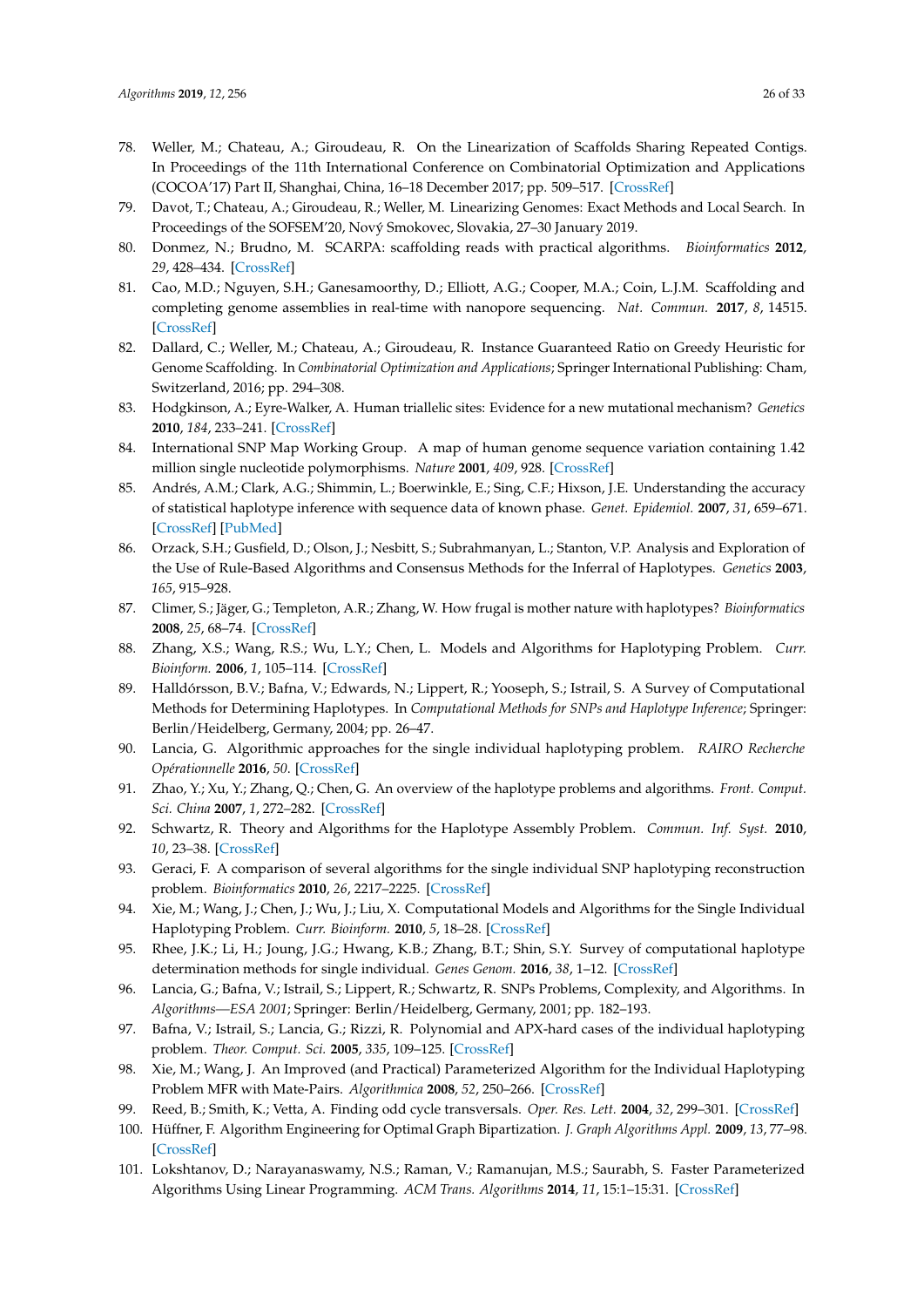- <span id="page-26-0"></span>102. Kratsch, S.; Wahlström, M. Compression via Matroids: A Randomized Polynomial Kernel for Odd Cycle Transversal. *ACM Trans. Algorithms* **2014**, *10*, 20:1–20:15. [\[CrossRef\]](http://dx.doi.org/10.1145/2635810)
- <span id="page-26-1"></span>103. Xie, M.; Chen, J.; Wang, J. Research on parameterized algorithms of the individual haplotyping problem. *J. Bioinform. Comput. Biol.* **2007**, *05*, 795–816. [\[CrossRef\]](http://dx.doi.org/10.1142/S0219720007002710)
- <span id="page-26-2"></span>104. Cilibrasi, R.; van Iersel, L.; Kelk, S.; Tromp, J. The Complexity of the Single Individual SNP Haplotyping Problem. *Algorithmica* **2007**, *49*, 13–36. [\[CrossRef\]](http://dx.doi.org/10.1007/s00453-007-0029-z)
- <span id="page-26-3"></span>105. Bonizzoni, P.; Dondi, R.; Klau, G.W.; Pirola, Y.; Pisanti, N.; Zaccaria, S. On the Minimum Error Correction Problem for Haplotype Assembly in Diploid and Polyploid Genomes. *J. Comput. Biol.* **2016**, *23*, 718–736. [\[CrossRef\]](http://dx.doi.org/10.1089/cmb.2015.0220) [\[PubMed\]](http://www.ncbi.nlm.nih.gov/pubmed/27280382)
- <span id="page-26-4"></span>106. Wang, R.S.; Wu, L.Y.; Li, Z.P.; Zhang, X.S. Haplotype reconstruction from SNP fragments by minimum error correction. *Bioinformatics* **2005**, *21*, 2456–2462. [\[CrossRef\]](http://dx.doi.org/10.1093/bioinformatics/bti352) [\[PubMed\]](http://www.ncbi.nlm.nih.gov/pubmed/15731204)
- <span id="page-26-5"></span>107. Xie, M.; Wang, J.; Chen, J. A model of higher accuracy for the individual haplotyping problem based on weighted SNP fragments and genotype with errors. *Bioinformatics* **2008**, *24*, i105–i113. [\[CrossRef\]](http://dx.doi.org/10.1093/bioinformatics/btn147)
- <span id="page-26-6"></span>108. Deng, F.; Cui, W.; Wang, L. A highly accurate heuristic algorithm for the haplotype assembly problem. *BMC Genom.* **2013**, *14*, S2. [\[CrossRef\]](http://dx.doi.org/10.1186/1471-2164-14-S2-S2) [\[PubMed\]](http://www.ncbi.nlm.nih.gov/pubmed/23445458)
- <span id="page-26-7"></span>109. Patterson, M.; Marschall, T.; Pisanti, N.; van Iersel, L.; Stougie, L.; Klau, G.W.; Schönhuth, A. WhatsHap: Weighted Haplotype Assembly for Future-Generation Sequencing Reads. *J. Comput. Biol.* **2015**, *22*, 498–509. [\[CrossRef\]](http://dx.doi.org/10.1089/cmb.2014.0157)
- <span id="page-26-8"></span>110. Pirola, Y.; Zaccaria, S.; Dondi, R.; Klau, G.W.; Pisanti, N.; Bonizzoni, P. HapCol: accurate and memory-efficient haplotype assembly from long reads. *Bioinformatics* **2015**, *32*, 1610–1617. [\[CrossRef\]](http://dx.doi.org/10.1093/bioinformatics/btv495)
- <span id="page-26-9"></span>111. Garg, S.; Rautiainen, M.; Novak, A.M.; Garrison, E.; Durbin, R.; Marschall, T. A graph-based approach to diploid genome assembly. *Bioinformatics* **2018**, *34*, i105–i114. [\[CrossRef\]](http://dx.doi.org/10.1093/bioinformatics/bty279)
- <span id="page-26-10"></span>112. He, D.; Choi, A.; Pipatsrisawat, K.; Darwiche, A.; Eskin, E. Optimal algorithms for haplotype assembly from whole-genome sequence data. *Bioinformatics* **2010**, *26*, i183–i190. [\[CrossRef\]](http://dx.doi.org/10.1093/bioinformatics/btq215)
- <span id="page-26-11"></span>113. Zhang, X.S.; Wang, R.S.; Wu, L.Y.; Zhang, W. Minimum Conflict Individual Haplotyping from SNP Fragments and Related Genotype. *Evolut. Bioinform.* **2006**, *2*, [\[CrossRef\]](http://dx.doi.org/10.1177/117693430600200032)
- <span id="page-26-12"></span>114. Hermelin, D.; Rozenberg, L. Parameterized complexity analysis for the Closest String with Wildcards problem. *Theor. Comput. Sci.* **2015**, *600*, 11–18. [\[CrossRef\]](http://dx.doi.org/10.1016/j.tcs.2015.06.043)
- <span id="page-26-13"></span>115. Garg, S.; Martin, M.; Marschall, T. Read-based phasing of related individuals. *Bioinformatics* **2016**, *32*, i234–i242. [\[CrossRef\]](http://dx.doi.org/10.1093/bioinformatics/btw276)
- <span id="page-26-14"></span>116. Li, Z.p.; Wu, L.y.; Zhao, Y.y.; Zhang, X.s. A Dynamic Programming Algorithm for the *k*-Haplotyping Problem. *Acta Mathematicae Applicatae Sinica* **2006**, *22*, 405–412. [\[CrossRef\]](http://dx.doi.org/10.1007/s10255-006-0315-6)
- <span id="page-26-15"></span>117. Bao, R.; Huang, L.; Andrade, J.; Tan, W.; Kibbe, W.A.; Jiang, H.; Feng, G. Review of Current Methods, Applications, and Data Management for the Bioinformatics Analysis of Whole Exome Sequencing. *Cancer Inform.* **2014**, *13s2*, CIN.S13779. [\[CrossRef\]](http://dx.doi.org/10.4137/CIN.S13779)
- <span id="page-26-16"></span>118. Garg, S. Computational Haplotyping: Theory and Practice. Ph.D. Thesis, Universität des Saarlandes, Saarbrücken, Germany, 2018. [\[CrossRef\]](http://dx.doi.org/10.22028/D291-27252)
- <span id="page-26-17"></span>119. Gusfield, D. Haplotype Inference by Pure Parsimony. In *Combinatorial Pattern Matching*; Springer: Berlin/Heidelberg, Germany, 2003; pp. 144–155.
- <span id="page-26-21"></span>120. Bonizzoni, P.; Della Vedova, G.; Dondi, R.; Pirola, Y.; Rizzi, R. Pure Parsimony Xor Haplotyping. *IEEE/ACM Trans. Comput. Biol. Bioinform.* **2010**, *7*, 598–610. [\[CrossRef\]](http://dx.doi.org/10.1109/TCBB.2010.52) [\[PubMed\]](http://www.ncbi.nlm.nih.gov/pubmed/20498511)
- <span id="page-26-18"></span>121. Graça, A.; Lynce, I.; Marques-Silva, J.; Oliveira, A.L. Haplotype Inference by Pure Parsimony: A Survey. *J. Comput. Biol.* **2010**, *17*, 969–992. [\[CrossRef\]](http://dx.doi.org/10.1089/cmb.2009.0101)
- <span id="page-26-19"></span>122. Hubbell, E. (GRAIL, Inc. LinkedIn, Menlo Park, CA, USA). Finding a Parsimony Solution to Haplotype Phase is NP-Hard. Personal Communication, 2002.
- 123. Lancia, G.; Pinotti, M.C.; Rizzi, R. Haplotyping Populations by Pure Parsimony: Complexity of Exact and Approximation Algorithms. *INFORMS J. Comput.* **2004**, *16*, 348–359. [\[CrossRef\]](http://dx.doi.org/10.1287/ijoc.1040.0085)
- 124. Huang, Y.T.; Chao, K.M.; Chen, T. An Approximation Algorithm for Haplotype Inference by Maximum Parsimony. *J. Comput. Biol.* **2005**, *12*, 1261–1274. [\[CrossRef\]](http://dx.doi.org/10.1089/cmb.2005.12.1261)
- <span id="page-26-20"></span>125. Sharan, R.; Halldorsson, B.V.; Istrail, S. Islands of Tractability for Parsimony Haplotyping. *IEEE/ACM Trans. Comput. Biol. Bioinform.* **2006**, *3*, 303–311. [\[CrossRef\]](http://dx.doi.org/10.1109/TCBB.2006.40)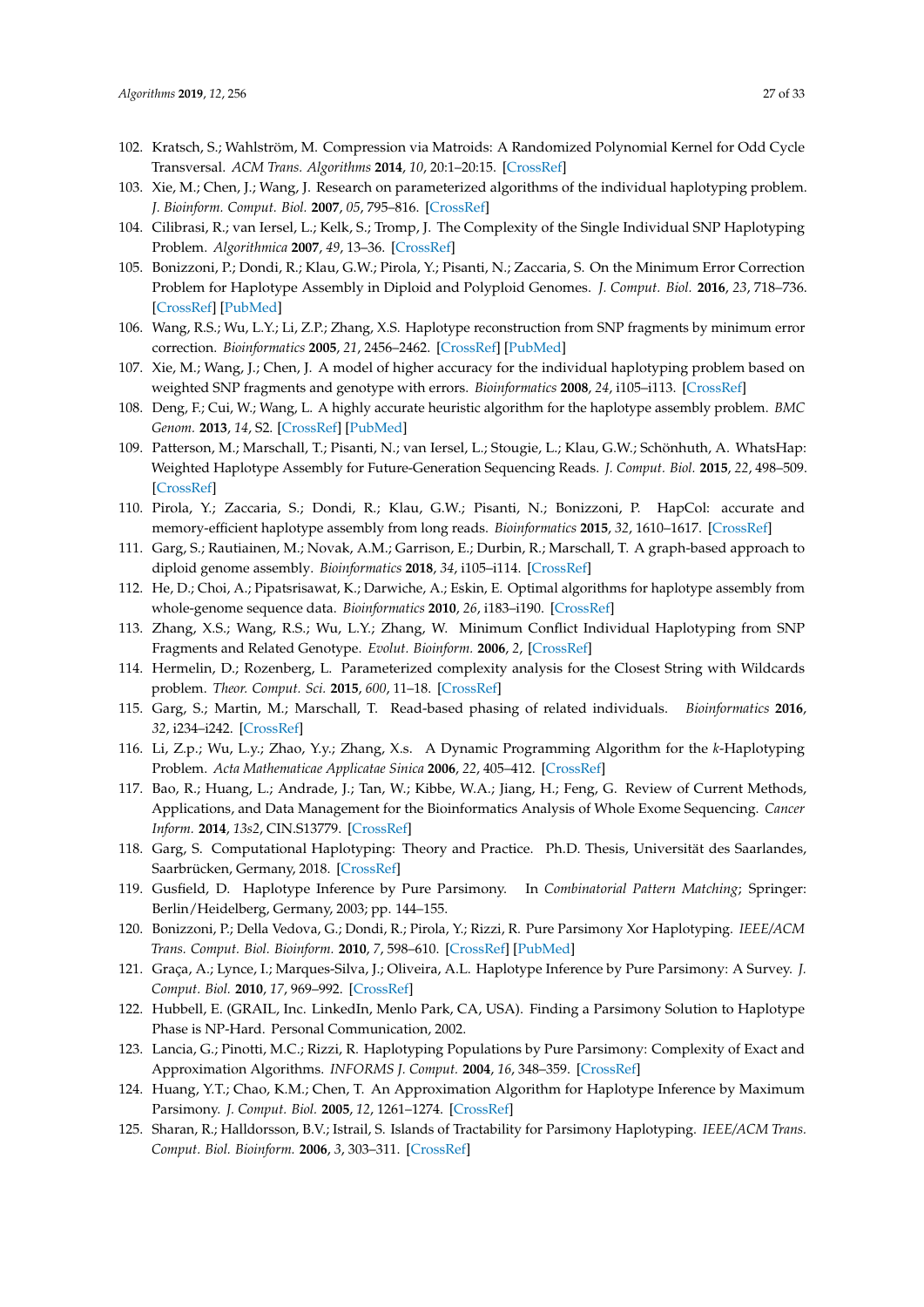- <span id="page-27-0"></span>126. van Iersel, L.; Keijsper, J.; Kelk, S.; Stougie, L. Shorelines of Islands of Tractability: Algorithms for Parsimony and Minimum Perfect Phylogeny Haplotyping Problems. *IEEE/ACM Trans. Comput. Biol. Bioinform.* **2008**, *5*, 301–312. [\[CrossRef\]](http://dx.doi.org/10.1109/TCBB.2007.70232)
- <span id="page-27-1"></span>127. Lancia, G.; Rizzi, R. A polynomial case of the parsimony haplotyping problem. *Oper. Res. Lett.* **2006**, *34*, 289–295. [\[CrossRef\]](http://dx.doi.org/10.1016/j.orl.2005.05.007)
- <span id="page-27-2"></span>128. van Iersel, L.J.J. Algorithms, Haplotypes and Phylogenetic Networks. Ph.D. Thesis, Eindhoven University of Technology, Eindhoven, The Netherlands, 2009.
- <span id="page-27-3"></span>129. Fellows, M.R.; Hartman, T.; Hermelin, D.; Landau, G.M.; Rosamond, F.A.; Rozenberg, L. Haplotype Inference Constrained by Plausible Haplotype Data. *IEEE/ACM Trans. Comput. Biol. Bioinform.* **2011**, *8*, 1692–1699. [\[CrossRef\]](http://dx.doi.org/10.1109/TCBB.2010.72) [\[PubMed\]](http://www.ncbi.nlm.nih.gov/pubmed/20733241)
- <span id="page-27-4"></span>130. Fleischer, R.; Guo, J.; Niedermeier, R.; Uhlmann, J.; Wang, Y.; Weller, M.; Wu, X. Extended Islands of Tractability for Parsimony Haplotyping. In *Combinatorial Pattern Matching*; Springer: Berlin, Heidelberg, Germany, 2010; pp. 214–226.
- <span id="page-27-5"></span>131. Gusfield, D. Haplotyping As Perfect Phylogeny: Conceptual Framework and Efficient Solutions. In Proceedings of the Sixth Annual International Conference on Computational Biology RECOMB '02, Washington, DC, USA, 18–21 April 2002; ACM: New York, NY, USA, 2002; pp. 166–175. [\[CrossRef\]](http://dx.doi.org/10.1145/565196.565218)
- <span id="page-27-6"></span>132. Ding, Z.; Filkov, V.; Gusfield, D. A Linear-Time Algorithm for the Perfect Phylogeny Haplotyping (PPH) Problem. *J. Comput. Biol.* **2006**, *13*, 522–553. [\[CrossRef\]](http://dx.doi.org/10.1089/cmb.2006.13.522) [\[PubMed\]](http://www.ncbi.nlm.nih.gov/pubmed/16597255)
- <span id="page-27-7"></span>133. Bonizzoni, P. A Linear-Time Algorithm for the Perfect Phylogeny Haplotype Problem. *Algorithmica* **2007**, *48*, 267–285. [\[CrossRef\]](http://dx.doi.org/10.1007/s00453-007-0094-3)
- <span id="page-27-8"></span>134. Chen, Z.Z.; Ma, W.; Wang, L. The Parameterized Complexity of the Shared Center Problem. *Algorithmica* **2014**, *69*, 269–293. [\[CrossRef\]](http://dx.doi.org/10.1007/s00453-012-9730-7)
- <span id="page-27-9"></span>135. Keijsper, J.; Oosterwijk, T. Tractable Cases of (\*, 2)-Bounded Parsimony Haplotyping. *IEEE/ACM Trans. Comput. Biol. Bioinform.* **2015**, *12*, 234–247. [\[CrossRef\]](http://dx.doi.org/10.1109/TCBB.2014.2352031)
- <span id="page-27-10"></span>136. Cicalese, F.; Milanivc, M. *On Parsimony Haplotyping*; Technical Report; Universitt Bielefeld: Bielefeld, Germany, 2008.
- <span id="page-27-11"></span>137. Haeckel, E. *Generelle Morphologie der Organismen. Allgemeine Grundzüge der organischen Formen-Wissenschaft, mechanisch begründet durch die von C. Darwin reformirte Descendenz-Theorie, etc.*; Verlag von Georg Reimer: Berlin, Germany; 1866; Volume 2.
- <span id="page-27-12"></span>138. Dobzhansky, T. Nothing in Biology Makes Sense except in the Light of Evolution. *Am. Biol. Teach.* **1973**, *35*, 125–129. [\[CrossRef\]](http://dx.doi.org/10.2307/4444260)
- <span id="page-27-13"></span>139. De Bruyn, A.; Martin, D.P.; Lefeuvre, P., Phylogenetic Reconstruction Methods: An Overview. In *Molecular Plant Taxonomy: Methods and Protocols*; Humana Press: Totowa, NJ, USA, 2014; pp. 257–277. [\[CrossRef\]](http://dx.doi.org/10.1007/978-1-62703-767-9_13)
- <span id="page-27-14"></span>140. Huson, D.H.; Rupp, R.; Scornavacca, C. *Phylogenetic Networks—Concepts, Algorithms and Applications*; Cambridge University Press: Cambridge, UK, 2010.
- <span id="page-27-15"></span>141. Choy, C.; Jansson, J.; Sadakane, K.; Sung, W.K. Computing the maximum agreement of phylogenetic networks. *Theor. Comput. Sci.* **2005**, *335*, 93–107. [\[CrossRef\]](http://dx.doi.org/10.1016/j.tcs.2004.12.012)
- <span id="page-27-16"></span>142. Betzler, N.; Guo, J.; Komusiewicz, C.; Niedermeier, R. Average parameterization and partial kernelization for computing medians. *J. Comput. Syst. Sci.* **2011**, *77*, 774–789. [\[CrossRef\]](http://dx.doi.org/10.1016/j.jcss.2010.07.005)
- <span id="page-27-17"></span>143. Bryant, D. A classification of consensus methods for phylogenetics. *DIMACS Ser. Discrete Math. Theor. Comput. Sci.* **2003**, *61*, 163–184.
- <span id="page-27-18"></span>144. Degnan, J.H., Consensus Methods, Phylogenetic. In *Encyclopedia of Evolutionary Biology*; Elsevier: Amsterdam, The Netherlands, 2016; Volume 1; pp. 341–346.
- <span id="page-27-19"></span>145. Steel, M. The complexity of reconstructing trees from qualitative characters and subtrees. *J. Classif.* **1992**, *9*, 91–116. [\[CrossRef\]](http://dx.doi.org/10.1007/BF02618470)
- <span id="page-27-20"></span>146. Böcker, S.; Bryant, D.; Dress, A.W.; Steel, M.A. Algorithmic Aspects of Tree Amalgamation. *J. Algorithms* **2000**, *37*, 522–537. [\[CrossRef\]](http://dx.doi.org/10.1006/jagm.2000.1116)
- <span id="page-27-21"></span>147. Arnborg, S.; Lagergren, J.; Seese, D. Easy problems for tree-decomposable graphs. *J. Algorithms* **1991**, *12*, 308–340. [\[CrossRef\]](http://dx.doi.org/10.1016/0196-6774(91)90006-K)
- <span id="page-27-22"></span>148. Courcelle, B. The monadic second-order logic of graphs. I. Recognizable sets of finite graphs. *Inf. Comput.* **1990**, *85*, 12–75. [\[CrossRef\]](http://dx.doi.org/10.1016/0890-5401(90)90043-H)
- <span id="page-27-23"></span>149. Bryant, D.; Lagergren, J. Compatibility of unrooted phylogenetic trees is FPT. *Theor. Comput. Sci.* **2006**, *351*, 296–302. [\[CrossRef\]](http://dx.doi.org/10.1016/j.tcs.2005.10.033)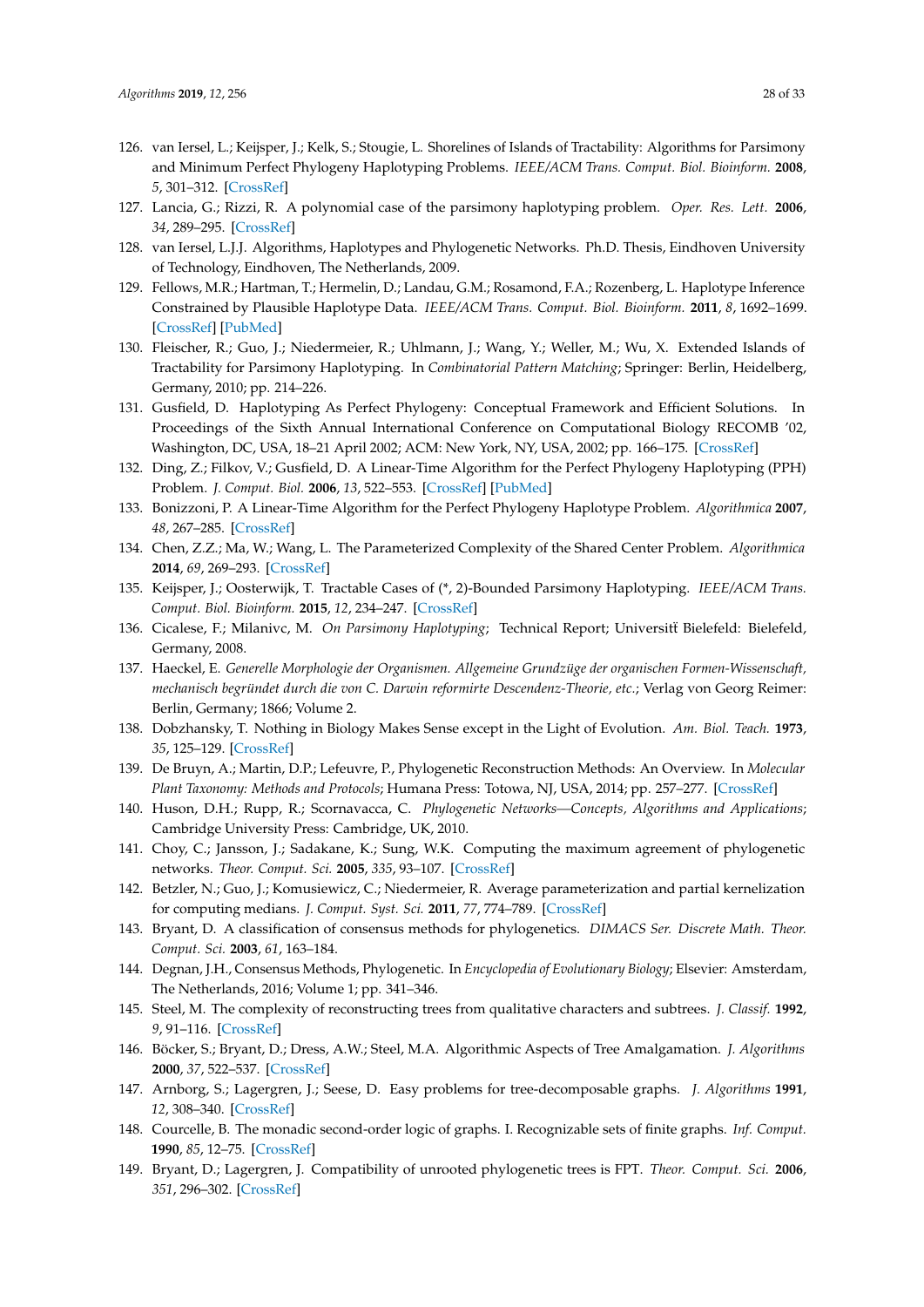- <span id="page-28-0"></span>150. Scornavacca, C.; van Iersel, L.; Kelk, S.; Bryant, D. The agreement problem for unrooted phylogenetic trees is FPT. *J. Graph Algorithms Appl.* **2014**, *18*, 385–392. [\[CrossRef\]](http://dx.doi.org/10.7155/jgaa.00327)
- <span id="page-28-1"></span>151. Baste, J.; Paul, C.; Sau, I.; Scornavacca, C. Efficient FPT Algorithms for (Strict) Compatibility of Unrooted Phylogenetic Trees. In *Algorithmic Aspects in Information and Management*; Springer International Publishing: Cham, Switzerland, 2016; pp. 53–64.
- <span id="page-28-2"></span>152. Aho, A.; Sagiv, Y.; Szymanski, T.; Ullman, J. Inferring a Tree from Lowest Common Ancestors with an Application to the Optimization of Relational Expressions. *SIAM J. Comput.* **1981**, *10*, 405–421. [\[CrossRef\]](http://dx.doi.org/10.1137/0210030)
- <span id="page-28-3"></span>153. Ng, M.P.; Wormald, N.C. Reconstruction of rooted trees from subtrees. *Discret. Appl. Math.* **1996**, *69*, 19–31. [\[CrossRef\]](http://dx.doi.org/10.1016/0166-218X(95)00074-2)
- <span id="page-28-4"></span>154. Maddison, W.P. Gene Trees in Species Trees. *Syst. Biol.* **1997**, *46*, 523–536. [\[CrossRef\]](http://dx.doi.org/10.1093/sysbio/46.3.523)
- <span id="page-28-5"></span>155. Linder, C.R.; Rieseberg, L.H. Reconstructing patterns of reticulate evolution in plants. *Am. J. Bot.* **2004**, *91*, 1700–1708. [\[CrossRef\]](http://dx.doi.org/10.3732/ajb.91.10.1700)
- <span id="page-28-6"></span>156. Jansson, J. On the complexity of inferring rooted evolutionary trees. *Electron. Notes Discret. Math.* **2001**, *7*, 50–53. [\[CrossRef\]](http://dx.doi.org/10.1016/S1571-0653(04)00222-7)
- <span id="page-28-22"></span>157. Bryant, D. Building Trees, Hunting for Trees, and Comparing Trees: Theory and Methods in Phylogenetic Analysis. Ph.D. Thesis, University of Canterbury, Canterbury, UK, 1997.
- <span id="page-28-7"></span>158. Wu, B.Y. Constructing the Maximum Consensus Tree from Rooted Triples. *J. Comb. Optim.* **2004**, *8*, 29–39. [\[CrossRef\]](http://dx.doi.org/10.1023/B:JOCO.0000021936.04215.68)
- <span id="page-28-8"></span>159. Byrka, J.; Guillemot, S.; Jansson, J. New results on optimizing rooted triplets consistency. *Discret. Appl. Math.* **2010**, *158*, 1136–1147. [\[CrossRef\]](http://dx.doi.org/10.1016/j.dam.2010.03.004)
- <span id="page-28-9"></span>160. Guillemot, S.; Mnich, M. Kernel and Fast Algorithm for Dense Triplet Inconsistency. In *Theory and Applications of Models of Computation*; Springer: Berlin/Heidelberg, Germany, 2010; pp. 247–257.
- <span id="page-28-10"></span>161. Fomin, F.V.; Lokshtanov, D.; Saurabh, S.; Zehavi, M. *Kernelization: Theory of Parameterized Preprocessing*; Cambridge University Press: Cambridge, UK, 2019. [\[CrossRef\]](http://dx.doi.org/10.1017/9781107415157)
- <span id="page-28-11"></span>162. Paul, C.; Perez, A.; Thomassé, S. Linear kernel for Rooted Triplet Inconsistency and other problems based on conflict packing technique. *J. Comput. Syst. Sci.* **2016**, *82*, 366–379. [\[CrossRef\]](http://dx.doi.org/10.1016/j.jcss.2015.08.002)
- <span id="page-28-12"></span>163. Habib, M.; To, T.H. Constructing a minimum phylogenetic network from a dense triplet set. *J. Bioinform. Comput. Biol.* **2012**, *10*, 1250013. [\[CrossRef\]](http://dx.doi.org/10.1142/S0219720012500138) [\[PubMed\]](http://www.ncbi.nlm.nih.gov/pubmed/22849368)
- <span id="page-28-13"></span>164. van Iersel, L.; Kelk, S. Constructing the Simplest Possible Phylogenetic Network from Triplets. *Algorithmica* **2011**, *60*, 207–235. [\[CrossRef\]](http://dx.doi.org/10.1007/s00453-009-9333-0)
- <span id="page-28-14"></span>165. Gramm, J.; Niedermeier, R. A fixed-parameter algorithm for minimum quartet inconsistency. *J. Comput. Syst. Sci.* **2003**, *67*, 723–741. [\[CrossRef\]](http://dx.doi.org/10.1016/S0022-0000(03)00077-1)
- <span id="page-28-15"></span>166. Jansson, J.; Ng, J.H.K.; Sadakane, K.; Sung, W.K. Rooted Maximum Agreement Supertrees. *Algorithmica* **2005**, *43*, 293–307. [\[CrossRef\]](http://dx.doi.org/10.1007/s00453-004-1147-5)
- 167. Steel, M.A.; Penny, D. Distributions of Tree Comparison Metrics—Some New Results. *Syst. Biol.* **1993**, *42*, 126–141. [\[CrossRef\]](http://dx.doi.org/10.1093/sysbio/42.2.126)
- <span id="page-28-16"></span>168. Goddard, W.; Kubicka, E.; Kubicki, G.; McMorris, F. The agreement metric for labeled binary trees. *Math. Biosci.* **1994**, *123*, 215–226. [\[CrossRef\]](http://dx.doi.org/10.1016/0025-5564(94)90012-4)
- <span id="page-28-17"></span>169. Berry, V.; Nicolas, F. Maximum agreement and compatible supertrees. *J. Discret. Algorithms* **2007**, *5*, 564–591. [\[CrossRef\]](http://dx.doi.org/10.1016/j.jda.2006.08.005)
- <span id="page-28-18"></span>170. Guillemot, S.; Berry, V. Fixed-Parameter Tractability of the Maximum Agreement Supertree Problem. *IEEE/ACM Trans. Comput. Biol. Bioinform.* **2010**, *7*, 342–353. [\[CrossRef\]](http://dx.doi.org/10.1109/TCBB.2010.30)
- <span id="page-28-19"></span>171. Hoang, V.T.; Sung, W.K. Improved Algorithms for Maximum Agreement and Compatible Supertrees. *Algorithmica* **2011**, *59*, 195–214. [\[CrossRef\]](http://dx.doi.org/10.1007/s00453-009-9303-6)
- <span id="page-28-20"></span>172. Fernández-Baca, D.; Guillemot, S.; Shutters, B.; Vakati, S. Fixed-Parameter Algorithms for Finding Agreement Supertrees. *SIAM J. Comput.* **2015**, *44*, 384–410. [\[CrossRef\]](http://dx.doi.org/10.1137/120897559)
- <span id="page-28-21"></span>173. Amir, A.; Keselman, D. Maximum Agreement Subtree in a Set of Evolutionary Trees: Metrics and Efficient Algorithms. *SIAM J. Comput.* **1997**, *26*, 1656–1669. [\[CrossRef\]](http://dx.doi.org/10.1137/S0097539794269461)
- <span id="page-28-23"></span>174. Farach, M.; Przytycka, T.M.; Thorup, M. On the agreement of many trees. *Inf. Process. Lett.* **1995**, *55*, 297–301. [\[CrossRef\]](http://dx.doi.org/10.1016/0020-0190(95)00110-X)
- <span id="page-28-24"></span>175. Wang, B.; Swenson, K.M. A Faster Algorithm for Computing the Kernel of Maximum Agreement Subtrees. *IEEE/ACM Trans. Comput. Biol. Bioinform.* **2019**, [\[CrossRef\]](http://dx.doi.org/10.1109/TCBB.2019.2922955)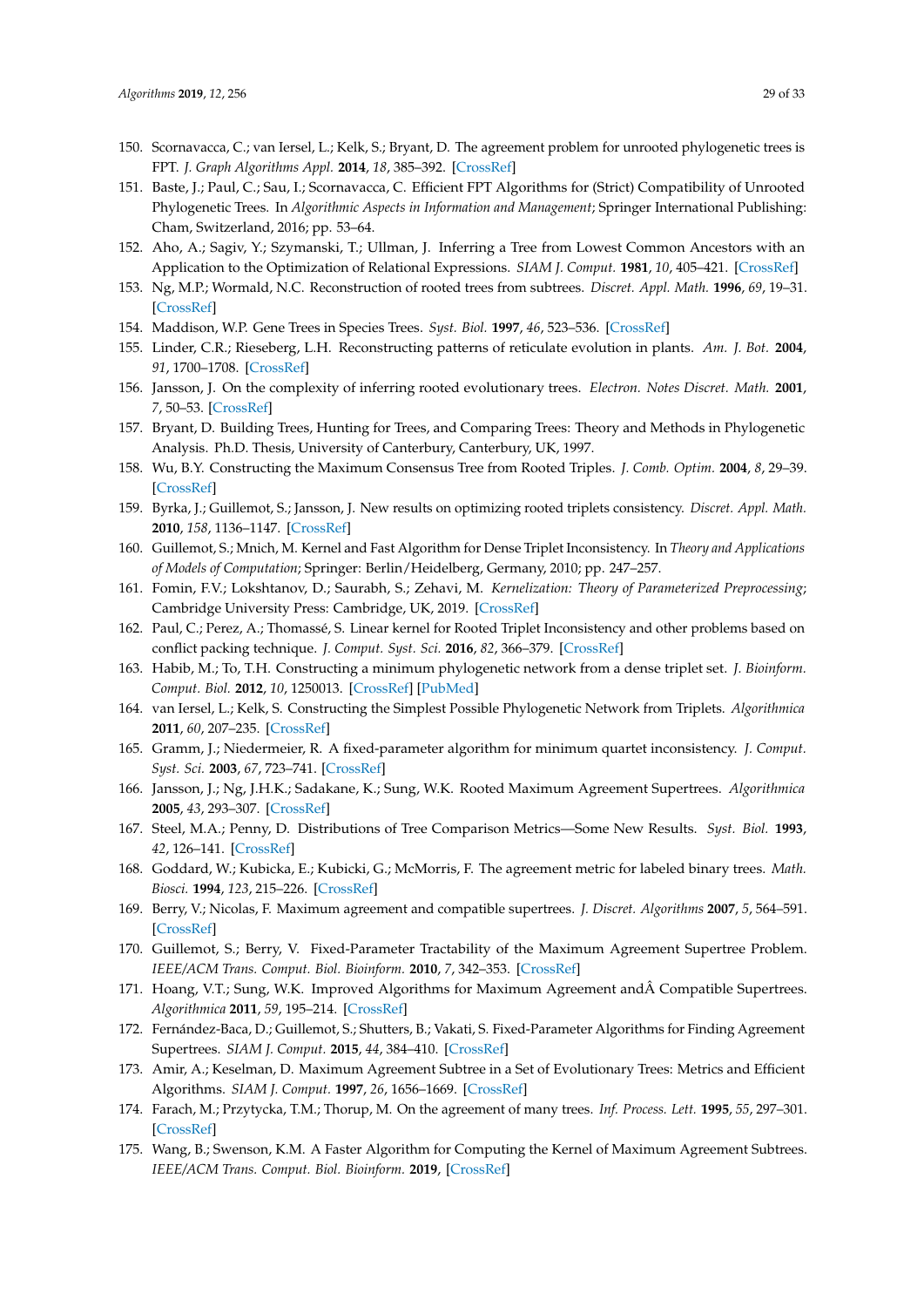- <span id="page-29-0"></span>176. Downey, R.G.; Fellows, M.R.; Stege, U. Computational Tractability: The View From Mars. *Bull. EATCS* **1999**, *69*, 73–97.
- 177. Alber, J.; Gramm, J.; Niedermeier, R. Faster exact algorithms for hard problems: A parameterized point of view. *Discret. Math.* **2001**, *229*, 3–27. [\[CrossRef\]](http://dx.doi.org/10.1016/S0012-365X(00)00199-0)
- <span id="page-29-1"></span>178. Berry, V.; Nicolas, F. Improved Parameterized Complexity of the Maximum Agreement Subtree and Maximum Compatible Tree Problems. *IEEE/ACM Trans. Comput. Biol. Bioinform.* **2006**, *3*, 289–302. [\[CrossRef\]](http://dx.doi.org/10.1109/TCBB.2006.39)
- <span id="page-29-2"></span>179. Chauve, C.; Jones, M.; Lafond, M.; Scornavacca, C.; Weller, M. Constructing a Consensus Phylogeny from a Leaf-Removal Distance. *CoRR* **2017**, arXiv:abs/1705.05295.
- <span id="page-29-3"></span>180. Chen, Z.Z.; Ueta, S.; Li, J.; Wang, L.; Skums, P.; Li, M. Computing a Consensus Phylogeny via Leaf Removal. In *Bioinformatics Research and Applications*; Springer International Publishing: Cham, Switzerland, 2019; pp. 3–15.
- <span id="page-29-4"></span>181. Lafond, M.; El-Mabrouk, N.; Huber, K.; Moulton, V. The complexity of comparing multiply-labelled trees by extending phylogenetic-tree metrics. *Theor. Comput. Sci.* **2019**, *760*, 15–34. [\[CrossRef\]](http://dx.doi.org/10.1016/j.tcs.2018.08.006)
- <span id="page-29-5"></span>182. Shi, F.; Feng, Q.; Chen, J.; Wang, L.; Wang, J. Distances between phylogenetic trees: A survey. *Tsinghua Sci.Technol.* **2013**, *18*, 490–499. [\[CrossRef\]](http://dx.doi.org/10.1109/TST.2013.6616522)
- <span id="page-29-6"></span>183. Whidden, C. Efficient Computation and Application of Maximum Agreement Forests. Ph.D. Thesis, Dalhousie University, Halifax, NS, Canada, 2013.
- <span id="page-29-7"></span>184. Hein, J.; Jiang, T.; Wang, L.; Zhang, K. On the complexity of comparing evolutionary trees. *Discret. Appl. Math.* **1996**, *71*, 153–169. [\[CrossRef\]](http://dx.doi.org/10.1016/S0166-218X(96)00062-5)
- <span id="page-29-8"></span>185. Allen, B.L.; Steel, M. Subtree Transfer Operations and Their Induced Metrics on Evolutionary Trees. *Ann. Comb.* **2001**, *5*, 1–15. [\[CrossRef\]](http://dx.doi.org/10.1007/s00026-001-8006-8)
- <span id="page-29-9"></span>186. Hallett, M.; McCartin, C. A Faster FPT Algorithm for the Maximum Agreement Forest Problem. *Theory Comput. Syst.* **2007**, *41*, 539–550. [\[CrossRef\]](http://dx.doi.org/10.1007/s00224-007-1329-z)
- <span id="page-29-10"></span>187. Whidden, C.; Zeh, N. A Unifying View on Approximation and FPT of Agreement Forests. In *Algorithms in Bioinformatics*; Springer: Berlin/Heidelberg, Germany, 2009; pp. 390–402.
- <span id="page-29-11"></span>188. Kelk, S.; Linz, S. A tight kernel for computing the tree bisection and reconnection distance between two phylogenetic trees. *CoRR* **2018**, arXiv:abs/1811.06892.
- <span id="page-29-12"></span>189. Kelk, S.; Linz, S. New reduction rules for the tree bisection and reconnection distance. *arXiv* **2019**, arXiv:1905.01468.
- <span id="page-29-13"></span>190. Shi, F.; Wang, J.; Chen, J.; Feng, Q.; Guo, J. Algorithms for parameterized maximum agreement forest problem on multiple trees. *Theor. Comput. Sci.* **2014**, *554*, 207–216. [\[CrossRef\]](http://dx.doi.org/10.1016/j.tcs.2013.12.025)
- <span id="page-29-14"></span>191. Chen, J.; Fan, J.H.; Sze, S.H. Parameterized and approximation algorithms for maximum agreement forest in multifurcating trees. *Theor. Comput. Sci.* **2015**, *562*, 496–512. [\[CrossRef\]](http://dx.doi.org/10.1016/j.tcs.2014.10.031)
- <span id="page-29-15"></span>192. Baroni, M.; Grünewald, S.; Moulton, V.; Semple, C. Bounding the Number of Hybridisation Events for a Consistent Evolutionary History. *J. Math. Biol.* **2005**, *51*, 171–182. [\[CrossRef\]](http://dx.doi.org/10.1007/s00285-005-0315-9)
- <span id="page-29-16"></span>193. Bordewich, M.; Semple, C. On the Computational Complexity of the Rooted Subtree Prune and Regraft Distance. *Ann. Comb.* **2005**, *8*, 409–423. [\[CrossRef\]](http://dx.doi.org/10.1007/s00026-004-0229-z)
- <span id="page-29-17"></span>194. Bordewich, M.; McCartin, C.; Semple, C. A 3-approximation algorithm for the subtree distance between phylogenies. *J. Discret. Algorithms* **2008**, *6*, 458–471. [\[CrossRef\]](http://dx.doi.org/10.1016/j.jda.2007.10.002)
- <span id="page-29-18"></span>195. Whidden, C.; Beiko, R.; Zeh, N. Fixed-Parameter Algorithms for Maximum Agreement Forests. *SIAM J. Comput.* **2013**, *42*, 1431–1466. [\[CrossRef\]](http://dx.doi.org/10.1137/110845045)
- <span id="page-29-19"></span>196. Chen, Z.Z.; Wang, L. Faster Exact Computation of rSPR Distance. In *Frontiers in Algorithmics and Algorithmic Aspects in Information and Management*; Springer: Berlin/Heidelberg, Germany, 2013; pp. 36–47.
- <span id="page-29-20"></span>197. Chen, Z.Z.; Wang, L. Algorithms for Reticulate Networks of Multiple Phylogenetic Trees. *IEEE/ACM Trans. Comput. Biol. Bioinform.* **2012**, *9*, 372–384. [\[CrossRef\]](http://dx.doi.org/10.1109/TCBB.2011.137)
- <span id="page-29-21"></span>198. Collins, J.S. Rekernelisation Algorithms in Hybrid Phylogenies. Ph.D. Thesis, University of Canterbury, Christchurch, New Zealand, 2009.
- <span id="page-29-22"></span>199. van Iersel, L.; Kelk, S.; Lekić, N.; Stougie, L. Approximation Algorithms for Nonbinary Agreement Forests. *SIAM J. Discret. Math.* **2014**, *28*, 49–66. [\[CrossRef\]](http://dx.doi.org/10.1137/120903567)
- <span id="page-29-23"></span>200. Whidden, C.; Beiko, R.G.; Zeh, N. Fixed-Parameter and Approximation Algorithms for Maximum Agreement Forests of Multifurcating Trees. *Algorithmica* **2016**, *74*, 1019–1054. [\[CrossRef\]](http://dx.doi.org/10.1007/s00453-015-9983-z)
- <span id="page-29-24"></span>201. Bordewich, M.; Semple, C. Computing the Hybridization Number of Two Phylogenetic Trees Is Fixed-Parameter Tractable. *IEEE/ACM Trans. Comput. Biol. Bioinform.* **2007**, *4*, 458–466. [\[CrossRef\]](http://dx.doi.org/10.1109/tcbb.2007.1019)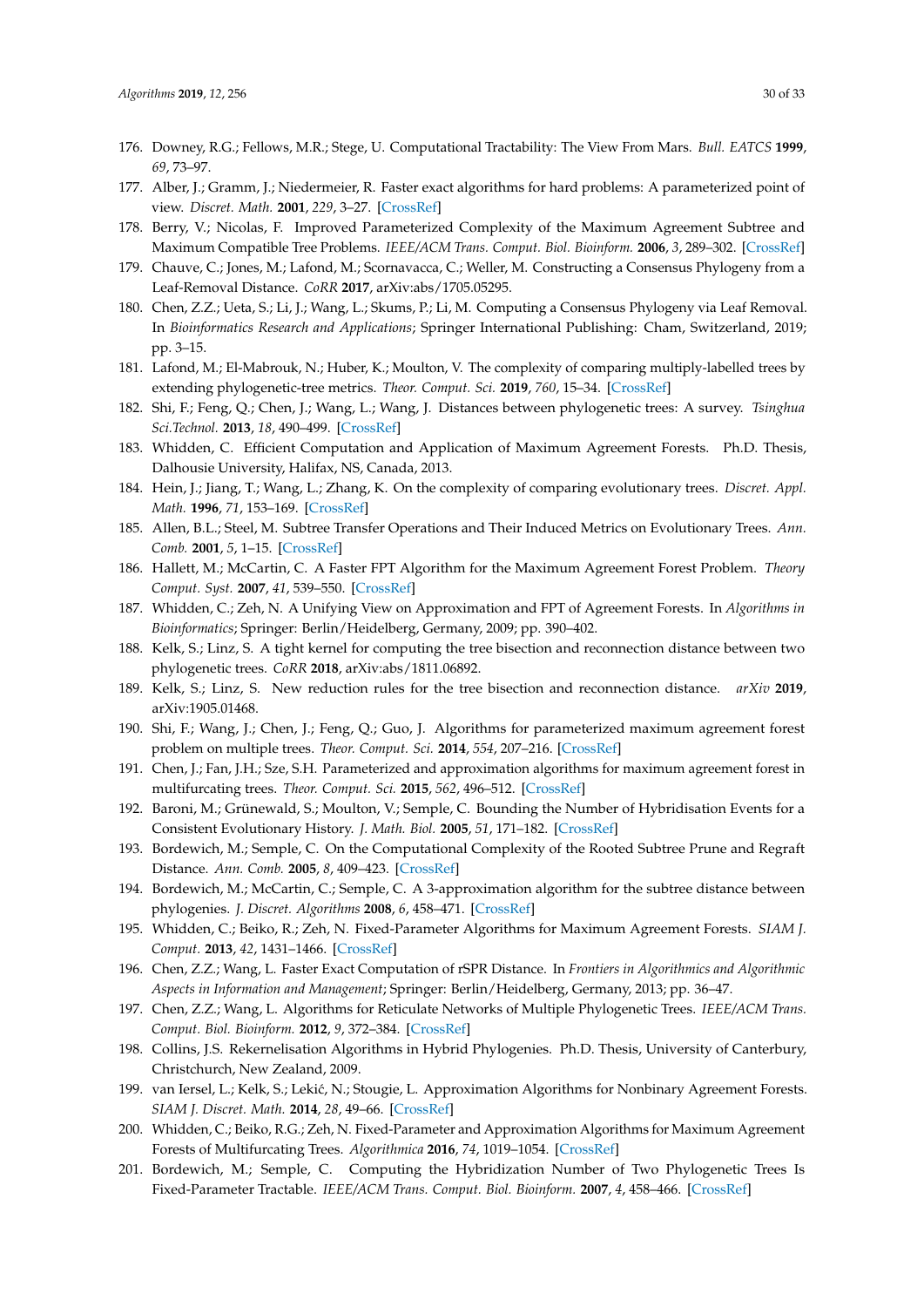- <span id="page-30-0"></span>202. Shi, F.; Chen, J.; Feng, Q.; Wang, J. A parameterized algorithm for the Maximum Agreement Forest problem on multiple rooted multifurcating trees. *J. Comput. Syst. Sci.* **2018**, *97*, 28–44. [\[CrossRef\]](http://dx.doi.org/10.1016/j.jcss.2018.03.002)
- <span id="page-30-1"></span>203. Linz, S.; Semple, C. Hybridization in Nonbinary Trees. *IEEE/ACM Trans. Comput. Biol. Bioinform.* **2009**, *6*, 30–45. [\[CrossRef\]](http://dx.doi.org/10.1109/TCBB.2008.86)
- <span id="page-30-2"></span>204. Bordewich, M.; Semple, C. Computing the minimum number of hybridization events for a consistent evolutionary history. *Discret. Appl. Math.* **2007**, *155*, 914–928. [\[CrossRef\]](http://dx.doi.org/10.1016/j.dam.2006.08.008)
- <span id="page-30-3"></span>205. Albrecht, B.; Scornavacca, C.; Cenci, A.; Huson, D.H. Fast computation of minimum hybridization networks. *Bioinformatics* **2011**, *28*, 191–197. [\[CrossRef\]](http://dx.doi.org/10.1093/bioinformatics/btr618)
- <span id="page-30-4"></span>206. van Iersel, L.; Kelk, S.; Lekić, N.; Whidden, C.; Zeh, N. Hybridization Number on Three Rooted Binary Trees is EPT. *SIAM J. Discret. Math.* **2016**, *30*, 1607–1631. [\[CrossRef\]](http://dx.doi.org/10.1137/15M1036579)
- <span id="page-30-5"></span>207. van Iersel, L.; Linz, S. A quadratic kernel for computing the hybridization number of multiple trees. *Inf. Process. Lett.* **2013**, *113*, 318–323. [\[CrossRef\]](http://dx.doi.org/10.1016/j.ipl.2013.02.010)
- <span id="page-30-6"></span>208. van Iersel, L.; Kelk, S.; Scornavacca, C. Kernelizations for the hybridization number problem on multiple nonbinary trees. *J. Comput. Syst. Sci.* **2016**, *82*, 1075–1089. [\[CrossRef\]](http://dx.doi.org/10.1016/j.jcss.2016.03.006)
- <span id="page-30-7"></span>209. Alon, N.; Gutin, G.; Kim, E.J.; Szeider, S.; Yeo, A. Solving MAX-r-SAT Above a Tight Lower Bound. *Algorithmica* **2011**, *61*, 638–655. [\[CrossRef\]](http://dx.doi.org/10.1007/s00453-010-9428-7)
- <span id="page-30-8"></span>210. Piovesan, T.; Kelk, S.M. A Simple Fixed Parameter Tractable Algorithm for Computing the Hybridization Number of Two (Not Necessarily Binary) Trees. *IEEE/ACM Trans. Comput. Biol. Bioinform.* **2013**, *10*, 18–25. [\[CrossRef\]](http://dx.doi.org/10.1109/TCBB.2012.134)
- <span id="page-30-9"></span>211. Li, Z. Fixed-Parameter Algorithm for Hybridization Number of Two Multifurcating Trees. Master's Thesis, Dalhousie University, Halifax, NS, Canada, 2014.
- <span id="page-30-10"></span>212. Bordewich, M.; Scornavacca, C.; Tokac, N.; Weller, M. On the fixed parameter tractability of agreement-based phylogenetic distances. *J. Math. Biol.* **2017**, *74*, 239–257. [\[CrossRef\]](http://dx.doi.org/10.1007/s00285-016-1023-3)
- <span id="page-30-11"></span>213. Kelk, S.; van Iersel, L.; Scornavacca, C.; Weller, M. Phylogenetic incongruence through the lens of Monadic Second Order logic. *J. Graph Algorithms Appl.* **2016**, *20*, 189–215. [\[CrossRef\]](http://dx.doi.org/10.7155/jgaa.00390)
- <span id="page-30-12"></span>214. Klawitter, J.; Linz, S. On the Subnet Prune and Regraft Distance. *arXiv* **2018**, arXiv:1805.07839.
- <span id="page-30-13"></span>215. Hickey, G.; Dehne, F.; Rau-Chaplin, A.; Blouin, C. SPR Distance Computation for Unrooted Trees. *Evolut. Bioinform.* **2008**, *4*, EBO.S419. [\[CrossRef\]](http://dx.doi.org/10.4137/EBO.S419)
- <span id="page-30-14"></span>216. Bonet, M.L.; St. John, K. On the Complexity of uSPR Distance. *IEEE/ACM Trans. Comput. Biol. Bioinform.* **2010**, *7*, 572–576. [\[CrossRef\]](http://dx.doi.org/10.1109/TCBB.2008.132)
- <span id="page-30-15"></span>217. Whidden, C.; Matsen, F. Chain Reduction Preserves the Unrooted Subtree Prune-and-Regraft Distance. *arXiv* **2016**, arXiv:1611.02351.
- <span id="page-30-16"></span>218. Whidden, C.; Matsen, F. Calculating the Unrooted Subtree Prune-and-Regraft Distance. *IEEE/ACM Trans. Comput. Biol. Bioinform.* **2019**, *16*, 898–911. [\[CrossRef\]](http://dx.doi.org/10.1109/TCBB.2018.2802911)
- <span id="page-30-17"></span>219. Döcker, J.; van Iersel, L.; Kelk, S.; Linz, S. Deciding the existence of a cherry-picking sequence is hard on two trees. *Discret. Appl. Math.* **2019**, *260*, 131–143. [\[CrossRef\]](http://dx.doi.org/10.1016/j.dam.2019.01.031)
- <span id="page-30-18"></span>220. Humphries, P.J.; Linz, S.; Semple, C. Cherry Picking: A Characterization of the Temporal Hybridization Number for a Set of Phylogenies. *Bull. Math. Biol.* **2013**, *75*, 1879–1890. [\[CrossRef\]](http://dx.doi.org/10.1007/s11538-013-9874-x)
- <span id="page-30-19"></span>221. Fischer, M.; Kelk, S. On the Maximum Parsimony Distance Between Phylogenetic Trees. *Ann. Comb.* **2016**, *20*, 87–113. [\[CrossRef\]](http://dx.doi.org/10.1007/s00026-015-0298-1)
- <span id="page-30-20"></span>222. Kelk, S.; Fischer, M. On the Complexity of Computing MP Distance Between Binary Phylogenetic Trees. *Ann. Comb.* **2017**, *21*, 573–604. [\[CrossRef\]](http://dx.doi.org/10.1007/s00026-017-0361-1)
- <span id="page-30-21"></span>223. Kelk, S.; Fischer, M.; Moulton, V.; Wu, T. Reduction rules for the maximum parsimony distance on phylogenetic trees. *Theor. Comput. Sci.* **2016**, *646*, 1–15. [\[CrossRef\]](http://dx.doi.org/10.1016/j.tcs.2016.07.010)
- <span id="page-30-22"></span>224. Janssen, R.; Jones, M.; Kelk, S.; Stamoulis, G.; Wu, T. Treewidth of display graphs: bounds, brambles and applications. *J. Graph Algorithms Appl.* **2019**, *23*, 715–743. [\[CrossRef\]](http://dx.doi.org/10.7155/jgaa.00508)
- <span id="page-30-23"></span>225. Ma, B.; Li, M.; Zhang, L. From Gene Trees to Species Trees. *SIAM J. Comput.* **2000**, *30*, 729–752. [\[CrossRef\]](http://dx.doi.org/10.1137/S0097539798343362)
- <span id="page-30-24"></span>226. Bonizzoni, P.; Vedova, G.D.; Dondi, R. Reconciling a gene tree to a species tree under the duplication cost model. *Theor. Comput. Sci.* **2005**, *347*, 36–53. [\[CrossRef\]](http://dx.doi.org/10.1016/j.tcs.2005.05.016)
- <span id="page-30-25"></span>227. Doyon, J.P.; Ranwez, V.; Daubin, V.; Berry, V. Models, algorithms and programs for phylogeny reconciliation. *Brief. Bioinform.* **2011**, *12*, 392–400. [\[CrossRef\]](http://dx.doi.org/10.1093/bib/bbr045) [\[PubMed\]](http://www.ncbi.nlm.nih.gov/pubmed/21949266)
- 228. Szöllősi, G.J.; Tannier, E.; Daubin, V.; Boussau, B. The Inference of Gene Trees with Species Trees. *Syst. Biol.* **2014**, *64*, e42–e62. [\[CrossRef\]](http://dx.doi.org/10.1093/sysbio/syu048) [\[PubMed\]](http://www.ncbi.nlm.nih.gov/pubmed/25070970)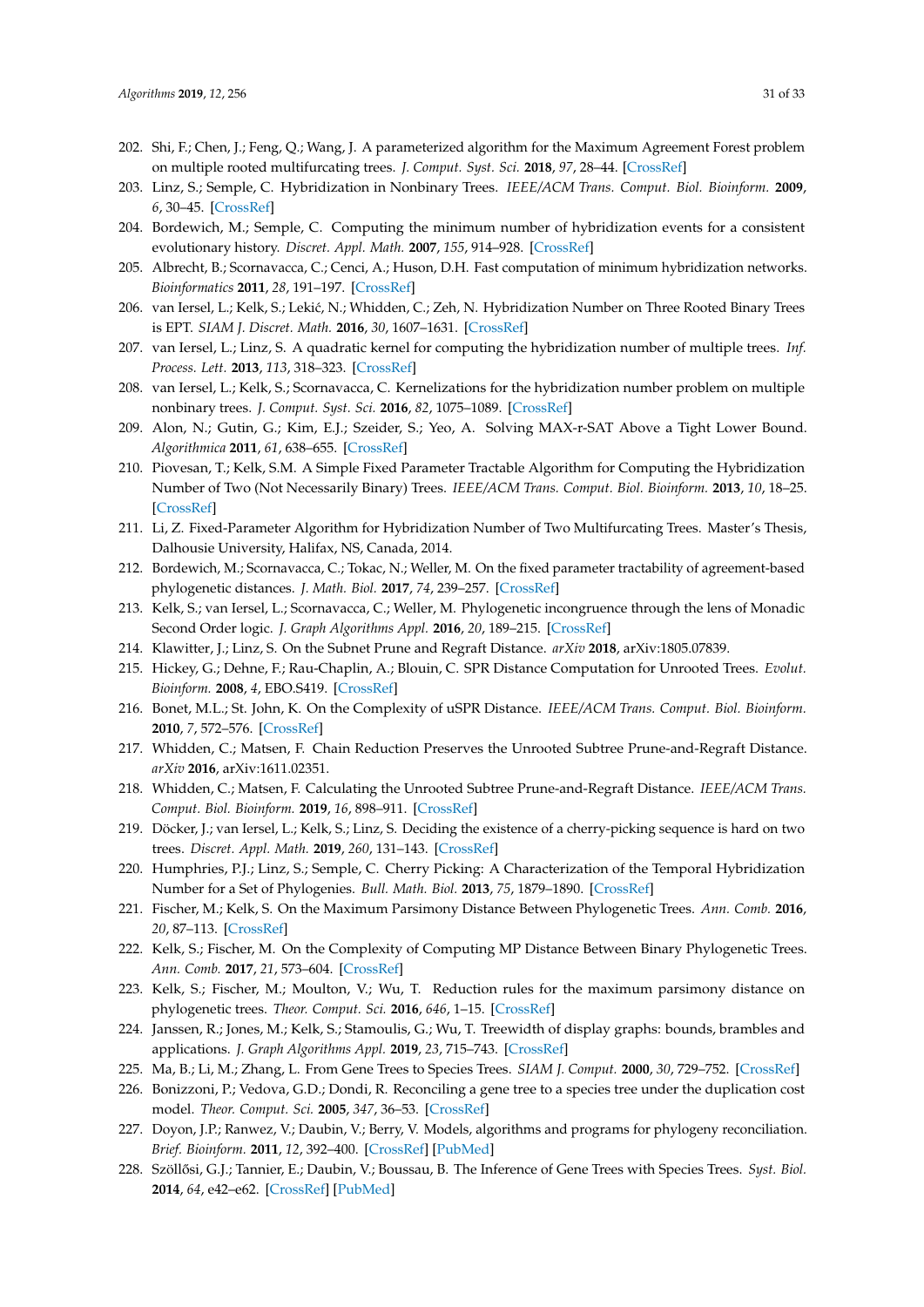- 229. Rusin, L.Y.; Lyubetskaya, E.; Gorbunov, K.Y.; Lyubetsky, V. Reconciliation of gene and species trees. *BioMed Res. Int.* **2014**, *2014*, 642089. [\[CrossRef\]](http://dx.doi.org/10.1155/2014/642089) [\[PubMed\]](http://www.ncbi.nlm.nih.gov/pubmed/24800245)
- <span id="page-31-0"></span>230. Scornavacca, C. Phylogenomics among Trees and Networks: A Challenging Accrobranche. 2019. in press.
- <span id="page-31-1"></span>231. Górecki, P.; Tiuryn, J. DLS-trees: A model of evolutionary scenarios. *Theor. Comput. Sci.* **2006**, *359*, 378–399. [\[CrossRef\]](http://dx.doi.org/10.1016/j.tcs.2006.05.019)
- <span id="page-31-2"></span>232. ZHANG, L. On a Mirkin-Muchnik-Smith Conjecture for Comparing Molecular Phylogenies. *J. Comput. Biol.* **1997**, *4*, 177–187. [\[CrossRef\]](http://dx.doi.org/10.1089/cmb.1997.4.177)
- <span id="page-31-3"></span>233. Zmasek, C.M.; Eddy, S.R. A simple algorithm to infer gene duplication and speciation events on a gene tree . *Bioinformatics* **2001**, *17*, 821–828. [\[CrossRef\]](http://dx.doi.org/10.1093/bioinformatics/17.9.821)
- <span id="page-31-4"></span>234. Harel, D.; Tarjan, R.E. Fast Algorithms for Finding Nearest Common Ancestors. *SIAM J. Comput.* **1984**, *13*, 338–355. [\[CrossRef\]](http://dx.doi.org/10.1137/0213024)
- <span id="page-31-5"></span>235. Bender, M.A.; Farach-Colton, M. The LCA Problem Revisited. In *LATIN 2000: Theoretical Informatics*; Springer: Berlin/Heidelberg, Germany, 2000; pp. 88–94.
- <span id="page-31-6"></span>236. Chang, W.C.; Eulenstein, O. Reconciling Gene Trees with Apparent Polytomies. In *Computing and Combinatorics*; Springer: Berlin/Heidelberg, Germany, 2006; pp. 235–244.
- <span id="page-31-7"></span>237. Lafond, M.; Swenson, K.M.; El-Mabrouk, N. An Optimal Reconciliation Algorithm for Gene Trees with Polytomies. In *Algorithms in Bioinformatics*; Springer: Berlin/Heidelberg, Germany, 2012; pp. 106–122.
- <span id="page-31-8"></span>238. Tofigh, A.; Hallett, M.; Lagergren, J. Simultaneous Identification of Duplications and Lateral Gene Transfers. *IEEE/ACM Trans. Comput. Biol. Bioinform.* **2011**, *8*, 517–535. [\[CrossRef\]](http://dx.doi.org/10.1109/TCBB.2010.14)
- 239. Doyon, J.P.; Scornavacca, C.; Gorbunov, K.Y.; Szöllősi, G.J.; Ranwez, V.; Berry, V. An Efficient Algorithm for Gene/Species Trees Parsimonious Reconciliation with Losses, Duplications and Transfers. In *Comparative Genomics*; Springer: Berlin/Heidelberg, Germany, 2010; pp. 93–108.
- <span id="page-31-9"></span>240. Bansal, M.S.; Alm, E.J.; Kellis, M. Efficient algorithms for the reconciliation problem with gene duplication, horizontal transfer and loss. *Bioinformatics* **2012**, *28*, i283–i291. [\[CrossRef\]](http://dx.doi.org/10.1093/bioinformatics/bts225) [\[PubMed\]](http://www.ncbi.nlm.nih.gov/pubmed/22689773)
- <span id="page-31-10"></span>241. Ovadia, Y.; Fielder, D.; Conow, C.; Libeskind-Hadas, R. The Cophylogeny Reconstruction Problem Is NP-Complete. *J. Comput. Biol.* **2011**, *18*, 59–65. [\[CrossRef\]](http://dx.doi.org/10.1089/cmb.2009.0240) [\[PubMed\]](http://www.ncbi.nlm.nih.gov/pubmed/20715926)
- <span id="page-31-11"></span>242. Hallett, M.T.; Lagergren, J. Efficient Algorithms for Lateral Gene Transfer Problems. In Proceedings of the Fifth Annual International Conference on Computational Biology (RECOMB '01), Montreal, QC, Canada, 22–25 April 2001; ACM: New York, NY, USA, 2001; pp. 149–156. [\[CrossRef\]](http://dx.doi.org/10.1145/369133.369188)
- <span id="page-31-12"></span>243. Hasi´c, D.; Tannier, E. Gene tree species tree reconciliation with gene conversion. *J. Math. Biol.* **2019**, *78*, 1981–2014. [\[CrossRef\]](http://dx.doi.org/10.1007/s00285-019-01331-w) [\[PubMed\]](http://www.ncbi.nlm.nih.gov/pubmed/30767052)
- <span id="page-31-13"></span>244. Hasić, D.; Tannier, E. Gene tree reconciliation including transfers with replacement is NP-hard and FPT. *J. Comb. Optim.* **2019**, *38*, 502–544. [\[CrossRef\]](http://dx.doi.org/10.1007/s10878-019-00396-z)
- <span id="page-31-14"></span>245. Maddison, W.P.; Knowles, L.L. Inferring Phylogeny Despite Incomplete Lineage Sorting. *Syst. Biol.* **2006**, *55*, 21–30. [\[CrossRef\]](http://dx.doi.org/10.1080/10635150500354928) [\[PubMed\]](http://www.ncbi.nlm.nih.gov/pubmed/16507521)
- <span id="page-31-15"></span>246. Bork, D.; Cheng, R.; Wang, J.; Sung, J.; Libeskind-Hadas, R. On the computational complexity of the maximum parsimony reconciliation problem in the duplication-loss-coalescence model. *Algorithms Mol. Biol.* **2017**, *12*, 6:1–6:12. [\[CrossRef\]](http://dx.doi.org/10.1186/s13015-017-0098-8)
- <span id="page-31-16"></span>247. Stolzer, M.; Lai, H.; Xu, M.; Sathaye, D.; Vernot, B.; Durand, D. Inferring duplications, losses, transfers and incomplete lineage sorting with nonbinary species trees. *Bioinformatics* **2012**, *28*, i409–i415. [\[CrossRef\]](http://dx.doi.org/10.1093/bioinformatics/bts386)
- <span id="page-31-17"></span>248. ban Chan, Y.; Ranwez, V.; Scornavacca, C. Inferring incomplete lineage sorting, duplications, transfers and losses with reconciliations. *J. Theor. Biol.* **2017**, *432*, 1–13. [\[CrossRef\]](http://dx.doi.org/10.1016/j.jtbi.2017.08.008)
- <span id="page-31-18"></span>249. To, T.H.; Scornavacca, C. Efficient algorithms for reconciling gene trees and species networks via duplication and loss events. *BMC Genom.* **2015**, *16*, S6. [\[CrossRef\]](http://dx.doi.org/10.1186/1471-2164-16-S10-S6)
- <span id="page-31-19"></span>250. Bromham, L. The genome as a life-history character: why rate of molecular evolution varies between mammal species. *Philos. Trans. R. Soc. B Biol. Sci.* **2011**, *366*, 2503–2513. [\[CrossRef\]](http://dx.doi.org/10.1098/rstb.2011.0014)
- <span id="page-31-20"></span>251. Fitch, W.M. Toward Defining the Course of Evolution: Minimum Change for a Specific Tree Topology. *Syst. Biol.* **1971**, *20*, 406–416. [\[CrossRef\]](http://dx.doi.org/10.1093/sysbio/20.4.406)
- <span id="page-31-21"></span>252. Jin, G.; Nakhleh, L.; Snir, S.; Tuller, T. Parsimony Score of Phylogenetic Networks: Hardness Results and a Linear-Time Heuristic. *IEEE/ACM Trans. Comput. Biol. Bioinform.* **2009**, *6*, 495–505. [\[CrossRef\]](http://dx.doi.org/10.1109/TCBB.2008.119) [\[PubMed\]](http://www.ncbi.nlm.nih.gov/pubmed/19644176)
- <span id="page-31-22"></span>253. Fischer, M.; van Iersel, L.; Kelk, S.; Scornavacca, C. On Computing the Maximum Parsimony Score of a Phylogenetic Network. *SIAM J. Discret. Math.* **2015**, *29*, 559–585. [\[CrossRef\]](http://dx.doi.org/10.1137/140959948)